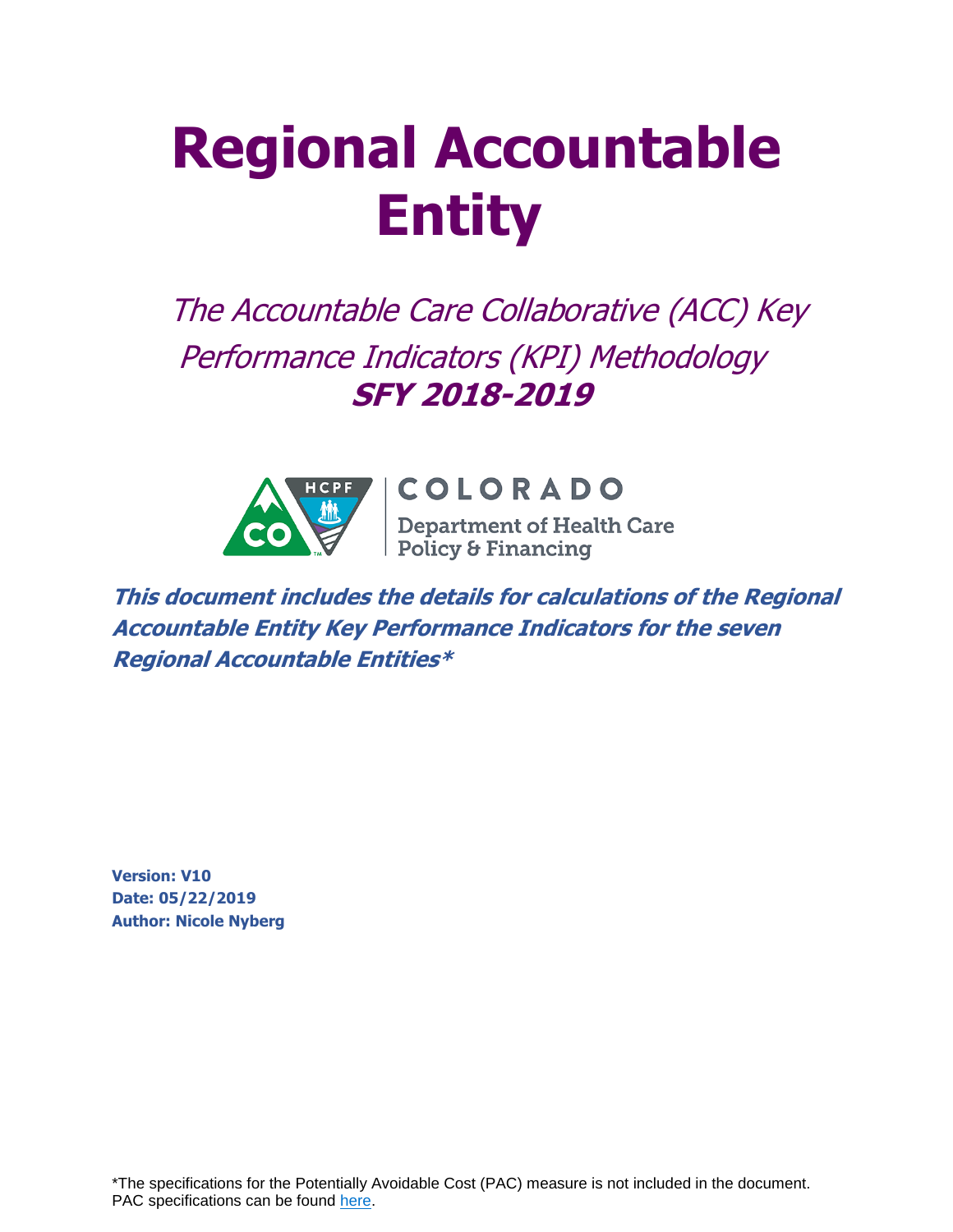

# **Table of Contents**

<span id="page-1-0"></span>

| Section 3: Key Performance Indicators and Other Program Measures 5                 |  |
|------------------------------------------------------------------------------------|--|
|                                                                                    |  |
|                                                                                    |  |
|                                                                                    |  |
|                                                                                    |  |
|                                                                                    |  |
|                                                                                    |  |
|                                                                                    |  |
|                                                                                    |  |
|                                                                                    |  |
| 3.1.8 Other Program Measure: 30-Day Follow-Up Care Following Inpatient Discharge 7 |  |
|                                                                                    |  |
|                                                                                    |  |
|                                                                                    |  |
|                                                                                    |  |
|                                                                                    |  |
|                                                                                    |  |
|                                                                                    |  |
|                                                                                    |  |

Page ii of v

April 16, 2019 Accountable Care Collaborative (ACC) Key Performance Indicators (KPI) Methodology Version 10 Colorado Department of Health Care Policy and Financing . www.colorado.gov/hcpf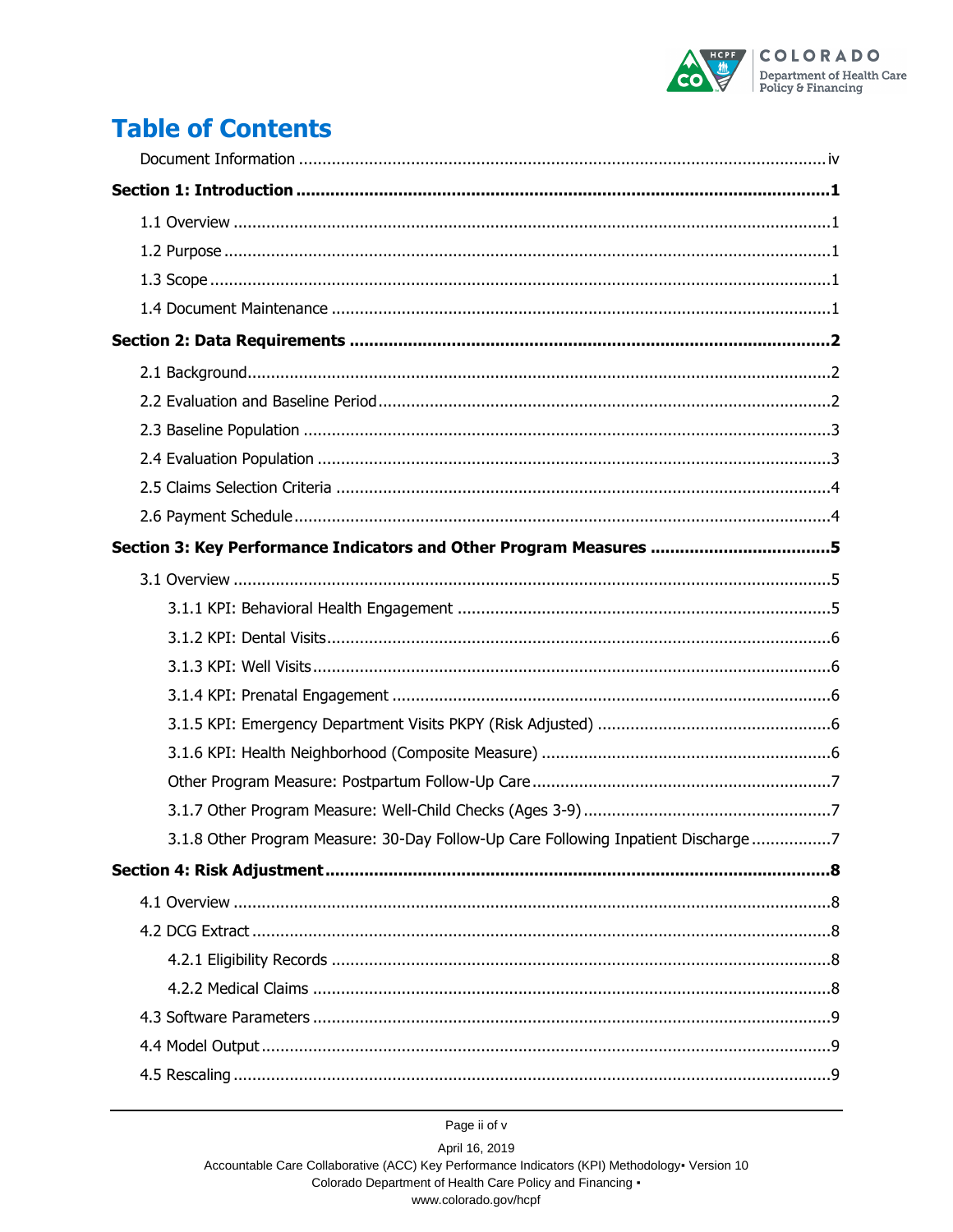

| 4.5.3 Risk-Adjusted ED Visits PKPY (ACC Statewide & by RAE Region)11 |  |
|----------------------------------------------------------------------|--|
|                                                                      |  |
|                                                                      |  |

Page iii of v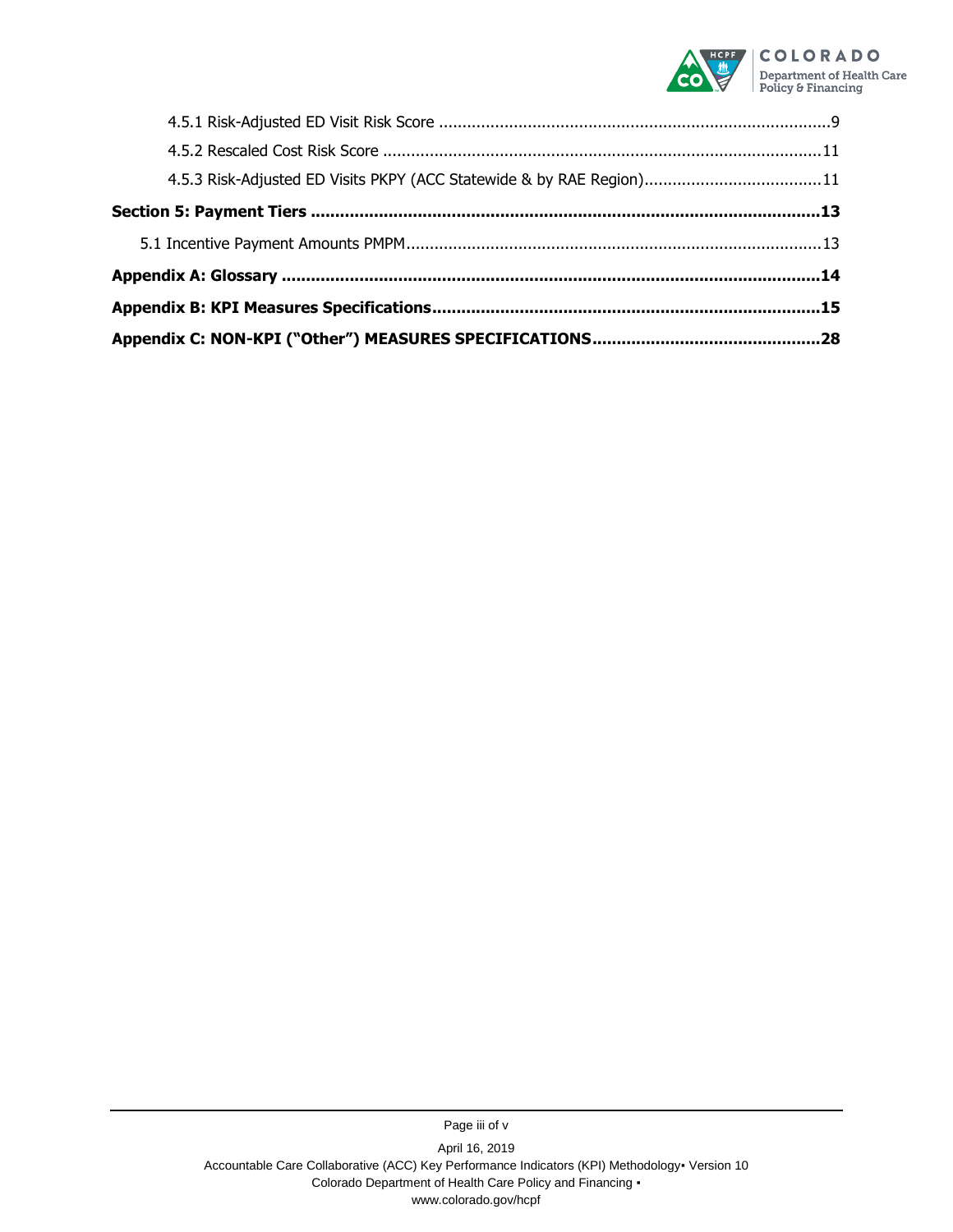

# <span id="page-3-0"></span>**Document Information**

| <b>Document Identification</b> |                                                                                      |  |  |  |
|--------------------------------|--------------------------------------------------------------------------------------|--|--|--|
| Author(s):                     | Colorado Department of Health Care Policy and Financing                              |  |  |  |
| <b>Document Name:</b>          | Accountable Care Collaborative (ACC) Key Performance Indicators (KPI)<br>Methodology |  |  |  |
| <b>Distribution:</b>           | HCPF, RAEs, Truven Health Stakeholders, and other HCPF Stakeholders                  |  |  |  |

| <b>Revision History</b> |                |                                                                                                                                               |  |  |
|-------------------------|----------------|-----------------------------------------------------------------------------------------------------------------------------------------------|--|--|
| <b>Document Date</b>    | <b>Version</b> | <b>Change Description</b>                                                                                                                     |  |  |
| 7/5/2018                | V <sub>4</sub> | Code 90792 was removed from<br>the Behavioral Health<br>Engagement measure.                                                                   |  |  |
| 10/10/2018              | V <sub>5</sub> | Health Neighborhood measure<br>was modified to exclude the<br>Care-Compact component for<br>Q <sub>1</sub>                                    |  |  |
| 10/24/2018              | V <sub>6</sub> | Health Neighborhood Care<br>Compact Targets were modified.                                                                                    |  |  |
| 10/24/2018              | V <sub>7</sub> | Health Neighborhood Care-<br><b>Compact Payment Amounts</b><br>were modified to reflect Part 1<br>and Part 2 of measures and<br>remove Tiers. |  |  |
| 10/26/2018              | V <sub>8</sub> | Baseline (for all measures) was<br>changed from SFY 2016-2017 to<br>SFY2017-18 (7/1/2017 -<br>6/30/2018                                       |  |  |

Page iv of v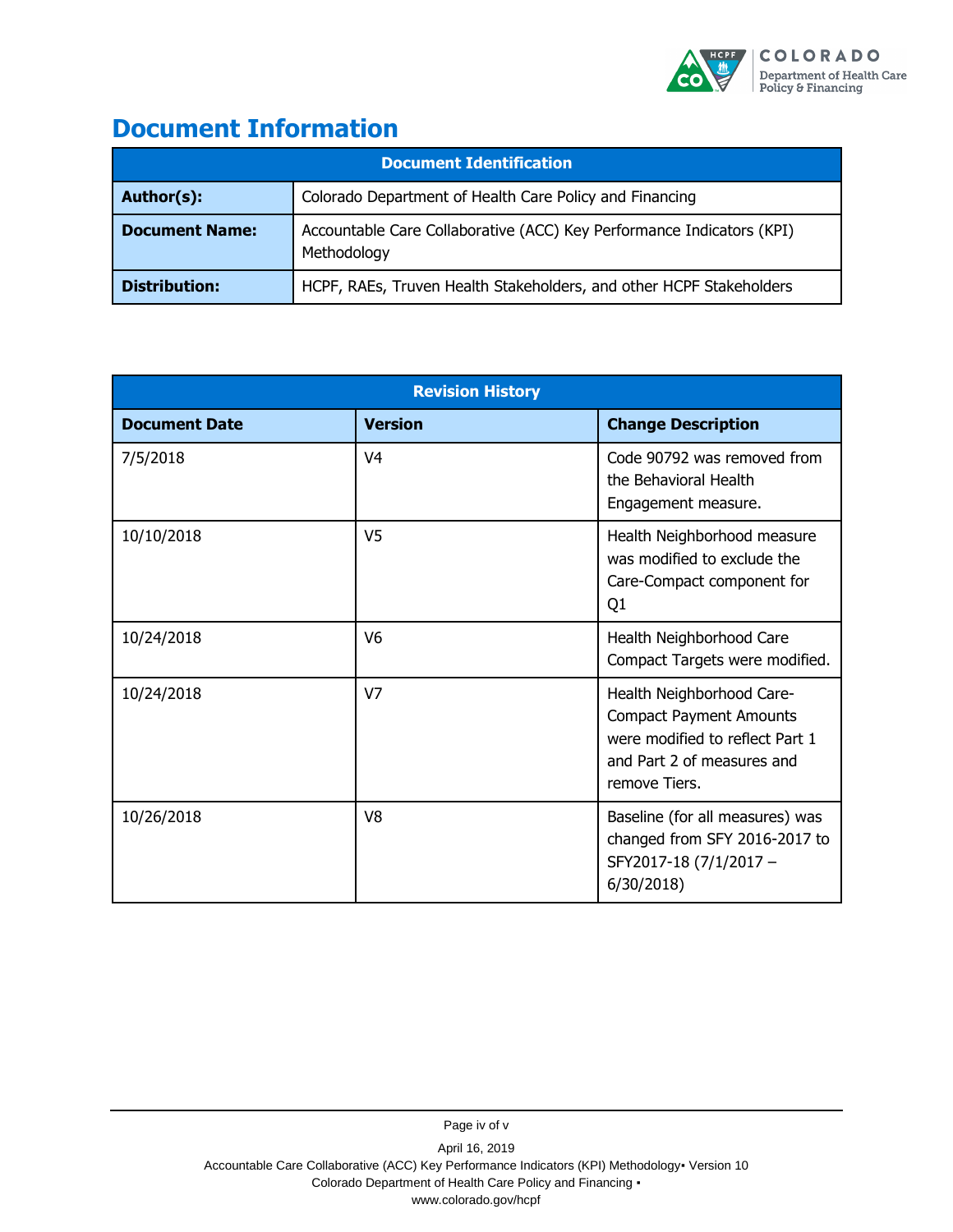

| <b>Revision History</b> |                |                                                                                                                                                                                                                                                                                                                                             |  |  |  |
|-------------------------|----------------|---------------------------------------------------------------------------------------------------------------------------------------------------------------------------------------------------------------------------------------------------------------------------------------------------------------------------------------------|--|--|--|
| 01/18/2019              | V <sub>9</sub> | The KPI methodology document<br>was updated (formatted) to<br>meet the Department and RAE<br>needs (i.e. removal of Truven<br>Analytics branding from<br>document as they are not the<br>only ones calculating KPIs). The<br>Behavioral Health Engagement<br>and Part 1 of the Health<br>Neighborhood KPI will be<br>calculated internally. |  |  |  |
| 4/11/2019               | V10            | Updated Code Value Sets,<br>Removed Codes from<br>Methodology Document, added<br>to Value Set Document, updated<br>description in Health<br>Neighborhood claims portion,                                                                                                                                                                    |  |  |  |
| 5/14/2019               | V10            | Updated Section 4.5.1 Risk-<br>Adjusted ED Visit Risk Score to<br>be consistent with the ED Metric<br>Detail in Appendix B. Updated<br>Section 3.1.5 to reference the<br>correct section of 2.3. Updated<br>BHE Metric methodology.                                                                                                         |  |  |  |

Page v of v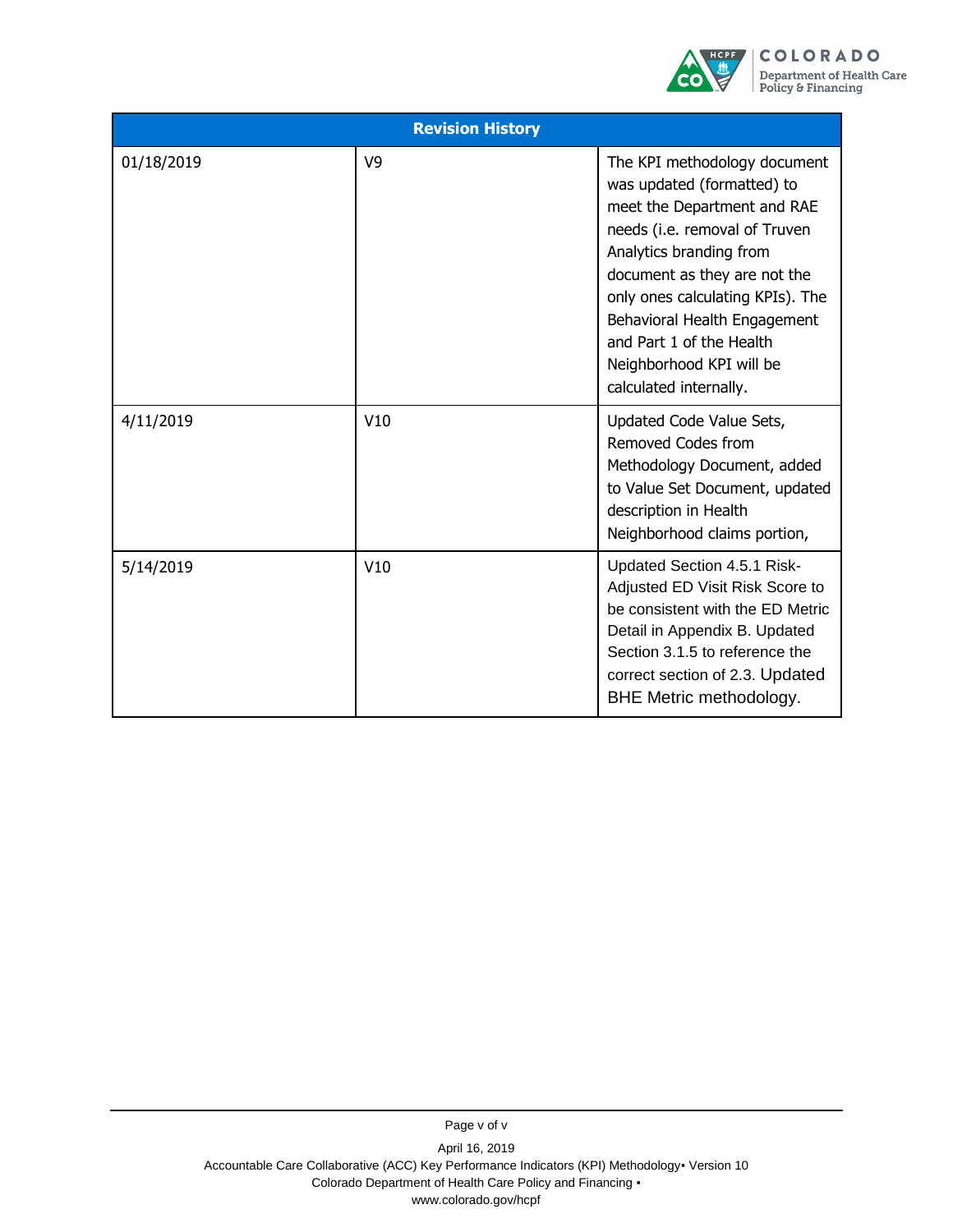

# <span id="page-5-0"></span>SECTION 1: **INTRODUCTION**

# <span id="page-5-1"></span>**1.1 Overview**

The Accountable Care Collaborative (ACC) Key Performance Indicators (KPI) Methodology document describes the approach the Department and IBM Watson Health (Truven Analytics) uses for calcuating the KPIs and historical KPIs of the ACC program.

Incentive Payments are a central component of the ACC Pay-for-Performance. Since the initiation of the ACC Program, the Department has made incentive payments for performance on identified Key Performance Indicators (KPIs) to signal program-level goals and objectives; encourage improved performance at the PCMP and regional level; and reward Regional Accountable Entities and managed care entities for meeting certain levels of performance. In Phase II of the ACC, incentive payments for KPIs are one of four components of Pay-for-Performance. They complement the Behavioral Health Incentive program and public reporting efforts.

The Phase II KPIs are designed to assess the functioning of the overall system and the individual RAEs and are not as focused on practice-level performance. For this reason, some of the measures are not traditional HEDIS or clinical measures. The Department has attempted to choose measures that indicate the RAEs' progress building a coordinated, community-based approach to serve the needs of Members, reduce costs, and promote health and wellbeing in their region.

### <span id="page-5-2"></span>**1.2 Purpose**

The purpose of this document is to describe the methodologies used to calculate KPI performance incentive payments for Regional Accountable Entities (RAEs) participating in the Accountable Care Collaborative (ACC) in State Fiscal Year (SFY) 18-19.

# <span id="page-5-3"></span>**1.3 Scope**

This document addresses only the methodology utilized to calculate the ACC KPIs and historical ACC KPI program measures. Though the Potentially Avoidable Costs measures is a KPI, it is not included in this document. Specification details can be found [here.](https://cohcpf.sharepoint.com/sites/RAE/DataAnalytics/Forms/AllItems.aspx?id=%2Fsites%2FRAE%2FDataAnalytics%2FRAE%20PAC%20KPI%20Spec%2Epdf&parent=%2Fsites%2FRAE%2FDataAnalytics)

# <span id="page-5-4"></span>**1.4 Document Maintenance**

This document will be reviewed annually at the start of the new State Fiscal Year and updated as necessary. This document contains a Revision History log on the Document Information page (see page [ii\)](#page-1-0). When changes occur, the version number will be updated to the next increment as well as the revision date and change description. Unless otherwise noted, the author of the revision will be the document's author, as identified in the Document Identification table, which is also on the Document Information page.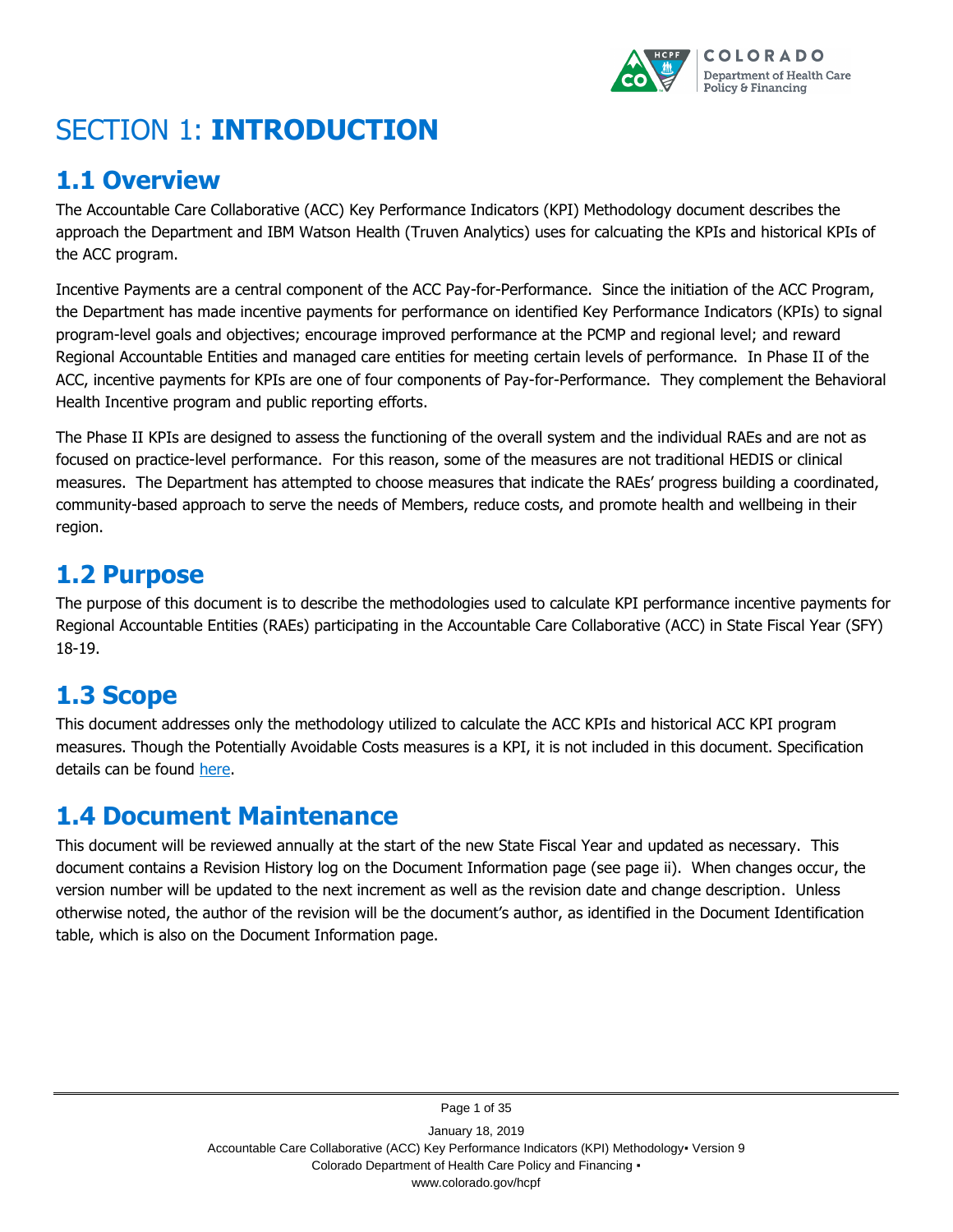

# <span id="page-6-0"></span>SECTION 2: **DATA REQUIREMENTS**

The KPIs are calculated for Regional Accountable Entities (RAEs) and Primary Care Medical Providers (PCMPs) participating in the Accountable Care Collaborative (ACC) program based on the members' utilization of services.

# <span id="page-6-1"></span>**2.1 Background**

ACC population: Four dollars of the per-member per-month (PMPM) payment to each RAE is withheld by the Department of Health Care Policy and Financing (the Department). RAEs are eligible to receive the four dollar withhold by achieving performance thresholds for the KPIs including:

- Behavioral Health Engagement
- Dental Visits
- Well Visits

l

- Prenatal Engagement
- Emergency Department (ED) Visits
- Potentially Avoidable Costs<sup>1</sup>
- Health Neighborhood

Each KPI calculation is based on the utilization of services by the population enrolled in the ACC. The following sections describe the differences in the methodologies used to calculate and evaluate these measures.

# <span id="page-6-2"></span>**2.2 Evaluation and Baseline Period**

Monthly, KPI performance is calculated. Each evaluation period is twelve rolling months of data based on service/eligibility dates allowing for three months of claims runout. The baseline period is calculated for: Dental Visits, Well Visits, Prenatal Engagement, ED Visits, the claims portion of the Health Neighborhood metric, Postpartum Visits, and Well Child Checks (Ages 3-9). However, the Behavioral Health Engagement baseline will be calculated by the Department on a quarterly basis. The baseline for State Fiscal Year 2019 is July 1, 2017 through June 30, 2018, or SFY2017-18. September 2018 RAE Enrollment will be applied to the baseline time period. RAEs will be given access to PROMETHEUS PAC results that are based on fee-for-service (FFS) claims and managed care encounters. RAEs will use these results to determine the areas of opportunity and to develop a) an action plan and b) a milestone weight table. PAC Specification details can be found [here.](https://cohcpf.sharepoint.com/sites/RAE/DataAnalytics/Forms/AllItems.aspx?id=%2Fsites%2FRAE%2FDataAnalytics%2FRAE%20PAC%20KPI%20Spec%2Epdf&parent=%2Fsites%2FRAE%2FDataAnalytics)

The baseline time period will not be updated each year and will remain the same over the course of this contract period.

January 18, 2019 Accountable Care Collaborative (ACC) Key Performance Indicators (KPI) Methodology▪ Version 9 Colorado Department of Health Care Policy and Financing ▪ www.colorado.gov/hcpf

Page 2 of 35

<sup>1</sup> This measure will be calculated by the Department, therefore the methodology is not included in this document.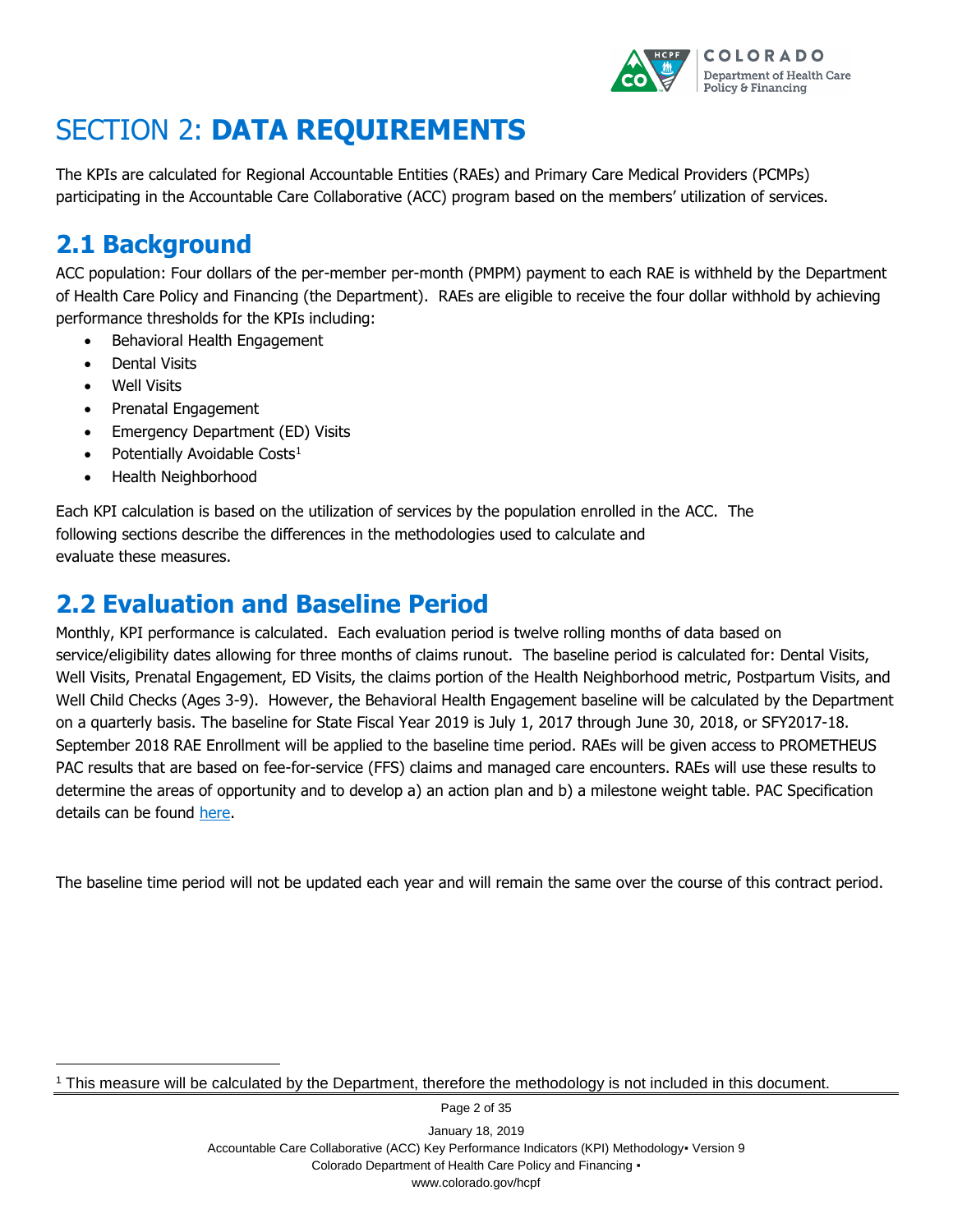

# <span id="page-7-0"></span>**2.3 Baseline Population**

Starting in evaluation period SFY18-19, all members with full Medicaid will be mandatorily enrolled into the ACC program. All baseline and evaluation period populations will include all members with full Medicaid residing in each of the seven regions.

Note: Full Medicaid is defined as having a primary benefit plan of Medicaid State Plan Title Nineteen (PRMY\_BPLAN\_CD='TXIX') in the ACC Snapshot.

#### **Medicaid Enrollment:**

- Dental Visits, Prenatal Engagement, Well Visits, and Health Neighborhood include all members who have full Medicaid at the end of the evaluation period according to the ACC Snapshot.
- ED Visits includes members who have full Medicaid any time during the evaluation period. Enrollment at the end of the evaluation period is not required. This is because ED Visits is a PKPY metric and is based off an event or events that can occur at any time during the evaluation period.
- Behavioral Health Engagement will be based on the regional penetration rate and use of the six short-term behavioral health therapy codes for SFY17-18.

#### **Exclusions:**

• Members who are enrolled in any physical health Medicaid managed care plan for more than three months any time during the baseline period. This exclusion applies to all KPIs except the PAC measure, and Health Neighborhood Part 1.

Note: these members are identified by the managed care enrollment spans on the ACC Snapshot (MTH\_ACC\_CLNT\_SNPSHT\_V). Please note that retroactive enrollment changes are not captured in the ACC snapshot. There are instances where enrollment spans change, which cause misalignment between the current record of enrollment (CLNT\_ENRL\_FACT\_V) and the ACC Snapshot. The ACC Snapshot is used for this exclusion.

# <span id="page-7-1"></span>**2.4 Evaluation Population**

The KPI population varies slightly by KPI:

#### **ACC Enrollment:**

- Behavioral Health Engagement, Dental Visits, Prenatal Engagement, and Well Visits include all members who are enrolled in the ACC program at the end of the evaluation period according to the ACC Snapshot.
- ED Visits includes members who were enrolled in the ACC at any time during the evaluation period. Enrollment at the end of the evaluation period is not required. This is because ED Visits is a PKPY and is based off an event or events that can occur at any time during the evaluation period.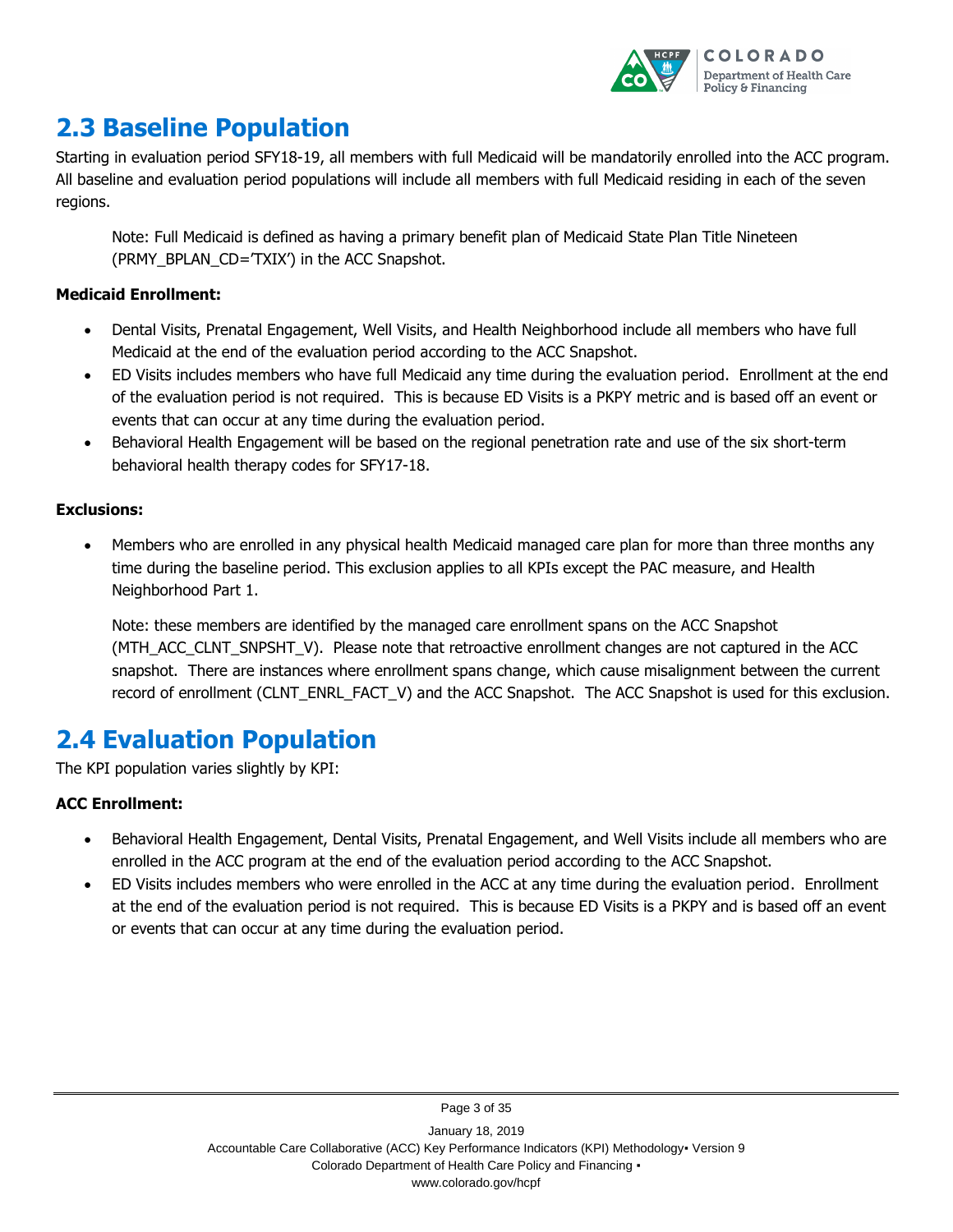

#### **Exclusions:**

• Members who are enrolled in any physical health Medicaid managed care plan for more than three month any time during the evaluation period. Note: these members are identified by the managed care enrollment spans on the ACC Snapshot (MTH\_ACC\_CLNT\_SNPSHT\_V). Please note that retroactive enrollment changes are not captured in the ACC snapshot. There are instances where enrollment spans change, which cause misalignment between the current record of enrollment (CLNT\_ENRL\_FACT\_V) and the ACC Snapshot. The ACC Snapshot is used for this exclusion.

# <span id="page-8-0"></span>**2.5 Claims Selection Criteria**

The following criteria are used to select the claims to calculate the KPIs:

- Include:
	- o Both facility and professional claims
	- o Paid claims and Encounters (with three months runout)
	- o Only current records
	- o Last claim (after all adjustments have been taken)
	- o Encounters:
		- − Dental Visits will include dental encounters
		- Behavioral Health Engagement includes behavioral health and physical health encounters
- **Exclude** 
	- o Deleted records

# <span id="page-8-1"></span>**2.6 Payment Schedule**

Incentive payment files will be submitted to DXC on the third Thursday of the third month of each quarter and will cover the 3-month measurement period from six months prior. For example, incentive payment files submitted at the end of March 2019 would correspond to performance from the July 1, 2018 – September 30, 2018 measurement period. Use the following table to monitor the monthly payment schedule.

| Jul | <b>Aug</b> | <b>Sept '18</b> |     | <b>Oct</b> Nov | Dec '18 | Jan | $\blacksquare$ Feb | March '19         | <b>April</b> | <b>May</b> | <b>June '19</b>   |
|-----|------------|-----------------|-----|----------------|---------|-----|--------------------|-------------------|--------------|------------|-------------------|
| '18 | <b>'18</b> |                 | '18 | '18            |         | '19 | $^119$             |                   | '19          | '19        |                   |
|     |            |                 |     |                |         |     |                    | Submit incentive  |              |            | Submit incentive  |
|     |            |                 |     |                |         |     |                    |                   |              |            |                   |
|     |            |                 |     |                |         |     |                    | payment file for  |              |            | payment file for  |
|     |            |                 |     |                |         |     |                    | measurement       |              |            | measurement       |
|     |            |                 |     |                |         |     |                    | period Jul 2018 - |              |            | period Oct 2018   |
|     |            |                 |     |                |         |     |                    | Sep 2018 (Q1)     |              |            | $-$ Dec 2018 (Q2) |
|     |            |                 |     |                |         |     |                    |                   |              |            |                   |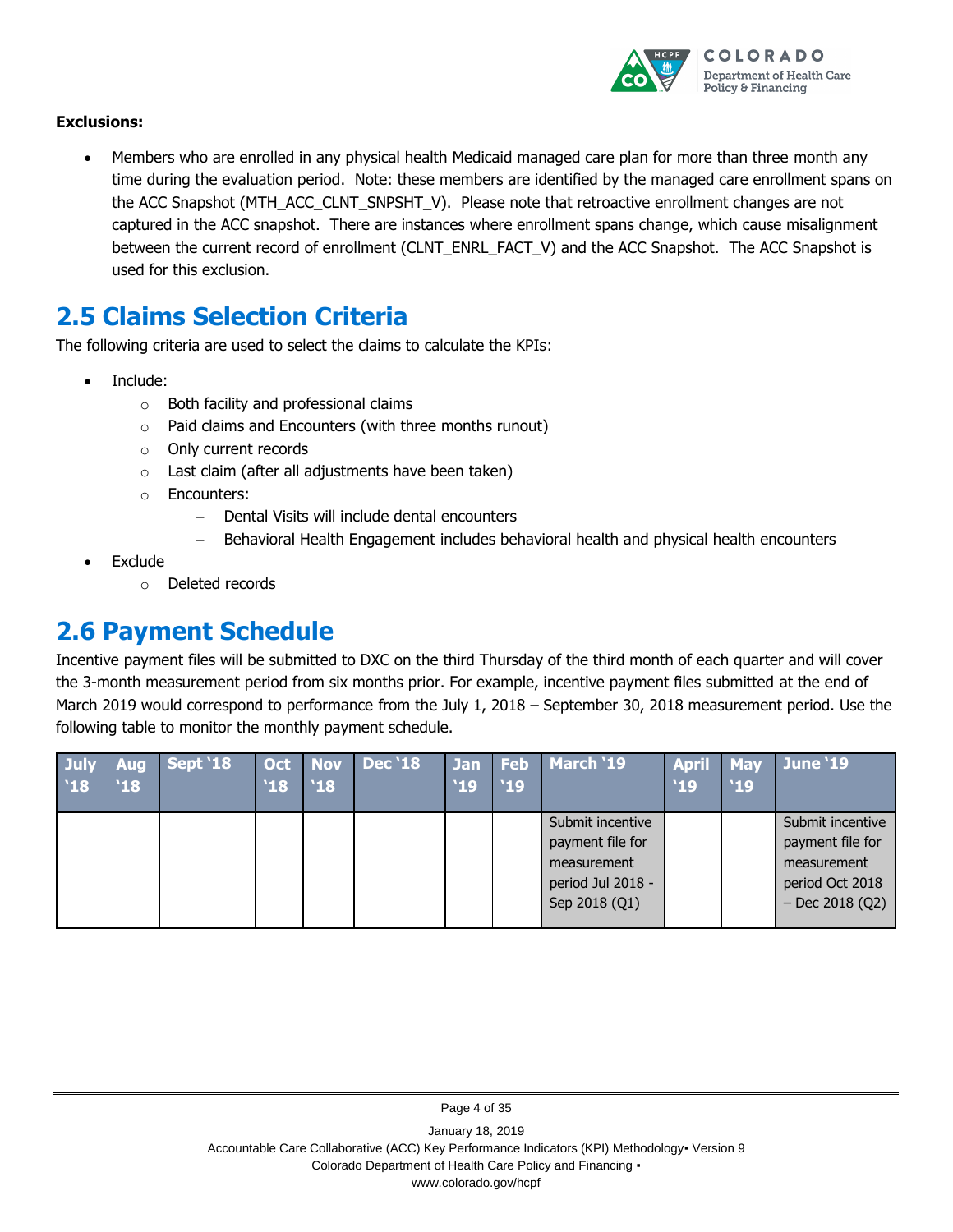

# <span id="page-9-0"></span>SECTION 3: **KEY PERFORMANCE INDICATORS AND OTHER PROGRAM MEASURES**

The section below outlines the steps for creating the KPIs and other measures. For detailed specifications, please refer to Appendix B: KPI Measure Specifications.

# <span id="page-9-1"></span>**3.1 Overview**

The data displayed within the Data Analytics Portal will allow the state, RAEs and PCMPs to view how their members are performing on seven KPIs and three additional measures that are not paid out on. There are two tiers (targets) set for each KPI, which determine how much of the withheld four dollars each PCMP and RAE can earn by meeting each tier. The seven KPIs are as follows:

- Behavioral Health Engagement
- Dental Visits
- Well Visits

l

- Prenatal Engagement
- Emergency Department (ED) Visits
- Potentially Avoidable Costs<sup>2</sup>
- Health Neighborhood

Note: KPIs will be based on Paid Claims and Encounters.

The other ACC program measures, which are not utilized for incentive payments, but are used as an indicator of performance within the data analytics portal are:

- Postpartum Follow-up Care
- Well-Child Checks (WCC) Ages 3-9
- 30-Day Follow-Up Care Following Inpatient Discharge

Note: Legacy Non-KPI Measures will be based on Paid Claims Only.

### <span id="page-9-2"></span>**3.1.1 KPI: Behavioral Health Engagement**

The denominator for Behavioral Health Engagement is all members who are enrolled in the ACC as of the last day of the last month of the rolling 12-month evaluation period. To be counted in the numerator, members must receive at least one behavioral health service delivered either in primary care settings or under the capitated behavioral health benefit within the 12-month evaluation period.

### **Behavioral Health Engagement (%) = # Unique Members Who Received At least One Behavioral Health Service / # Unique Members Enrolled in the ACC**

January 18, 2019 Accountable Care Collaborative (ACC) Key Performance Indicators (KPI) Methodology▪ Version 9 Colorado Department of Health Care Policy and Financing ▪ www.colorado.gov/hcpf

Page 5 of 35

<sup>&</sup>lt;sup>2</sup> This measure will be calculated by the Department, therefore the methodology is not included in this document.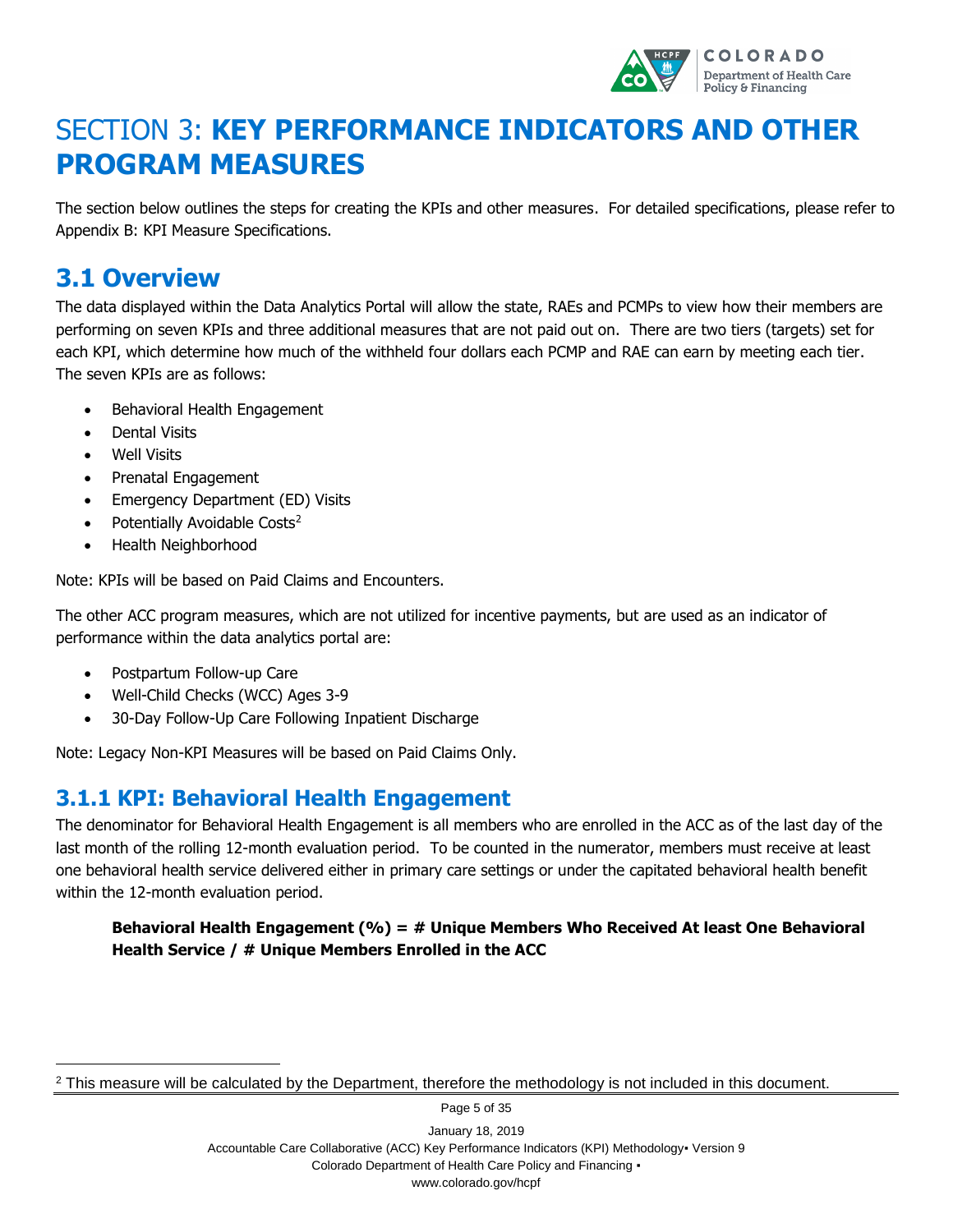

### <span id="page-10-0"></span>**3.1.2 KPI: Dental Visits**

The denominator for Dental Visits includes all members who are enrolled in the ACC as of the last day of the last month of the rolling 12-month evaluation period. To be counted in the numerator, members must receive at least one dental service (medical or dental claim) within the 12-month evaluation period.

### **Dental Visits (%) = # Unique Members Who Received At least One Dental Service / # Unique Members Enrolled in the ACC**

### <span id="page-10-1"></span>**3.1.3 KPI: Well Visits**

The denominator for Well Visits includes all members who are enrolled in the ACC as of the last day of the last month of the rolling 12-month evaluation period. To be counted in the numerator, members must have at least one well visit within the 12-month evaluation period.

#### **Well Visit (%) = # Unique Members Who Received At least One Well Visit / # Unique Members Enrolled in the ACC**

### <span id="page-10-2"></span>**3.1.4 KPI: Prenatal Engagement**

The denominator for Prenatal Engagement includes all deliveries for members enrolled in the ACC as of the end of the rolling 12-month evaluation period. Members may have multiple deliveries within the evaluation period. To be counted in the numerator, members must have at least one prenatal visit within 40 weeks prior to the delivery and be Medicaid enrolled at least 30 days prior to the delivery.

#### **Prenatal Engagement (%) = # of Deliveries with at Least One Prenatal Visit / # Deliveries**

### <span id="page-10-3"></span>**3.1.5 KPI: Emergency Department Visits PKPY (Risk Adjusted)**

Member months for all members within the population as specified in Section 2.3 are included in the denominator for this measure. An ED visit will be counted in the numerator if it does not result in an inpatient admission. To normalize this measure, it is expressed as a per thousand member months per year (PKPY), meaning the rate is multiplied by 12,000 for the evaluation period. The PKPY is then risk adjusted using a RAE risk weight. The risk adjusted ED Visits PKPY will be used for payment.

#### **Actual ED Visits PKPY = # ED Visits / # Member Months \*12000**

#### **Risk Adjusted ED Visits PKPY = Actual ED Visits PKPY / Average ED RAE Risk Weight**

### <span id="page-10-4"></span>**3.1.6 KPI: Health Neighborhood**

Health Neighborhood is a composite measure made up of two parts. Part 1 calculates the percentage of RAE's PCMP's with Colorado Medical Society's Primary Care-Specialty Care Compacts in effect with specialty care providers. Part 2 calculates the percentage of members who had an outpatient visit with a specialist who saw a PCMP within 60 days prior to the specialist visit and included a referring PCMP on the claim. The denominator for Part 2 of the Health Neighborhood measure includes all specialty visits for members enrolled in the ACC as of the end of the rolling 12-month evaluation period. Members may have multiple visits within the evaluation period. To be counted in the numerator, members must have at least one PCMP visit within 60 days prior to the specialty visit and a PCMP must be listed as the referring provider on the specialty claim (denominator claim).

> Page 6 of 35 January 18, 2019 Accountable Care Collaborative (ACC) Key Performance Indicators (KPI) Methodology▪ Version 9 Colorado Department of Health Care Policy and Financing ▪ www.colorado.gov/hcpf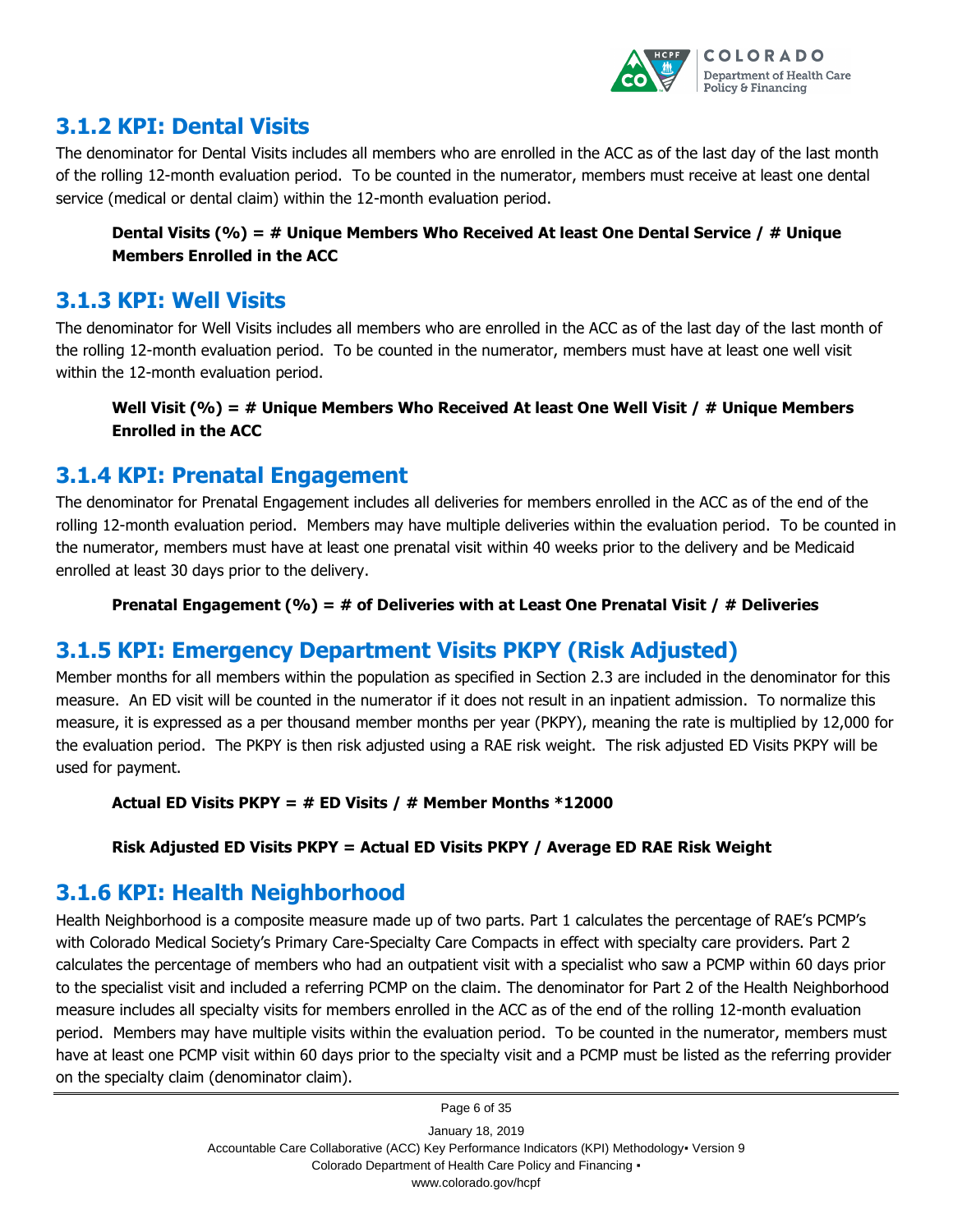

**Health Neighborhood (Part 2) = # of Specialty Visits with at Least One PCMP Visit AND PCMP Referral on the Claim / # Specialty Visits**

### <span id="page-11-0"></span>**3.1.7 Other Program Measure: Postpartum Follow-Up Care**

The denominator for Postpartum Follow-Up Care includes the number of live deliveries for members enrolled in the ACC as of the end of the evaluation period. Members may have multiple deliveries within the evaluation period. The evaluation period for this KPI is offset by 56 days from the current rolling 12-month period to allow up to 56 days following the delivery for a follow-up visit to occur. For example, if the evaluation period ends 12/31/2016, the delivery date range utilized would be 11/05/2015 to 11/06/2016. Due to some inconsistencies in coding that were discovered, delivery visits are consolidated in the following manner: service dates that occurred within 60 days of each other were assumed to have occurred within the same delivery; service dates that were more than 60 days apart were considered separate deliveries. In these cases, the first service date in the chain of claims is considered the delivery date.

A numerator follow-up visit is considered compliant if it was between 21 and 56 days following the delivery.

**Postpartum Follow-Up Care Rate (%) = # Deliveries with at Least One Postpartum Visit / # Deliveries** 

### <span id="page-11-1"></span>**3.1.8 Other Program Measure: Well-Child Checks (Ages 3-9)**

The denominator for Well-Child Checks includes children ages 3-9 years old as of the end of the evaluation period, who are enrolled in the ACC on the snapshot date to meet the numerator, the child must have a well-child check during the measurement year.

**Well-Child Check Rate (%) = # Unique Members Who Received At least One Well-Child Check / # Unique Members Eligible for a Well-Child Check Ages 3-9**

### <span id="page-11-2"></span>**3.1.9 Other Program Measure: 30-Day Follow-Up Care Following Inpatient Discharge**

The denominator for this measure is the count of inpatient discharges for those members enrolled in the ACC at the end of the evaluation period. A single member may have multiple inpatient discharges counted towards the denominator. However, inpatient discharges that result in a readmission within 30 days or death will not be counted in the denominator. Following discharge, an evaluation and management (E&M) claim within 30 days will fulfill the numerator requirement (only one is needed, multiple follow-up E&M visits will not count multiple times in the numerator).

#### **30-Day Inpatient Follow-Up Rate (%) = # Inpatient Discharges with 30-Day Follow-Up Visit / # Inpatient Discharge**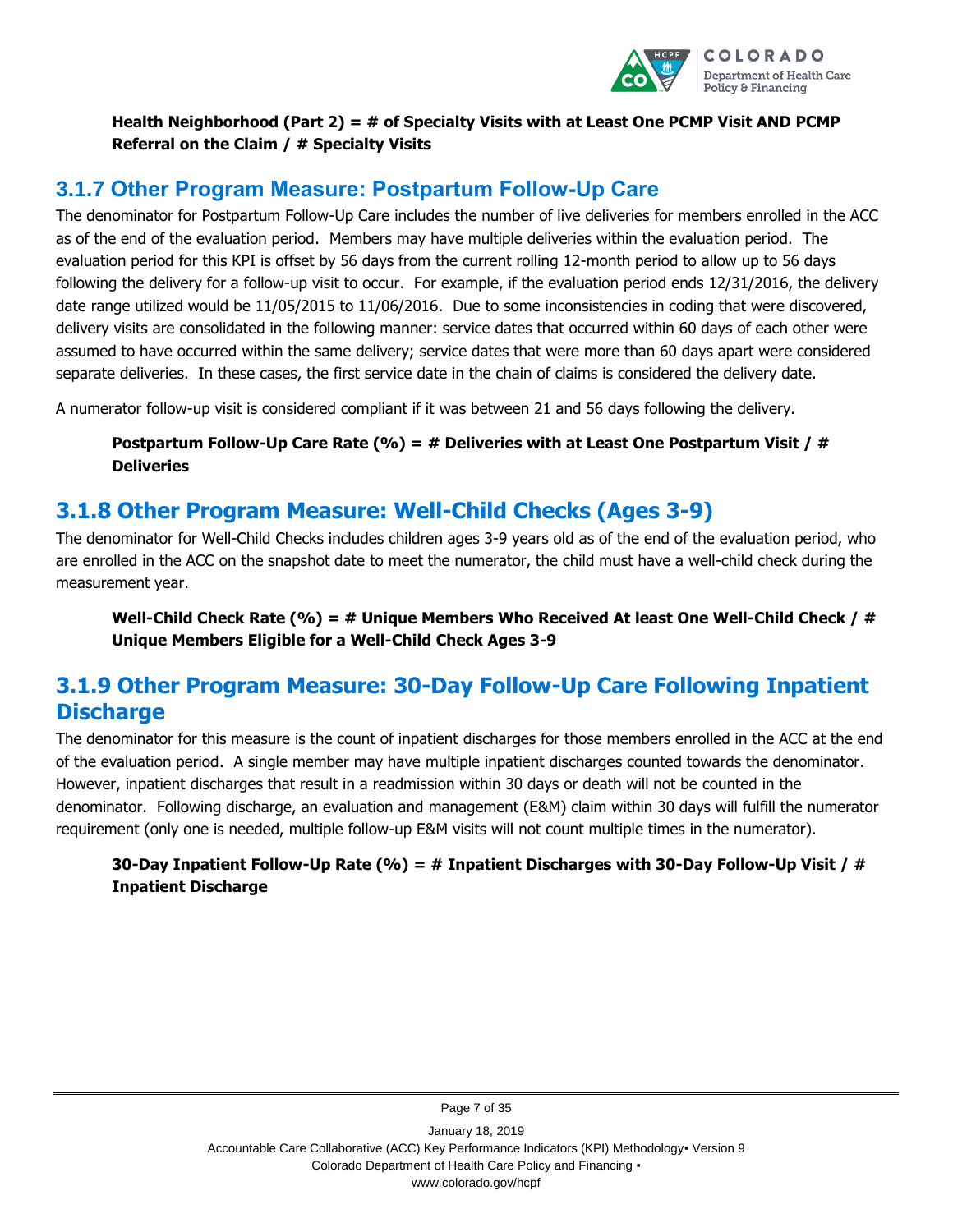

# <span id="page-12-0"></span>SECTION 4: **RISK ADJUSTMENT**

The ED Visit KPI is the only measure that is risk adjusted. The risk adjustment methodology used for this measure is outlined below.

# <span id="page-12-1"></span>**4.1 Overview**

Healthcare cost and utilization for a given population are dependent on the health status of that population. When comparing the per capita experience of various member populations at a summary level, population-based risk adjustment makes the comparison more analytically valid by considering underlying member risk, by looking at member acuity, or level of severity of illness. Once the level of riskiness of a RAEs population is considered by weighting their results, we can make comparisons across RAEs in a meaningful way.

Diagnostic Cost Groupers (DCGs), a healthcare risk assessment method created and licensed through Verscend®, Inc., are used to risk adjust population-based performance and baselines. The DCG models are patient classification systems that evaluates and forecasts healthcare utilization and costs. The models use data from a specific timeframe to predict the healthcare cost of individuals. The predictions are based on the conditions and diseases for which an individual receives treatment over the past year, and the age and gender of the individual.

# <span id="page-12-2"></span>**4.2 DCG Extract**

### <span id="page-12-3"></span>**4.2.1 Eligibility Records**

DCGs are calculated for all Medicaid members for a given month. The following fields are utilized for eligibility:

- Member ID
- Age (in years) as of reporting period end date
- Gender
- Eligible months number of months eligible (partial months are counted as full months)

### <span id="page-12-4"></span>**4.2.2 Medical Claims**

For members in the population, the following fields are required for medical claims:

- Member ID
- Diagnosis codes all diagnosis codes and which version, ICD-9/ICD-10
- Claim service start/end dates
- Service location  $-$  ER, inpatient, other
- Source inpatient facility, outpatient, long-term care, diagnostics, DME, or other services
- Medical expenditure  $-$  total paid amount

Page 8 of 35

January 18, 2019 Accountable Care Collaborative (ACC) Key Performance Indicators (KPI) Methodology▪ Version 9 Colorado Department of Health Care Policy and Financing ▪ www.colorado.gov/hcpf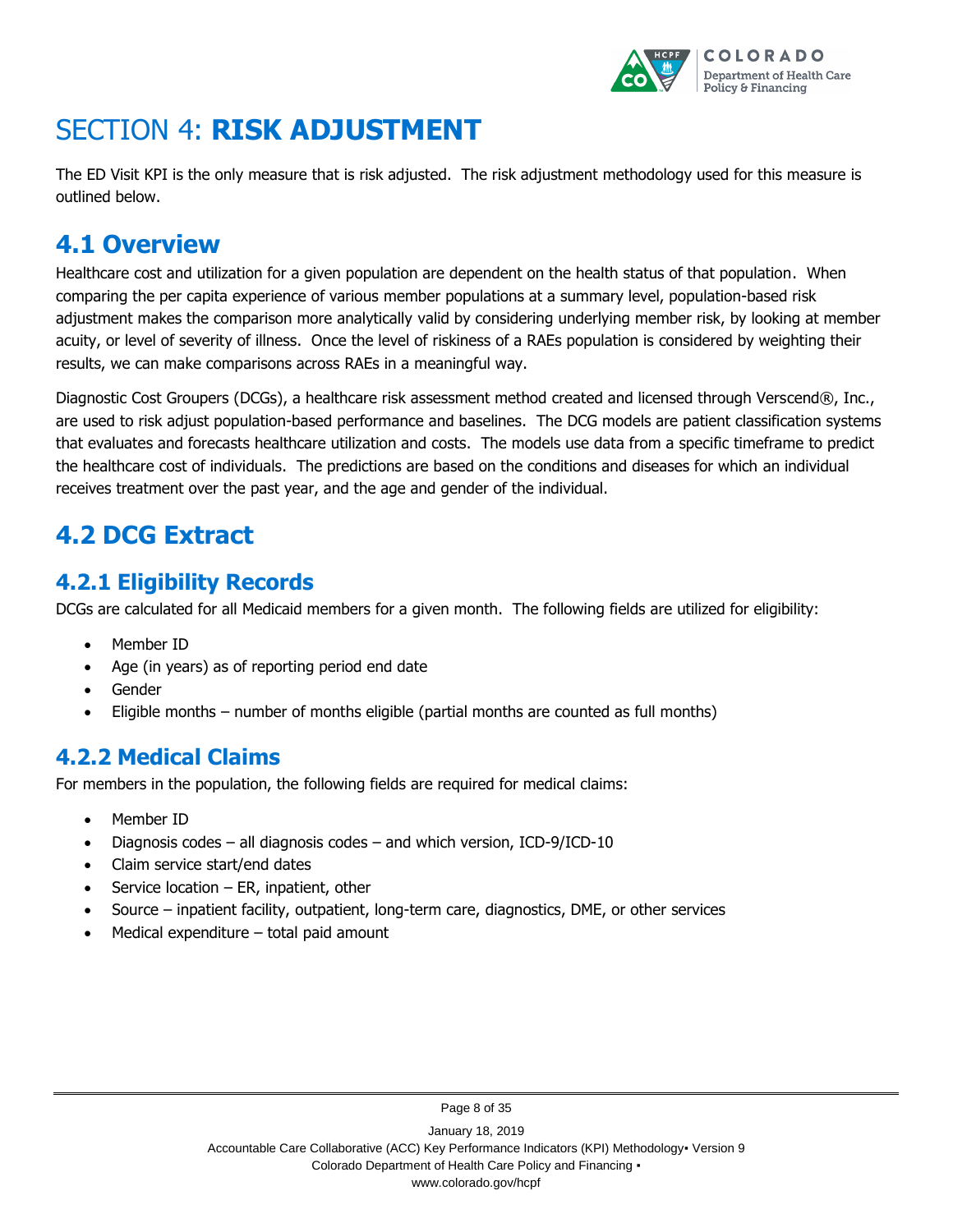

# <span id="page-13-0"></span>**4.3 Software Parameters**

Verscend's DCG software allows for multiple configuration parameters to be set. The following are the parameters utilized for ED visits:

- Partial eligibility is allowed (i.e. partial month of eligibility);
- The risk adjustment model that is run is: Medicaid FFS All-Medical Predicting Concurrent Total Risk (#73)

# <span id="page-13-1"></span>**4.4 Model Output**

The outputs of the DCG software are raw cost risk score (ranging from 0.000 to 999.000) and an aggregated diagnostic cost grouper (ADCG) per member. The ADCG categorizes the raw cost risk scores into the five risk levels listed below.

| <b>DCG Range</b> | <b>ADCG Value</b>     |
|------------------|-----------------------|
| 0.000 to 0.499   | 0.00 (very low risk)  |
| 0.500 to 0.999   | $0.50$ (low risk)     |
| 1.000 to 2.499   | 1.00 (moderate risk)  |
| 2.500 to 7.499   | 2.5 (high risk)       |
| 7.500 and higher | 7.50 (very high risk) |

# <span id="page-13-2"></span>**4.5 Rescaling**

After running the DCG software, several calculations must be done to convert the raw cost risk scores into an ED visit risk weight by RAE region, as explained below.

### <span id="page-13-3"></span>**4.5.1 Risk-Adjusted ED Visit Risk Score**

The relationship of the risk score that is predicted by the DCG cost model to the member's cost is linear, meaning that the higher the cost for a member, the higher their risk score is. Due to the nature of ED Visits, when translating this cost risk score to ED Visits, the relationship is no longer linear. To account for this skewed relationship, the cost risk scores get categorized into "buckets" called diagnostic cost groups (DCGs), to better predict this utilization measure. Annually, Truven Health updates their ED Visit risk scale "buckets" based on Medicaid MarketScan data. ED visits risk score buckets are defined using the following criteria:

- (Claim Type O, C, M, B
- AND (Revenue Code in (0450, 0451, 0452, 0456, 0459, 0981)
- OR CPT Procedure Code in (99281, 99282, 99283, 99284, 99285)
- OR (Place of Service = 23
- AND CPT Procedure Codes  $>= 10030$  and  $<= 69979$ ))

From the DCG, Truven Health generates an ED risk score for each member. The bucketed risk score is used to calculate ED Risk Adjustment. The bucketing is also used to do a transformation of the cost score into predicting ED likelihood. Below is the table of buckets.

> Page 9 of 35 January 18, 2019 Accountable Care Collaborative (ACC) Key Performance Indicators (KPI) Methodology▪ Version 9 Colorado Department of Health Care Policy and Financing ▪ www.colorado.gov/hcpf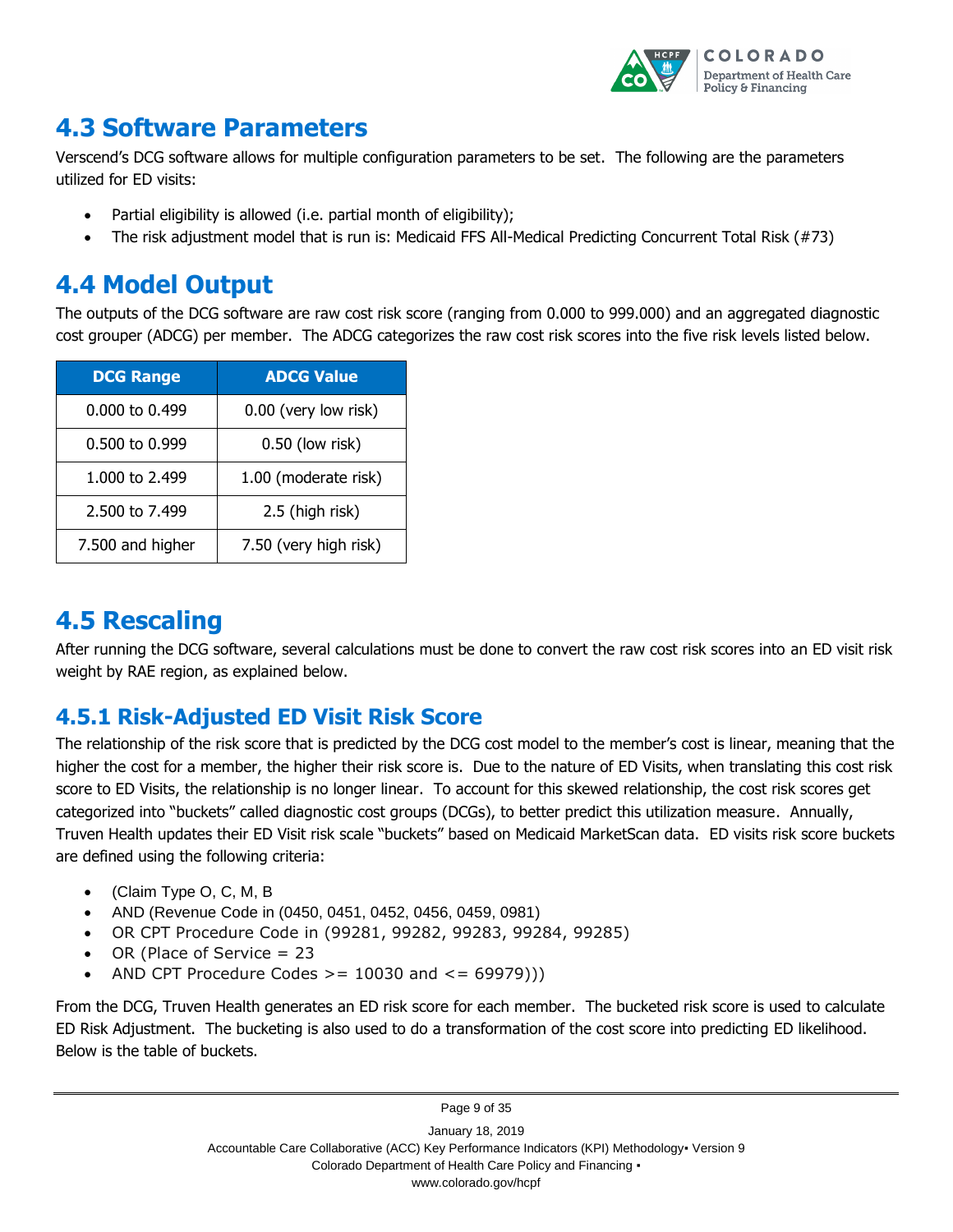

| <b>DCG Risk Score</b><br><b>Minimum</b> | <b>DCG Risk Score</b><br><b>Maximum</b> | <b>ED Visit</b><br><b>Risk Score</b> |
|-----------------------------------------|-----------------------------------------|--------------------------------------|
| 0.000                                   | 0.099                                   | 0.068                                |
| 0.100                                   | 0.199                                   | 0.154                                |
| 0.200                                   | 0.299                                   | 0.298                                |
| 0.300                                   | 0.399                                   | 0.467                                |
| 0.400                                   | 0.499                                   | 0.642                                |
| 0.500                                   | 0.699                                   | 0.863                                |
| 0.700                                   | 0.999                                   | 1.235                                |
| 1.000                                   | 1.499                                   | 1.714                                |
| 1.500                                   | 1.999                                   | 2.265                                |
| 2.000                                   | 2.499                                   | 2.808                                |
| 2.500                                   | 2.999                                   | 3.231                                |
| 3.000                                   | 3.999                                   | 3.731                                |
| 4.000                                   | 4.999                                   | 4.385                                |
| 5.000                                   | 5.999                                   | 5.029                                |
| 6.000                                   | 7.499                                   | 5.796                                |
| 7.500                                   | 9.999                                   | 6.866                                |
| 10.000                                  | 14.999                                  | 7.987                                |
| 15.000                                  | 19.999                                  | 9.069                                |
| 20.000                                  | 24.999                                  | 9.467                                |
| 25.000                                  | 29.999                                  | 10.900                               |
| 30.000                                  | 39.999                                  | 11.277                               |
| 40,000                                  | 49.999                                  | 11.399                               |
| 50.000                                  | 59.999                                  | 12.232                               |
| 60.000                                  | 69.999                                  | 14.701                               |
| 70.000                                  | and higher                              | 12.974                               |

Page 10 of 35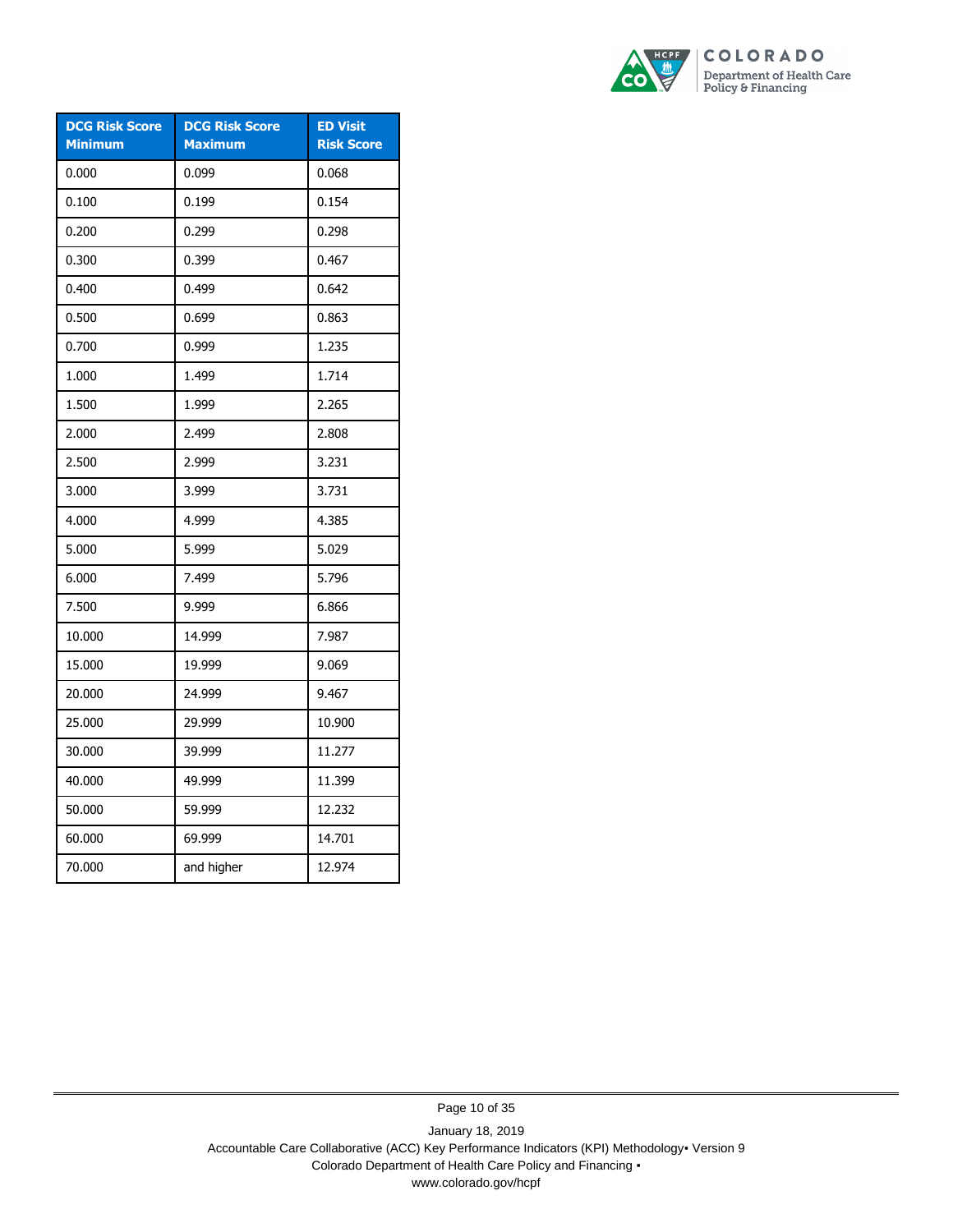

### <span id="page-15-0"></span>**4.5.2 Rescaled Cost Risk Score**

The ED risk score output is scaled based on the population from which Verscend derived its model (Medicaid MarketScan); therefore, to adjust these scores to the Colorado ACC population, the raw ED risk scores are divided by the overall ACC mean to calculate the rescaled ED risk score. Due to the high churn of the Medicaid population, a weighted average is used for the ACC mean. To calculate the weighted average, a member's raw ED risk score is multiplied by the number of months they are enrolled. Then, these values are summed for the entire population and divided by the total number of months of enrollment for the entire state.

#### **Average ED risk score** ∑(**raw ED risk score x member months) /** ∑(**member months)**

#### **Rescaled ED risk score = raw ED risk score / average ED risk score**

For example, if the ACC population consisted of the members in the example below, each member's raw ED risk score would be multiplied by their number of member months. This is then summed and divided by the total number of member months for everyone enrolled in Medicaid with full benefits (288.984/42 = 6.881), so the average ED risk score is 6.881. Then each member's raw ED risk score gets divided by this average to create the rescaled risk score, with those with higher risk being greater than 1.0 and those lower risk being less than 1.0.

| Member | <b>RAE</b><br>Region | <b>DCG Cost</b><br><b>Score</b> | Raw ED<br><b>Risk Score</b> | <b>ED</b><br><b>visits</b> | <b>Member</b><br><b>Months</b> | <b>Raw ED Risk</b><br><b>Score Member</b><br><b>Months</b> | Average ED<br><b>Risk Score</b> | <b>Rescaled ED</b><br><b>Risk Score</b> |
|--------|----------------------|---------------------------------|-----------------------------|----------------------------|--------------------------------|------------------------------------------------------------|---------------------------------|-----------------------------------------|
| A      |                      | 7.025                           | 5.796                       | 4                          | 12                             | 69.552                                                     | 6.881                           | 0.842                                   |
| B      |                      | 9.014                           | 6.866                       | 3                          | 9                              | 61.794                                                     | 6.881                           | 0.998                                   |
| B      | 2                    | 9.014                           | 6.866                       | 2                          | 3                              | 20.598                                                     | 6.881                           | 0.998                                   |
| C      | 2                    | 13.012                          | 7.987                       | 2                          | 10                             | 79.870                                                     | 6.881                           | 1.161                                   |
| C      | $\Omega$             | 13.012                          | 7.987                       |                            | 2                              | 15.974                                                     | 6.881                           | 1.161                                   |
| D      | 0                    | 8.203                           | 6.866                       | 2                          | 6                              | 41.196                                                     | 6.881                           | 0.998                                   |
| Total  |                      |                                 |                             |                            | 42                             | 288.984                                                    |                                 |                                         |

The raw DCG cost score will appear on the My Members dashboard as an indicator of overall cost risk for the member compared to other Colorado Medicaid members with full Medicaid benefits.

### <span id="page-15-1"></span>**4.5.3 Risk-Adjusted ED Visits PKPY (ACC Statewide & by RAE Region)**

The ED Visit risk score is used to calculate the risk-adjusted ED Visit PKPY using the following formulas:

### **Average ED risk weight (RAE, ACC or Medicaid) =** ∑(**rescaled ED risk score x member months) /**  ∑(**member months)**

**Risk-Adjusted ED Visits PKPY = ED Visits PKPY / Average ED Risk Weight**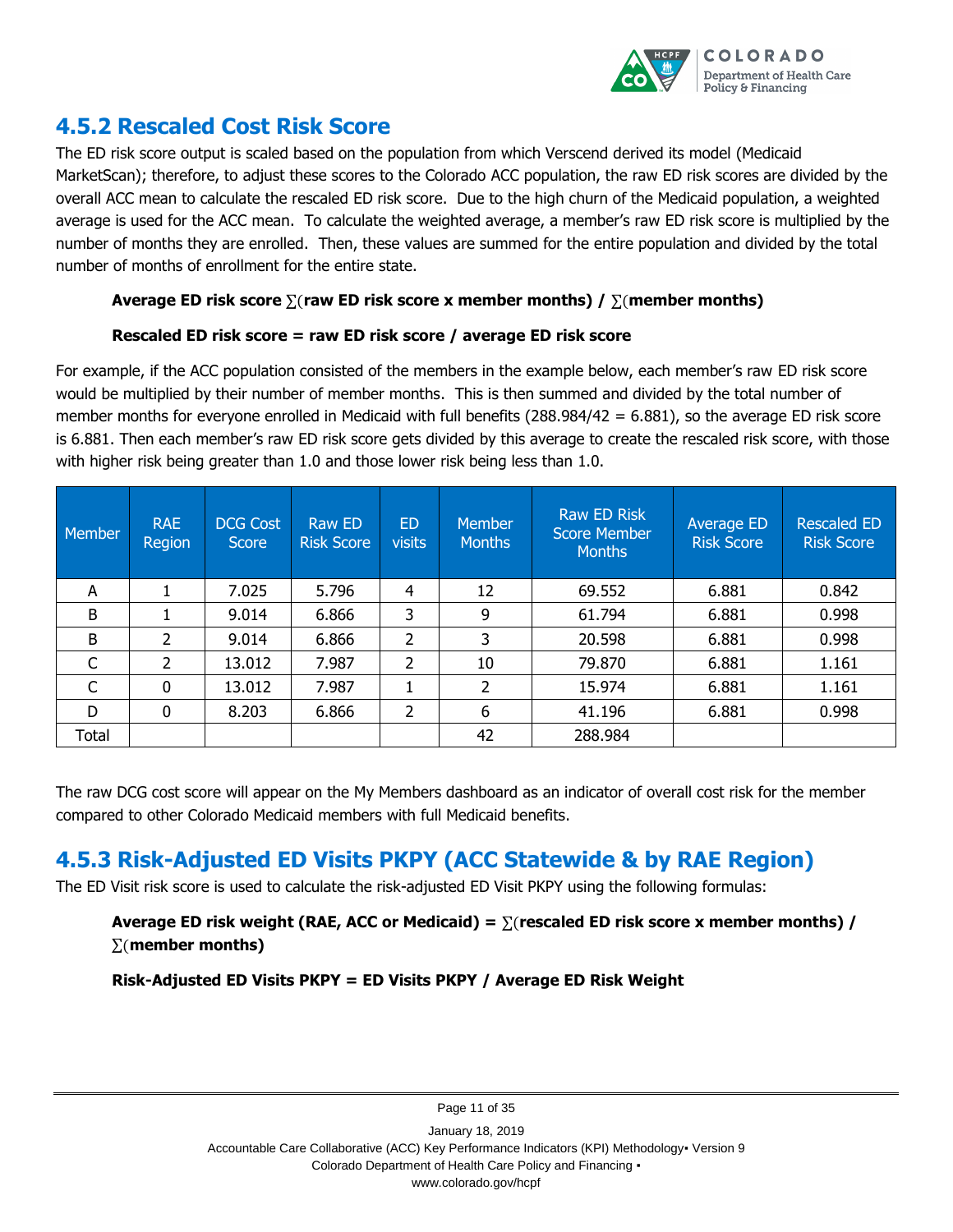

Using the same example above, the Average ED Risk Weight for all members statewide enrolled in the ACC would be 0.991. Since members may switch RAEs during the year, their risk scores and ED visits will be scaled to reflect their membership months in each RAE. The Average ED Risk Weight for RAE 1 would be 0.909. The Average ED Risk Weight for all of Medicaid would be 1.000.

| Aggregation | ED Visits PKPY* | Average ED Risk Weight<br>(RAE) | <b>Risk-Adjusted ED Visits</b><br><b>PKPY</b> |
|-------------|-----------------|---------------------------------|-----------------------------------------------|
| RAE 1       | 4000            | 0.909                           | 4400                                          |
| RAE 2       | 3692            | 1.123                           | 3287                                          |
| <b>ACC</b>  | 3882            | 0.991                           | 3918                                          |
| Medicaid    | 4000            | 1.000                           | 4000                                          |

January 18, 2019 Accountable Care Collaborative (ACC) Key Performance Indicators (KPI) Methodology Version 9 Colorado Department of Health Care Policy and Financing ▪ www.colorado.gov/hcpf

Page 12 of 35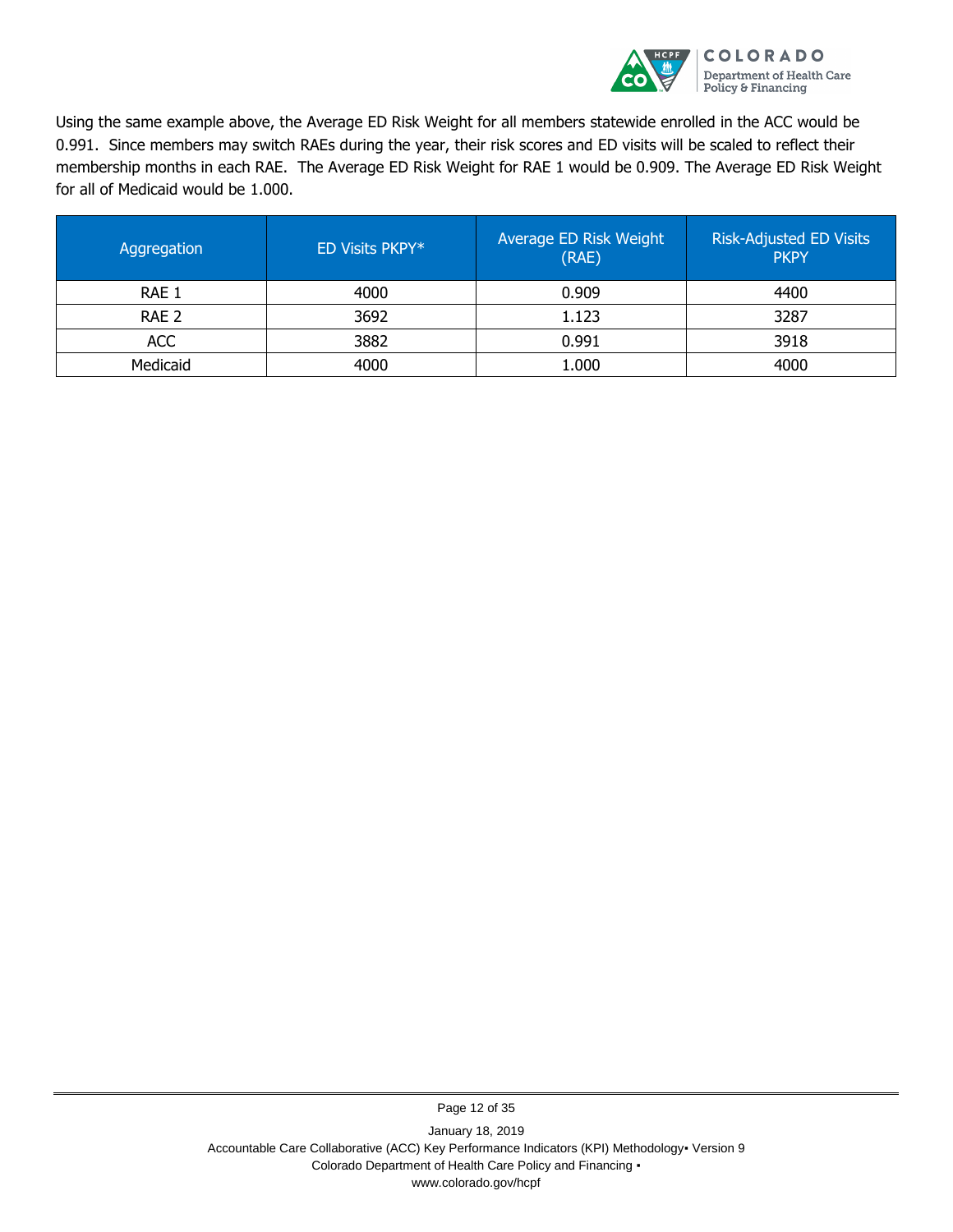

# <span id="page-17-0"></span>SECTION 5: **PAYMENT TIERS**

Targets for Tier 1 and Tier 2 incentive payments are established by the Department. Targets are based on an improvement percentage as compared to regional RAE performance during a baseline period. Two different targets are set for each KPI: Tier 1 Target and Tier 2 Target, which equate to different incentive payment amounts if a tier is met during the evaluation period.

# <span id="page-17-1"></span>**5.1 Incentive Payment Amounts PMPM**

The \$4 PMPM withhold will be evenly distributed among each of the KPI measures identified for the year

For the first year of the program, payment for the KPI's will be established as follows:

| <b>KPI</b>                                | Tier 1 Payment | Tier 2 Payment |
|-------------------------------------------|----------------|----------------|
| Behavioral Health Engagement <sup>3</sup> | \$0.428 PMPM   | \$0.571 PMPM   |
| <b>Dental Visits</b>                      | \$0.428 PMPM   | \$0.571 PMPM   |
| <b>Well Visits</b>                        | \$0.428 PMPM   | \$0.571 PMPM   |
| Prenatal Engagement                       | \$0.428 PMPM   | \$0.571 PMPM   |
| Emergency Department (ED) Visits          | \$0.428 PMPM   | \$0.571 PMPM   |
| Potentially Avoidable Costs <sup>4</sup>  | \$0.428 PMPM   | \$0.571 PMPM   |
| Health Neighborhood P1 (25%) <sup>5</sup> | \$0.143 PMPM   |                |
| Health Neighborhood P2 (75%)              | \$0.321 PMPM   | \$0.428 PMPM   |

l

Page 13 of 35

January 18, 2019 Accountable Care Collaborative (ACC) Key Performance Indicators (KPI) Methodology• Version 9 Colorado Department of Health Care Policy and Financing ▪ www.colorado.gov/hcpf

<sup>&</sup>lt;sup>3</sup> IBM does not currently pay out on this metric. The Department will calculate and pay this metric.

<sup>4</sup> This measure will be calculated by the Department, therefore the methodology is not included in this document.

<sup>&</sup>lt;sup>5</sup> IBM does not currently pay out on this metric. The Department will calculate and pay this metric.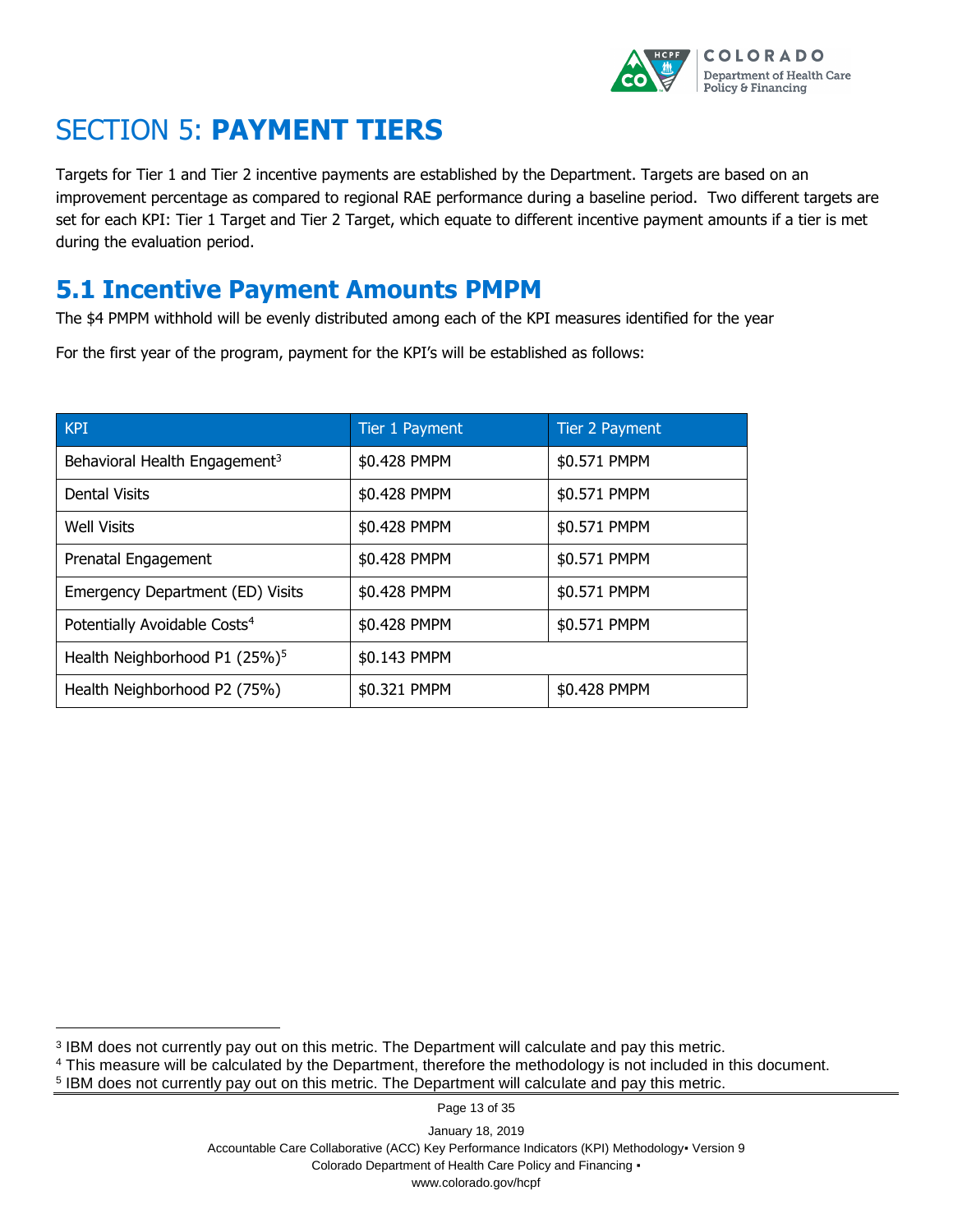

# <span id="page-18-0"></span>**APPENDIX A: GLOSSARY**

| <b>Acronym</b>                   | <b>Definition</b>                                                         |
|----------------------------------|---------------------------------------------------------------------------|
| <b>ACC</b>                       | Accountable Care Collaborative                                            |
| <b>BIDM</b>                      | Business Intelligence and Data Management System and Services             |
| <b>CMS</b>                       | <b>Centers for Medicare and Medicaid Services</b>                         |
| Colorado BIDM<br>SharePoint site | The SharePoint site that is hosted by Truven Health for the BIDM project. |
| <b>DCG</b>                       | Diagnostic Cost Group                                                     |
| E&M                              | Evaluation and Management                                                 |
| <b>ED</b>                        | <b>Emergency Department</b>                                               |
| <b>HCPF</b>                      | Health Care Policy and Financing                                          |
| <b>KPI</b>                       | Key Performance Indicator                                                 |
| <b>MMP</b>                       | Medicare-Medicaid Program                                                 |
| <b>PCMP</b>                      | Primary Care Medical Provider                                             |
| <b>PKPY</b>                      | Per Thousand Per Year                                                     |
| <b>PPA</b>                       | Physician Performance Assessment                                          |
| <b>RAE</b>                       | Regional Accountable Entity                                               |

Page 14 of 35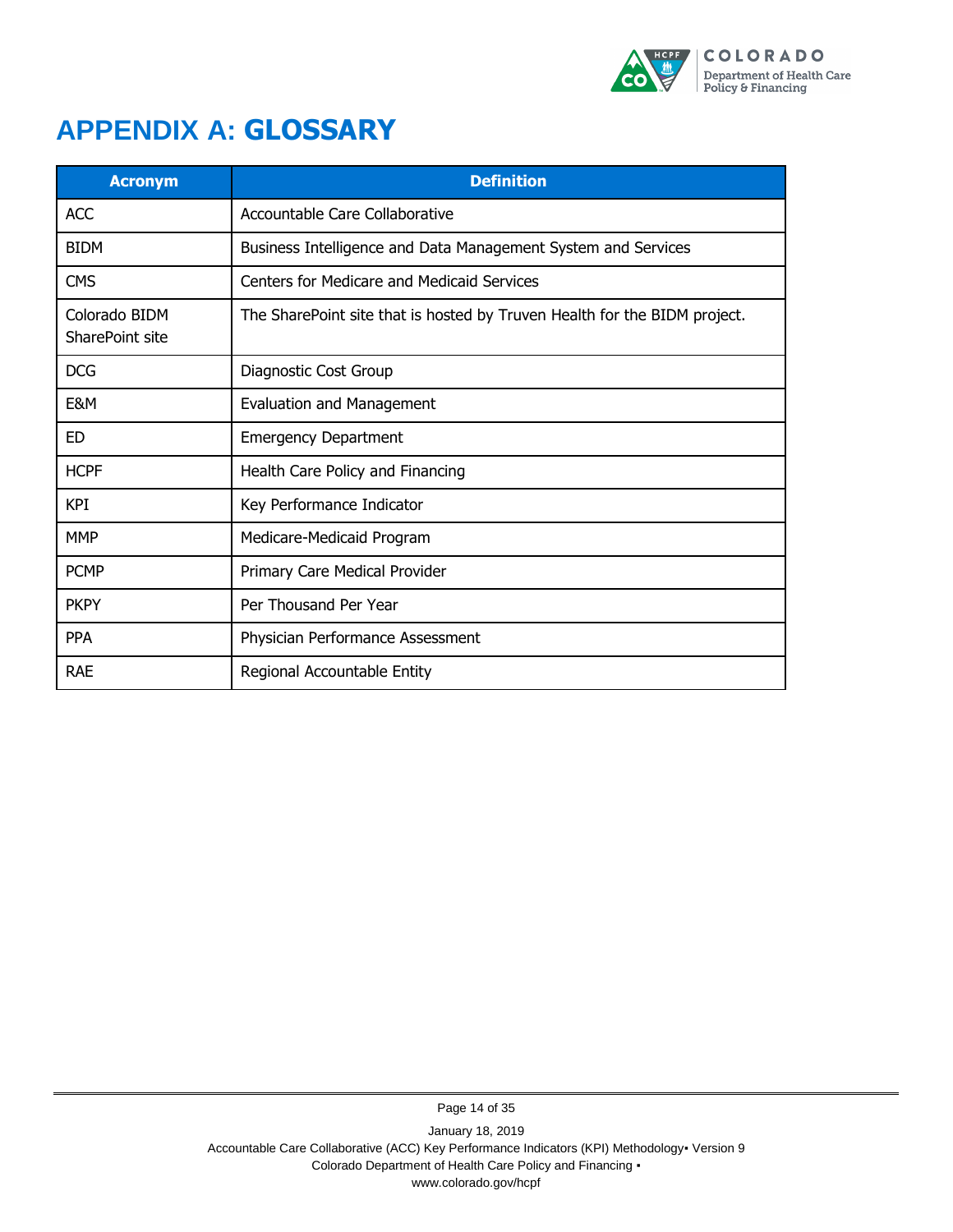

# <span id="page-19-0"></span>**APPENDIX B: KPI MEASURES SPECIFICATIONS**

### **Behavioral Health Engagement**

**Last Updated:** 5/7/19

**Measure Name:** Behavioral Health Engagement

**Owner:** Colorado Department of Health Care Policy and Financing

**Evaluation Period:** Rolling 12 months; 90 days claims run out

**Measure Description:** Percent of distinct members who received at least one behavioral health service delivered in a primary care setting within the 12-month evaluation period or under the Capitated Behavioral Health Benefit within the 12-month evaluation period. The Department will calculate the Capitated Behavioral Health portion outside of this measure. The Department will also calculate the Baseline and final rate for this measure.

#### **Denominator:**

Members will be counted in the denominator if they are enrolled in the ACC on the last day of the last month of the 12-month evaluation period

**Denominator Units:** Distinct count of members meeting the above criteria

Denominator Eligibility/Enrollment Inclusion Criteria:

| <b>Condition</b><br><b>Description</b> | # Event | <b>Detailed Criteria</b>                                                                                                                                                        | <b>Timeframe</b>                                        |
|----------------------------------------|---------|---------------------------------------------------------------------------------------------------------------------------------------------------------------------------------|---------------------------------------------------------|
| Enrolled in the ACC                    |         | • RAE Enrolled Indicator= $Y'$<br>• Snapshot Date $=$ last month of<br>the evaluation period<br>• RAE Enrollment End<br>Date>=last day of the month<br>of the evaluation period | Last month of the 12-month rolling<br>evaluation period |

**Numerator**: Members in the denominator who have had at least one behavioral health visit billed in a primary care setting or a behavioral health encounter within the rolling 12-month rolling evaluation period.

| <b>Condition</b><br><b>Description</b>                                                                                                                | # Event | <b>Detailed Criteria</b>                                    | <b>Criteria</b><br><b>Connector</b> | <b>Timeframe</b>            |
|-------------------------------------------------------------------------------------------------------------------------------------------------------|---------|-------------------------------------------------------------|-------------------------------------|-----------------------------|
| Members included in the<br>denominator                                                                                                                |         |                                                             | and                                 |                             |
|                                                                                                                                                       |         | CPT Code in<br><b>BH in PC Value Set</b>                    | During evaluation<br>and<br>period  |                             |
| Behavioral health visit in<br>primary care for clients<br>enrolled in FFS                                                                             |         | (ENC_IND='N'                                                | or                                  | During evaluation<br>period |
| Any behavioral health<br>encounter within the<br>evaluation period submitted<br>by a physical health<br>managed care excluding a<br><b>BHO or RAE</b> |         | $ENC$ IND = 'Y' and<br>MC PROV TYP CD not in<br>('31'/85')) | or                                  | During evaluation<br>period |

Page 15 of 35

January 18, 2019 Accountable Care Collaborative (ACC) Key Performance Indicators (KPI) Methodology · Version 9 Colorado Department of Health Care Policy and Financing ▪ www.colorado.gov/hcpf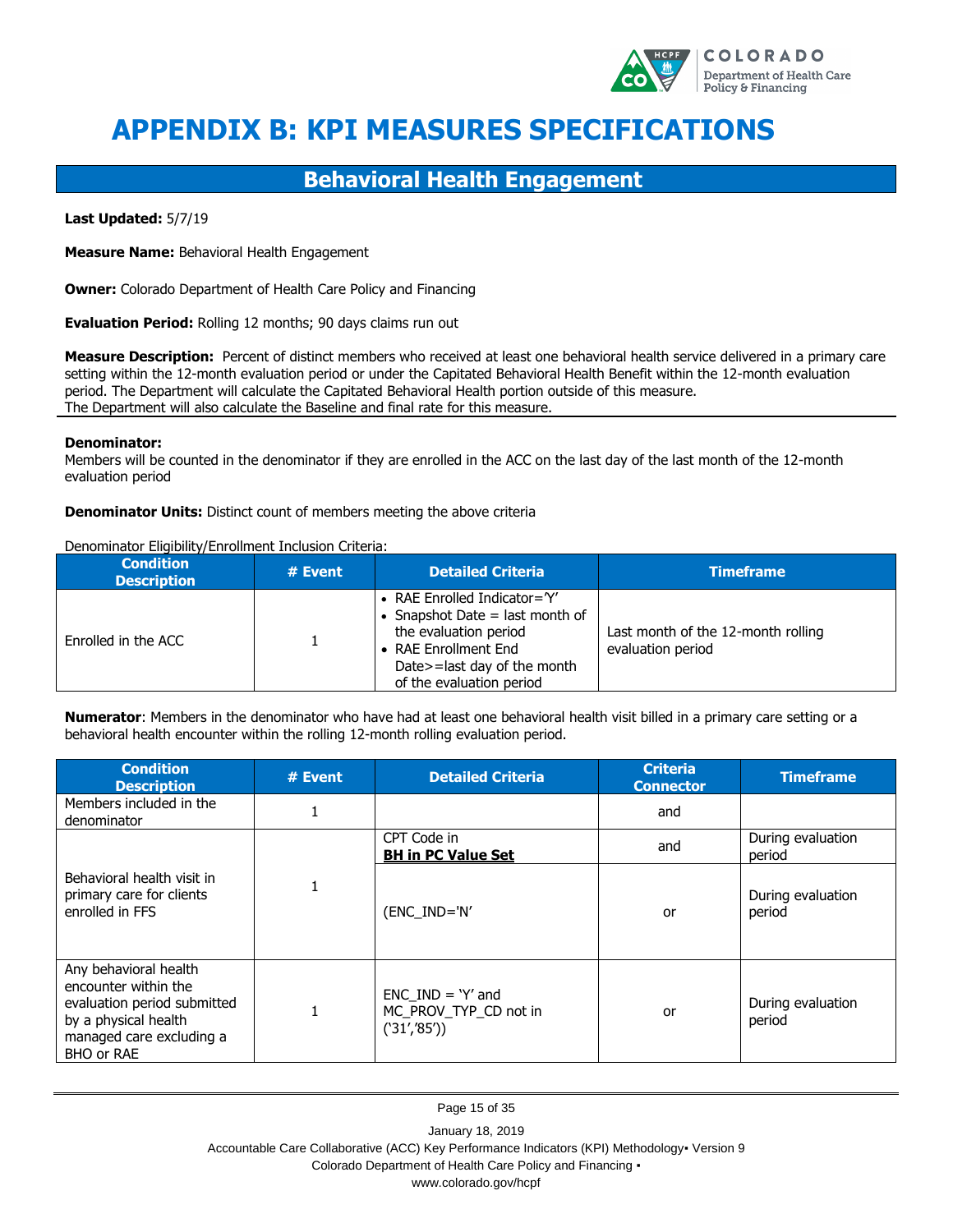

| Any behavioral health<br>encounter within the<br>evaluation period |  | Any BH encounter (ENC_IND='Y'<br>and HLTH PGM CDE in (BHO,<br>[placeholder for new code]] and<br>CLM STS $CD = 'P'$ |  | During evaluation<br>period |
|--------------------------------------------------------------------|--|---------------------------------------------------------------------------------------------------------------------|--|-----------------------------|
|--------------------------------------------------------------------|--|---------------------------------------------------------------------------------------------------------------------|--|-----------------------------|

#### **Continuous Enrollment Criteria**:

| <b>Condition</b><br><b>Description</b> | <b>Detailed Criteria</b> | <b>Criteria</b><br><b>Connector</b> | <b>\Timeframe\</b> |
|----------------------------------------|--------------------------|-------------------------------------|--------------------|
| N/A                                    |                          |                                     |                    |

| <b>Population Exclusions</b>              |                                                                                                                                                                 |                                     |                  |
|-------------------------------------------|-----------------------------------------------------------------------------------------------------------------------------------------------------------------|-------------------------------------|------------------|
| <b>Condition</b><br><b>Description</b>    | <b>Detailed Criteria</b>                                                                                                                                        | <b>Criteria</b><br><b>Connector</b> | <b>Timeframe</b> |
| Populations excluded from<br>this measure | Members who were enrolled in any physical health<br>managed care plan for more than 3 months anytime<br>during the evaluation period (Per Decision Log<br>#304) |                                     | $>3$ months      |

#### **Baseline and Targets**

| <b>Condition</b><br><b>Description</b>                                                                                     | <b>Detailed Criteria</b>            |
|----------------------------------------------------------------------------------------------------------------------------|-------------------------------------|
| <b>Baseline</b>                                                                                                            | SFY 17-18 regional penetration rate |
| <b>Tier 1:</b> $1 < 5\%$ improvement receives 75% of payment<br>Target<br><b>Tier 2:</b> $5\%$ + receives 100% of payment. |                                     |

#### **Notes:**

- Multiple numerator events in an evaluation period for a unique member will only be counted once
- All diagnosis codes on the claim will be considered, not just the primary diagnosis
- This measure will be manually calculated by the Department. Only the fee-for-service component of the measure will be displayed on the Data Analytics Portal.
- **The Department will manually calculate this measure to include FFS Claims and the behavioral health services submitted via flat file until data is fully accessible in interChange.**

Page 16 of 35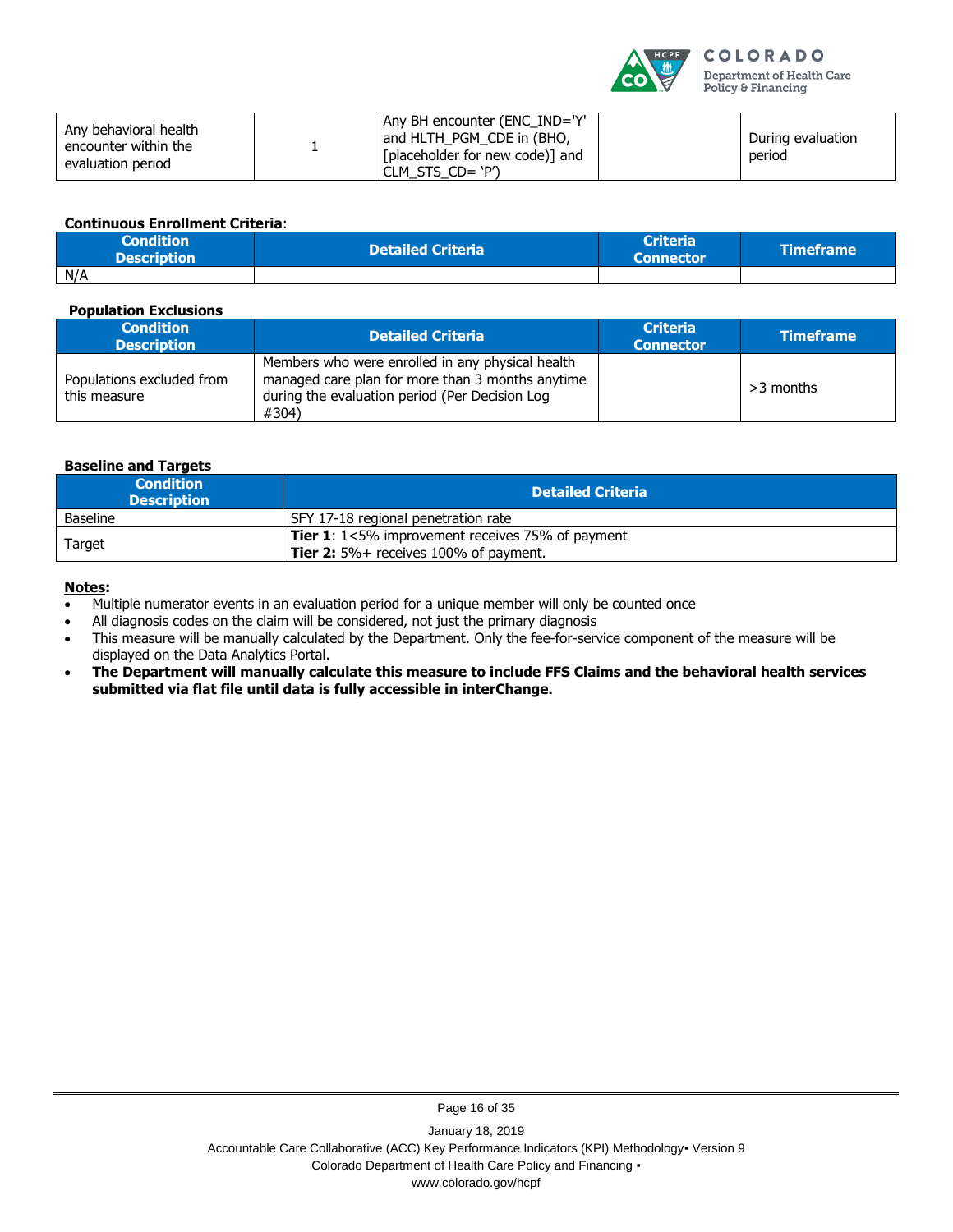

### **Dental Visits**

**Last Updated:** 5/7/19

**Measure Name: Dental Visits** 

**Owner:** IBM Watson Health

**Evaluation Period:** Rolling 12 months; 90 days claims run out

**Measure Description:** Percent of distinct count of members who received professional dental services. This includes dental services from both medical and dental claims.

#### **Denominator:**

Members will be counted in the denominator if they are enrolled in the ACC on the last day of the last month of the 12-month evaluation period

**Denominator Units:** Distinct count of members meeting the above criteria

Denominator Eligibility/Enrollment Inclusion Criteria:

| <b>Condition</b><br><b>Description</b> | <b>Condition</b><br><b>Descriptio</b><br>n | <b>Condition</b><br><b>Description</b>                                                                                                                                       | <b>Condition</b><br><b>Description</b>                  |
|----------------------------------------|--------------------------------------------|------------------------------------------------------------------------------------------------------------------------------------------------------------------------------|---------------------------------------------------------|
| Enrolled in the ACC                    |                                            | • RAE Enrolled Indicator= $Y'$<br>• Snapshot Date $=$ last month of the<br>evaluation period<br>• RAE Enrollment End Date>=last day of the<br>month of the evaluation period | Last month of the 12-month<br>rolling evaluation period |

**Numerator**: Distinct count of members who received dental services

| <b>Condition</b><br><b>Description</b> | #<br><b>Event</b> | <b>Detailed Criteria</b>                      | <b>Criteria</b><br><b>Connector</b> | <b>Timeframe</b>     |
|----------------------------------------|-------------------|-----------------------------------------------|-------------------------------------|----------------------|
| Members included in the<br>denominator |                   |                                               | and                                 | During<br>evaluation |
| Dental Visits                          |                   | CDT Code in<br><b>Dental Visits Value Set</b> |                                     | period               |

#### **Continuous Enrollment Criteria**:

| <b>Condition</b><br><b>Description</b> | <b>Detailed Criteria</b> | Criteria<br><b>Connector</b> | <b>Timeframe</b> |
|----------------------------------------|--------------------------|------------------------------|------------------|
| N/A                                    |                          |                              |                  |

#### **Population Exclusions**

| <b>Condition</b><br><b>Description</b>   | <b>Detailed Criteria</b>                                                                                                             | <b>Criteria</b><br><b>Connector</b> | <b>Timeframe</b> |
|------------------------------------------|--------------------------------------------------------------------------------------------------------------------------------------|-------------------------------------|------------------|
| Populations excluded from the<br>measure | Members who were enrolled in any physical health managed<br>care plan for more than 3 months anytime during the<br>evaluation period |                                     | $>3$ months      |

#### **Baseline and Targets**

| <b>Condition</b><br><b>Description</b> | <b>Detailed Criteria</b>                                                         |
|----------------------------------------|----------------------------------------------------------------------------------|
| <b>Baseline</b>                        | SFY 17-18 performance for members with full Medicaid residing in each RAE region |
|                                        | <b>Tier 1:</b> $1 < 5\%$ improvement receives 75% of payment                     |
| Target                                 | <b>Tier 2:</b> $5\%$ + receives 100% of payment.                                 |
| <b>Notes:</b>                          |                                                                                  |

Page 17 of 35

January 18, 2019 Accountable Care Collaborative (ACC) Key Performance Indicators (KPI) Methodology · Version 9 Colorado Department of Health Care Policy and Financing ▪

www.colorado.gov/hcpf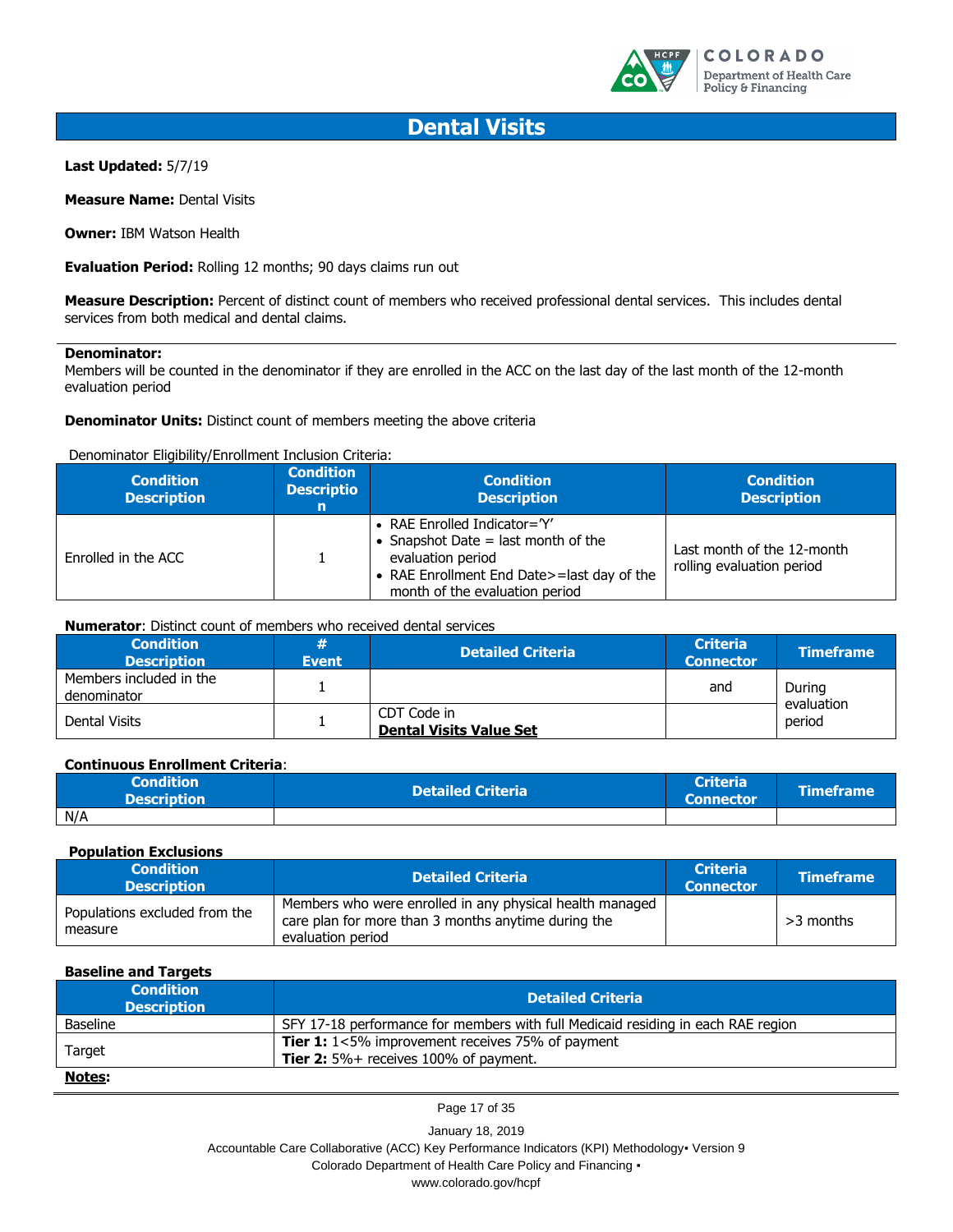

### **Well Visits**

**Last Updated:** 5/7/19

**Measure Name:** Well Visits

**Owner:** IBM Watson Health

**Evaluation Period:** Rolling 12 months; 90 days claims run out

**Measure Description:** Percent of distinct members who received a well visit within the 12-month evaluation period

**Denominator:** Members will be counted in the denominator if they are enrolled in the ACC on the last day of the last month of the 12-month evaluation period

**Denominator Units:** Distinct count of members meeting the above criteria

#### Denominator Eligibility/Enrollment Inclusion Criteria:

| <b>Condition</b><br><b>Description</b> | # Event | <b>Detailed Criteria</b>                                                                                                                                                     | <b>Timeframe</b>                                        |
|----------------------------------------|---------|------------------------------------------------------------------------------------------------------------------------------------------------------------------------------|---------------------------------------------------------|
| Enrolled in the ACC                    |         | • RAE Enrolled Indicator= $Y'$<br>• Snapshot Date $=$ last month of the<br>evaluation period<br>• RAE Enrollment End Date>=last day of<br>the month of the evaluation period | Last month of the 12-month rolling<br>evaluation period |

#### **Numerator**: Well Visits

| <b>Condition</b><br><b>Description</b>      | # Event | <b>Detailed Criteria</b>                        | <b>Criteria</b><br><b>Connecto</b><br>r | <b>Timeframe</b>  |
|---------------------------------------------|---------|-------------------------------------------------|-----------------------------------------|-------------------|
| Members included in the<br>denominator      |         |                                                 | and                                     |                   |
| <b>Preventive Visits</b>                    |         | CPT Code in<br><b>Well Visits Value Set</b>     | or                                      |                   |
| Annual Wellness or<br>Preventive Visit      |         | <b>HCPCs</b> in<br><b>Well Visits Value Set</b> | or                                      | During evaluation |
| <b>Office Visits</b>                        |         | (CPT Code in<br><b>Office Visits Value Set</b>  | and                                     | period            |
| Encounter with preventive<br>care diagnosis |         | ICD 10 Code in<br><b>Well Visits Value Set)</b> |                                         |                   |

• Multiple numerator events in an evaluation period for a unique member will only be counted once

All diagnosis codes on the claim will be considered, not just the primary diagnosis

Paid claims and Encounters will be considered as part of the numerator/denominator/exclusion criteria

• Only claims and encounters submitted through the MMIS (interChange) will be used for this measure

#### **Continuous Enrollment Criteria**:

| <b>Condition</b><br><b>Description</b> | <b>Detailed Criteria</b> | <b>Criteria</b><br><b>Connector</b> | <b>\Timeframe</b> |
|----------------------------------------|--------------------------|-------------------------------------|-------------------|
| N/A                                    |                          |                                     |                   |

Page 18 of 35

January 18, 2019 Accountable Care Collaborative (ACC) Key Performance Indicators (KPI) Methodology▪ Version 9 Colorado Department of Health Care Policy and Financing ▪ www.colorado.gov/hcpf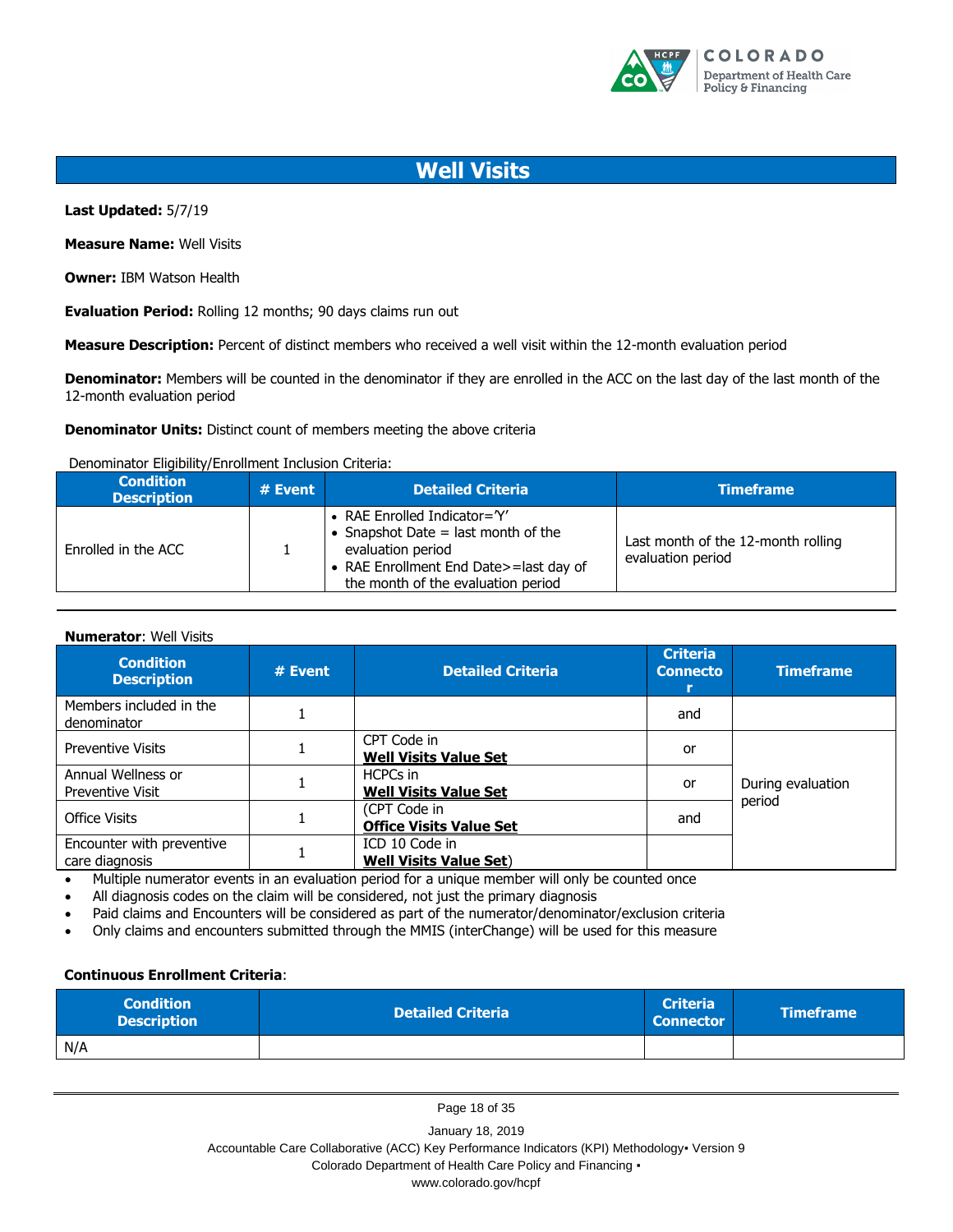

#### **Population Exclusions**

| <b>Condition</b><br><b>Description</b>   | <b>Detailed Criteria</b>                                                                                                             | <b>Criteria</b><br><b>Connector</b> | <b>Timeframe</b> |
|------------------------------------------|--------------------------------------------------------------------------------------------------------------------------------------|-------------------------------------|------------------|
| Populations excluded from<br>the measure | Members who were enrolled in any physical health<br>managed care plan for more than 3 months anytime<br>during the evaluation period |                                     | $>$ 3 months     |

#### **Baseline and Targets**

| <b>Condition</b><br><b>Description</b> | <b>Detailed Criteria</b>                                                                                     |
|----------------------------------------|--------------------------------------------------------------------------------------------------------------|
| <b>Baseline</b>                        | SFY 17-18 performance for members with full Medicaid residing in each RAE region                             |
| Target                                 | <b>Tier 1:</b> 1<5% improvement receives 75% of payment,<br><b>Tier 2:</b> $5\%$ + receives 100% of payment. |

#### **Notes:**

- Multiple numerator events in an evaluation period for a unique member will only be counted once
- All diagnosis codes on the claim will be considered, not just the primary diagnosis
- Paid claims and Encounters will be considered as part of the numerator/denominator/exclusion criteria
- Only claims submitted through the MMIS (interChange) will be used for this measure

Page 19 of 35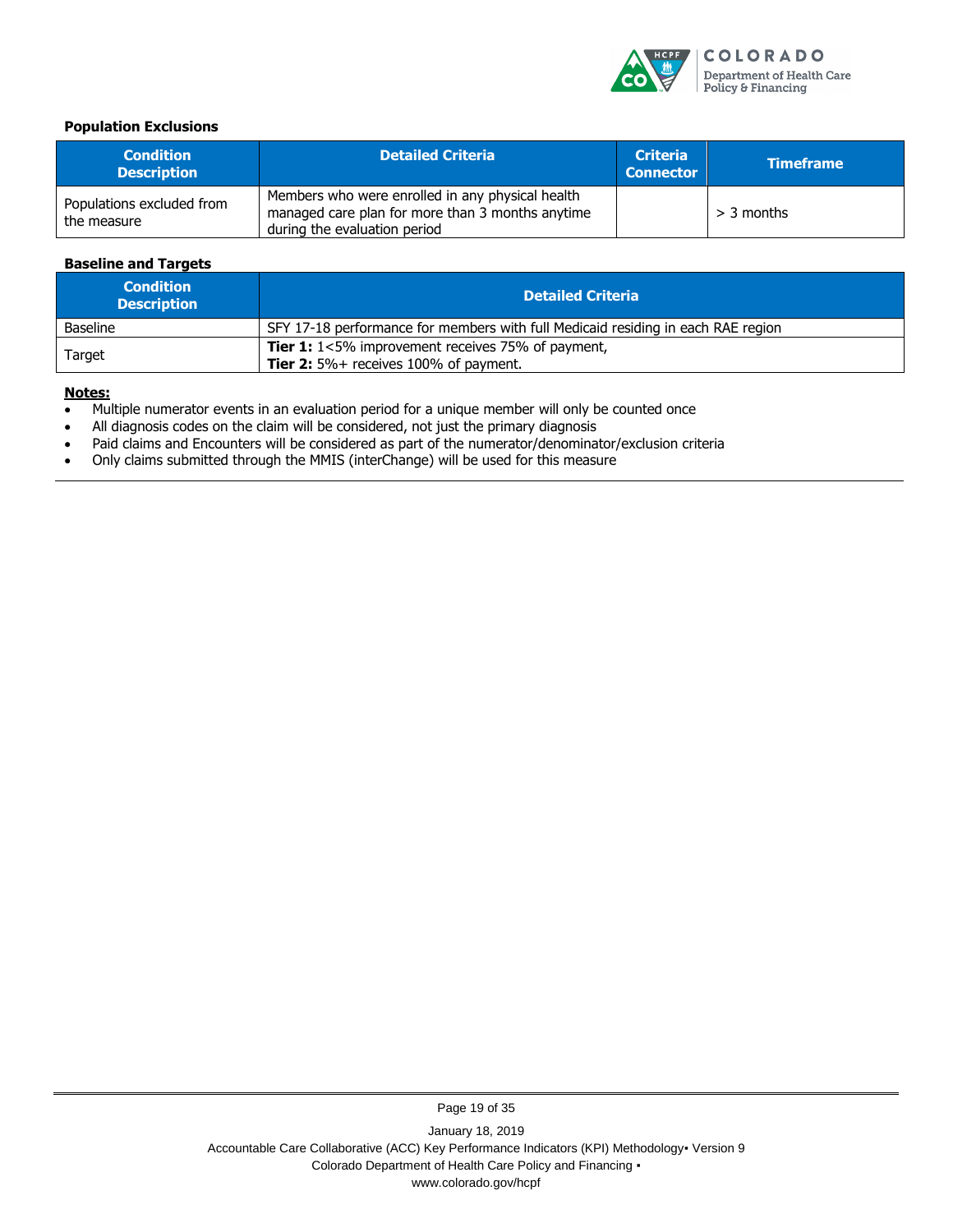

### **Prenatal Engagement**

**Last Updated:** 5/7/19

**Measure Name:** Prenatal Engagement

**Owner:** IBM Watson Health

**Evaluation Period:** Rolling 12 months; 90 days claims run out

**Measure Description:** Percent of members who received a prenatal visit during pregnancy

#### **Denominator:**

Members will be counted in the denominator if they meet the following criteria:

- Are enrolled in the ACC as of the last month of the evaluation period
- Have gender code= F
- Have had a delivery (as described below)

**Denominator Units:** Unduplicated count of deliveries meeting the above criteria. Members can have multiple deliveries within an evaluation period, but only one delivery within a 60-day period. Delivery logic will incorporate the earlier delivery date if two claims fall within 60 days of each other.

Denominator Eligibility/ACC Enrollment Inclusion Criteria:

| <b>Condition</b><br><b>Description</b>                     | #<br><b>Event</b> | <b>Detailed Criteria</b>                                                                                                                                                      | <b>Timeframe</b>                                        |
|------------------------------------------------------------|-------------------|-------------------------------------------------------------------------------------------------------------------------------------------------------------------------------|---------------------------------------------------------|
| Enrolled in the ACC                                        |                   | • RAE Enrolled Indicator='Y'<br>• Snapshot Date $=$ last month of the<br>evaluation period<br>• RAE Enrollment End Date>=last<br>day of the month of the evaluation<br>period | Last month of the 12-month rolling<br>evaluation period |
| Enrolled in Medicaid at least 30 days<br>prior to delivery |                   | • Medicaid Enrollment Effective<br>Date $\leq$ =30 days prior to the delivery                                                                                                 | 30 days                                                 |
| Gender                                                     |                   | Gender Code $=$ F                                                                                                                                                             | Female                                                  |

#### **Denominator:** Number of deliveries

| <b>Detailed Criteria</b>        | #<br><b>Event</b> | <b>Detailed Criteria</b>                                | <b>Criteria</b><br><b>Connector</b> | <b>Timeframe</b>  |
|---------------------------------|-------------------|---------------------------------------------------------|-------------------------------------|-------------------|
| Women with a delivery procedure |                   | CPT Code in<br><b>Deliveries Value Set</b>              | or                                  | During evaluation |
| code                            | 2                 | ICD-10 Procedure Code in<br><b>Deliveries Value Set</b> |                                     | period            |

#### Denominator Exclusion Criteria:

| <b>Condition</b><br># Event<br><b>Description</b> | Detailed Criteria | Criteria<br><b>Connector</b> | <b>Timeframe</b> |
|---------------------------------------------------|-------------------|------------------------------|------------------|
|---------------------------------------------------|-------------------|------------------------------|------------------|

Page 20 of 35

January 18, 2019

Accountable Care Collaborative (ACC) Key Performance Indicators (KPI) Methodology▪ Version 9

Colorado Department of Health Care Policy and Financing ▪

www.colorado.gov/hcpf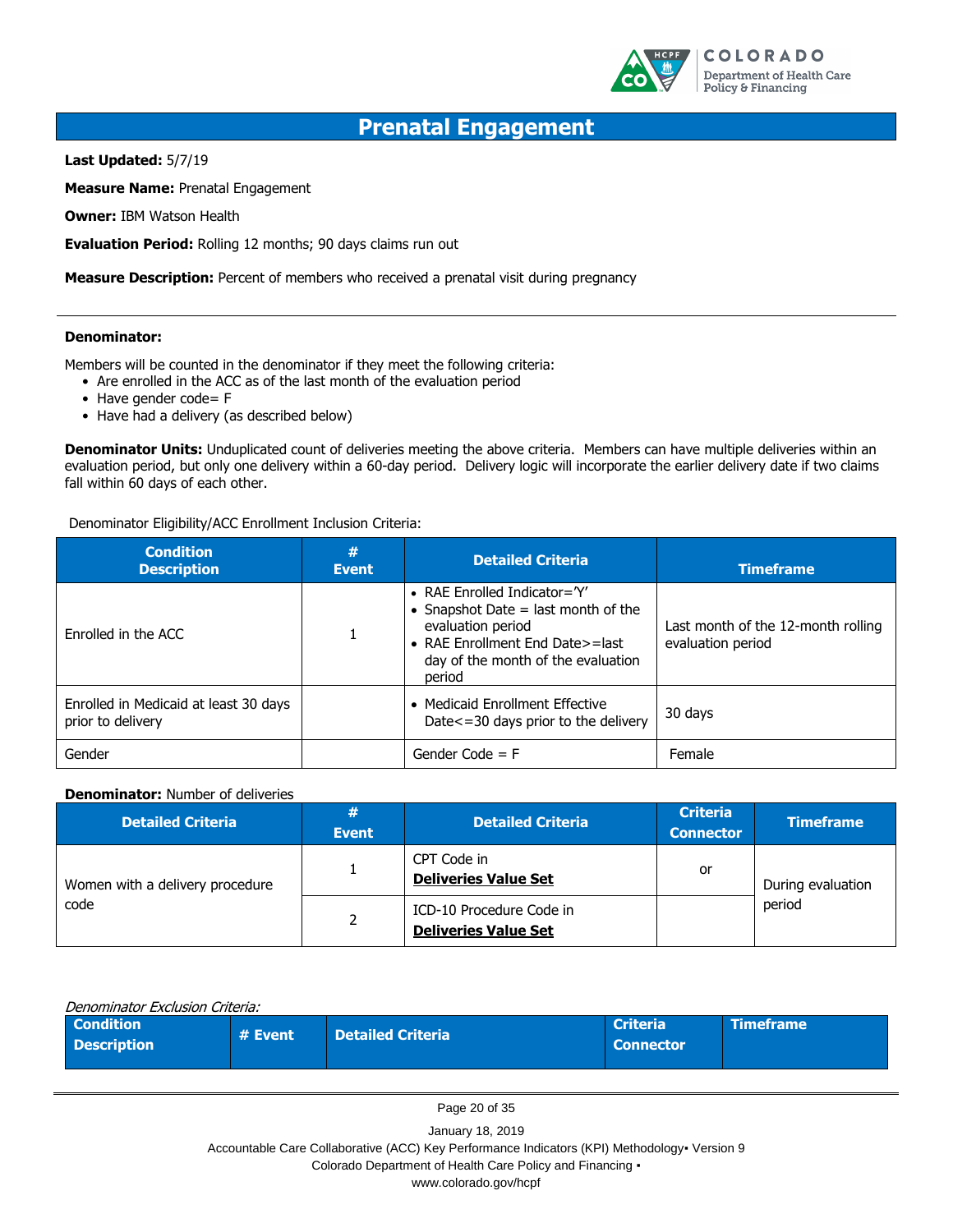

| Exclude pregnancies    | ICD-10-CM Codes in               | From the Delivery Date |
|------------------------|----------------------------------|------------------------|
| not ending with a live | <b>Non-Live Births Value Set</b> | through 60 days after  |
| birth                  |                                  | the delivery date      |
|                        |                                  |                        |

**Numerator**: Number of deliveries where the member had at least one prenatal visit prior to delivery

\*Note: in the event that a delivery claim contains bundled services, the pre-natal visits will be counted in the numerator as long as pre-natal falls within the 40 weeks prior to the delivery date, including the delivery date.

| <b>Condition</b><br><b>Description</b>    | #<br><b>Event</b> | <b>Detailed Criteria</b>                        | <b>Criteria</b><br><b>Connector</b> | <b>Timeframe</b>                                                                                               |
|-------------------------------------------|-------------------|-------------------------------------------------|-------------------------------------|----------------------------------------------------------------------------------------------------------------|
| Deliveries included in the<br>denominator |                   |                                                 | and                                 |                                                                                                                |
| <b>Prenatal Visit</b>                     |                   | CPT Code in<br><b>Prenatal Visits Value Set</b> | or                                  | $\epsilon$ = 40 weeks<br>preceding delivery                                                                    |
|                                           |                   | (CPT Code in<br><b>Office Visits Value Set</b>  | and                                 | Note: these criteria<br>include service<br>dates 40 weeks<br>prior to the start of<br>the evaluation<br>period |
|                                           |                   | Modifier=TH)                                    |                                     |                                                                                                                |

#### **Continuous Enrollment Criteria**:

| <b>Condition</b><br><b>Description</b> | <b>Detailed Criteria</b>                                     | <b>Criteria</b><br><b>Connector</b> | <b>Timeframe</b>             |
|----------------------------------------|--------------------------------------------------------------|-------------------------------------|------------------------------|
| Medicaid Enrolled                      | Medicaid enrolled at least 30 days prior to the<br>delivery. |                                     | 30 days prior to<br>delivery |

#### **Population Exclusions**

| <b>Condition</b><br><b>Description</b>   | <b>Detailed Criteria</b>                                                                                                             | <b>Criteria</b><br><b>Connector</b> | <b>Timeframe</b> |
|------------------------------------------|--------------------------------------------------------------------------------------------------------------------------------------|-------------------------------------|------------------|
| Populations excluded from the<br>measure | Members who were enrolled in any physical health<br>managed care plan for more than 3 months anytime<br>during the evaluation period |                                     | $>$ 3 months     |

#### **Baseline and Targets**

| <b>Condition</b><br><b>Description</b> | <b>Detailed Criteria</b>                                                                             |
|----------------------------------------|------------------------------------------------------------------------------------------------------|
| <b>Baseline</b>                        | SFY 17-18 performance for members with full Medicaid residing in each RAE region                     |
| Target                                 | Tier 1: 1-5% improvement receives 75% of payment<br>Tier 2: greater than 5% receives 100% of payment |

#### **Notes:**

- All diagnosis codes on the claim will be considered, not just the primary diagnosis
- Paid claims and Encounters will be considered as part of the numerator/denominator/exclusion criteria
- Only claims submitted through the MMIS (interChange) will be used for this measure

Page 21 of 35

January 18, 2019 Accountable Care Collaborative (ACC) Key Performance Indicators (KPI) Methodology• Version 9 Colorado Department of Health Care Policy and Financing ▪ www.colorado.gov/hcpf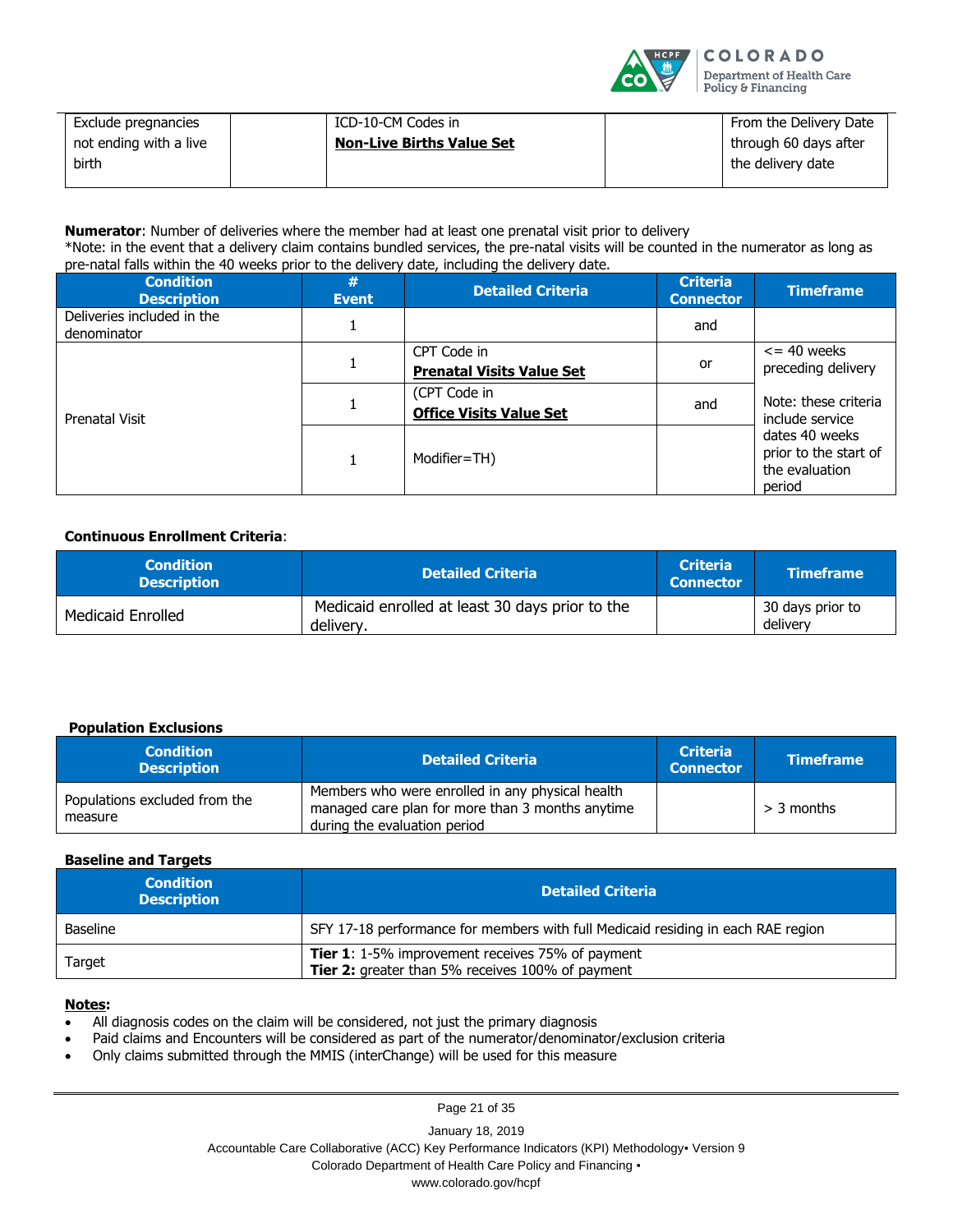

January 18, 2019 Accountable Care Collaborative (ACC) Key Performance Indicators (KPI) Methodology · Version 9 Colorado Department of Health Care Policy and Financing ▪ www.colorado.gov/hcpf

Page 22 of 35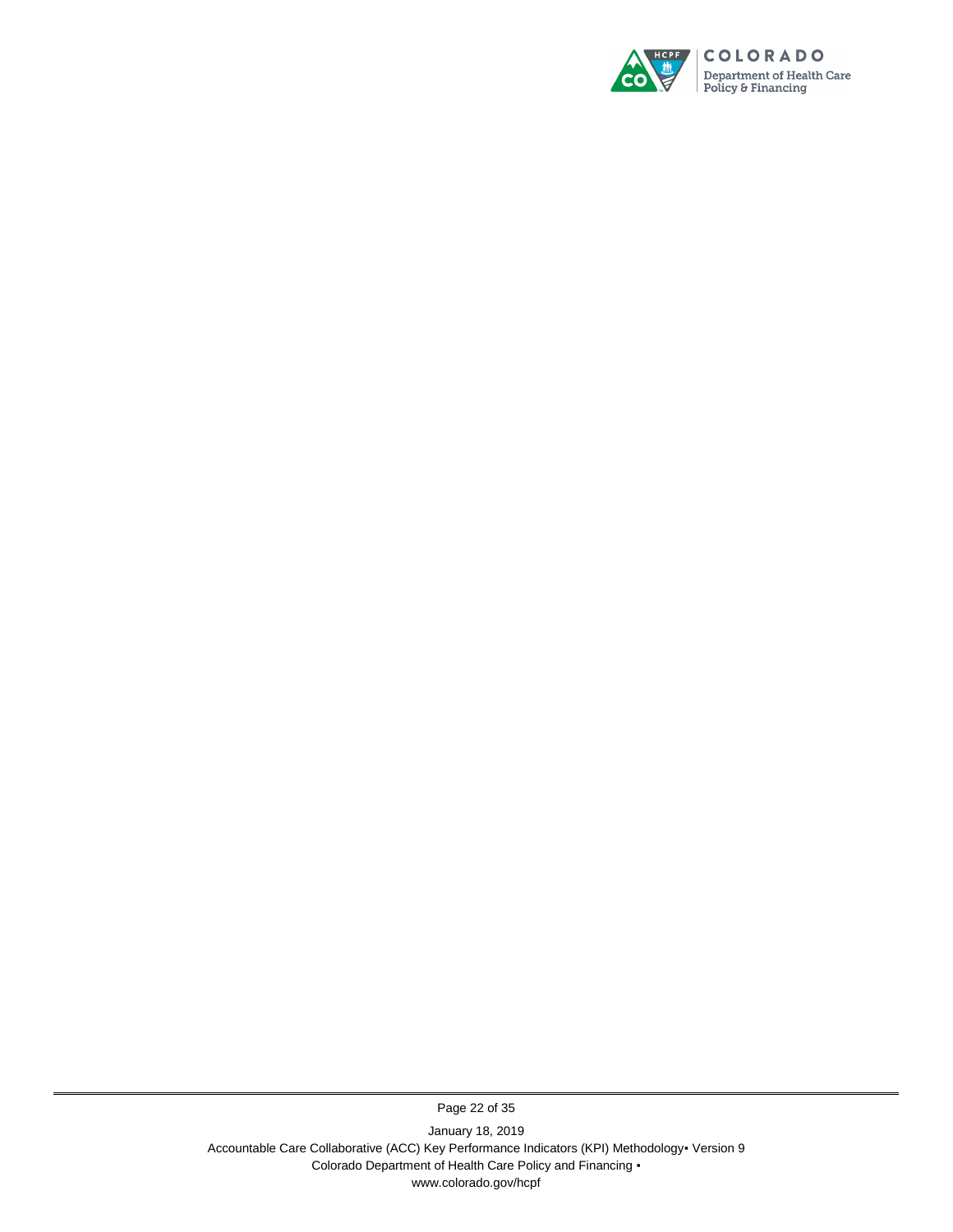

### **Emergency Department (ED) Visits**

**Last Updated:** 5/7/19

**Measure Name:** Emergency Department (ED) Visits

**Owner:** IBM Watson Health

**Evaluation Period:** Rolling 12 months; 90 days claims run out

**Measure Description:** Number of emergency department visits per-thousand members per-year (PKPY) risk adjusted

**Denominator:** Members will be counted in the denominator if they are enrolled in the ACC any month in the rolling 12-month evaluation period.

**Denominator Units:** Count of ACC member months

Denominator Eligibility Inclusion Criteria:

| <b>Condition</b><br><b>Description</b> | #<br><b>Event</b> | <b>Detailed Criteria</b>                                                                                                                                     | <b>Timeframe</b>                                        |
|----------------------------------------|-------------------|--------------------------------------------------------------------------------------------------------------------------------------------------------------|---------------------------------------------------------|
| Enrolled in the ACC                    |                   | • RAE Enrolled Indicator= $Y'$<br>• Snapshot Date $=$ at least one month in the<br>evaluation period<br>• RAE Enrollment End Date>=last day of each<br>month | Last month of the 12-month rolling<br>evaluation period |

**Numerator**: Number of emergency department visits

| <b>Condition</b><br><b>Description</b> | #<br><b>Event</b> | <b>Detailed Criteria</b>                                                                                        | <b>Criteria</b><br><b>Connector</b> | <b>Timeframe</b>         |
|----------------------------------------|-------------------|-----------------------------------------------------------------------------------------------------------------|-------------------------------------|--------------------------|
| Emergency<br>Department Visit          | $\mathbf{1}$      | (Claim type in ('O','C','M','B') - Outpatient,<br>Outpatient Crossover, Professional, Professional<br>Crossover | and                                 | During evaluation period |
|                                        | 1                 | (Revenue Code in<br><b>ED Visits Value Set</b>                                                                  | <b>or</b>                           | During evaluation period |
|                                        |                   | CPT Code in<br><b>ED Visits Value Set</b>                                                                       | or                                  | During evaluation period |
|                                        |                   | (Claim with Place of Service = 23                                                                               | and                                 | During evaluation period |
|                                        | 1                 | CPT Code in<br><b>ED Visits 2 Value Set)))</b>                                                                  |                                     |                          |

#### **Continuous Enrollment Criteria**

| <b>Condition</b><br><b>Description</b> | <b>Detailed Criteria</b> | <b>Criteria</b><br><b>Connector</b> | <b>\Timeframe \</b> |
|----------------------------------------|--------------------------|-------------------------------------|---------------------|
| N/A                                    |                          |                                     |                     |

Page 23 of 35

January 18, 2019 Accountable Care Collaborative (ACC) Key Performance Indicators (KPI) Methodology• Version 9 Colorado Department of Health Care Policy and Financing ▪ www.colorado.gov/hcpf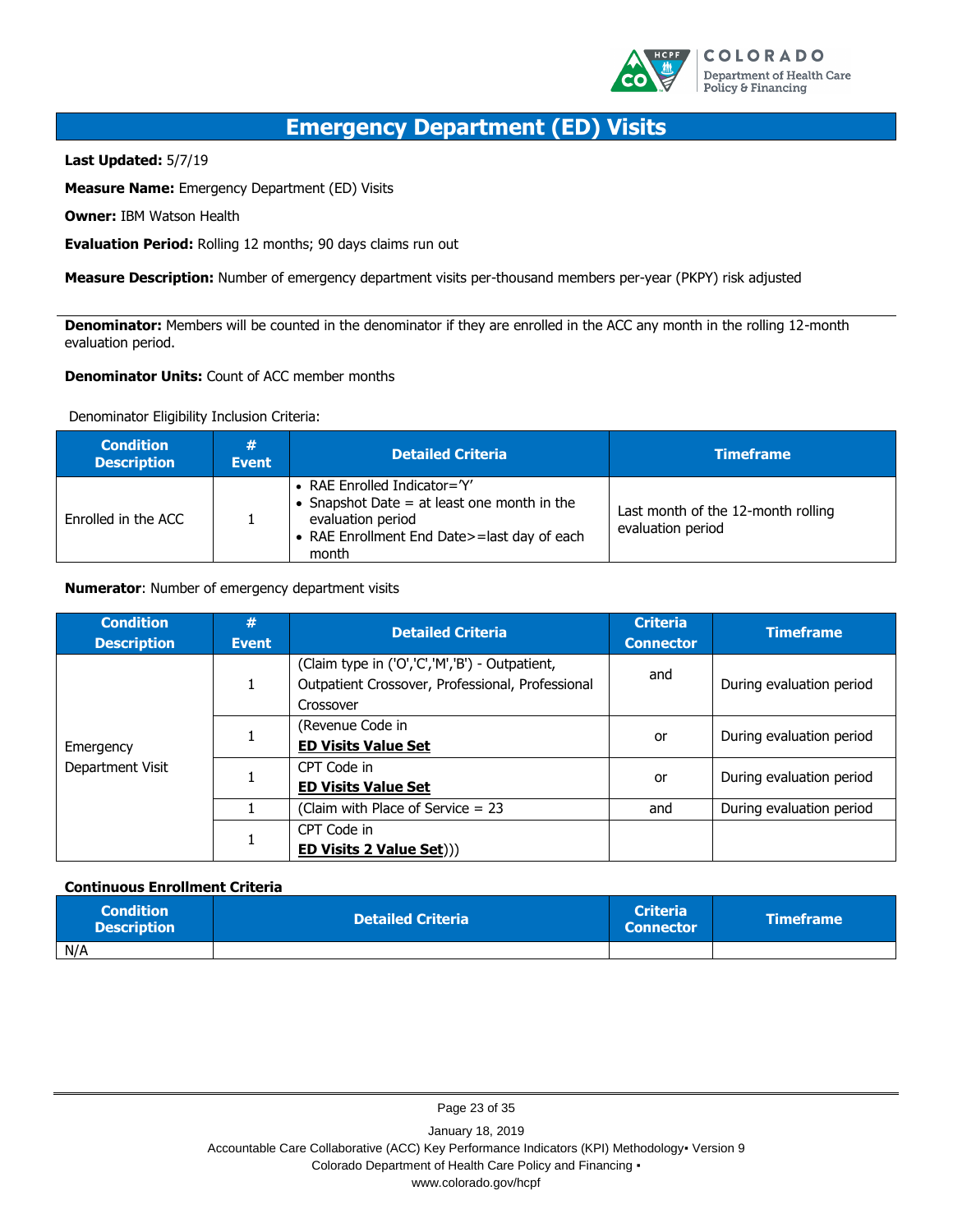

#### **Population Exclusions**

| <b>Condition</b><br><b>Description</b>       | <b>Detailed Criteria</b>                                                                                                             | <b>Criteria</b><br><b>Connector</b> | <b>Timeframe</b>            |
|----------------------------------------------|--------------------------------------------------------------------------------------------------------------------------------------|-------------------------------------|-----------------------------|
|                                              | Claim type in $(I, A)$ – Inpatient and Inpatient Crossover                                                                           | and                                 | On the same day as the      |
| ED visit ending in an<br>inpatient admission |                                                                                                                                      |                                     | ED visit or 1 day following |
|                                              | Rendering provider type not in (20, 36) - Nursing facility,                                                                          |                                     | On the same day as the      |
|                                              | Home and Community Health Services                                                                                                   |                                     | ED visit or 1 day following |
| Populations excluded<br>from the measure     | Members who were enrolled in any physical health managed<br>care plan for more than 3 months anytime during the<br>evaluation period |                                     | $>$ 3 months                |

#### **Baseline and Targets**

| <b>Condition</b><br><b>Description</b> | <b>Detailed Criteria</b>                                                                             |
|----------------------------------------|------------------------------------------------------------------------------------------------------|
| <b>Baseline</b>                        | SFY 17-18 performance for members with full Medicaid residing in each RAE region                     |
| Target                                 | Tier 1: 1-5% improvement receives 75% of payment<br>Tier 2: greater than 5% receives 100% of payment |

#### **Notes:**

- Multiple ED claims in a single date of service will only be counted once
- This measure will be reflected as a PKPY (Per Thousand per Year). PKPY Calculation = (Annual ED Visits/Member Months) x 12,000.
- This measure is risk adjusted
- All diagnosis codes on the claim will be considered, not just the primary diagnosis
- Paid claims and Encounters will be considered as part of the numerator/denominator/exclusion criteria
- Only claims submitted through the MMIS (interChange) will be used for this measure
- Any historical ED Visits prior to 7/1/2018 will be attributed to the new RAE regions effective 7/1/2018.
- New visits as of 8/1/2018 will attributed to RAE regions effective 8/1/2018, going forward.

Page 24 of 35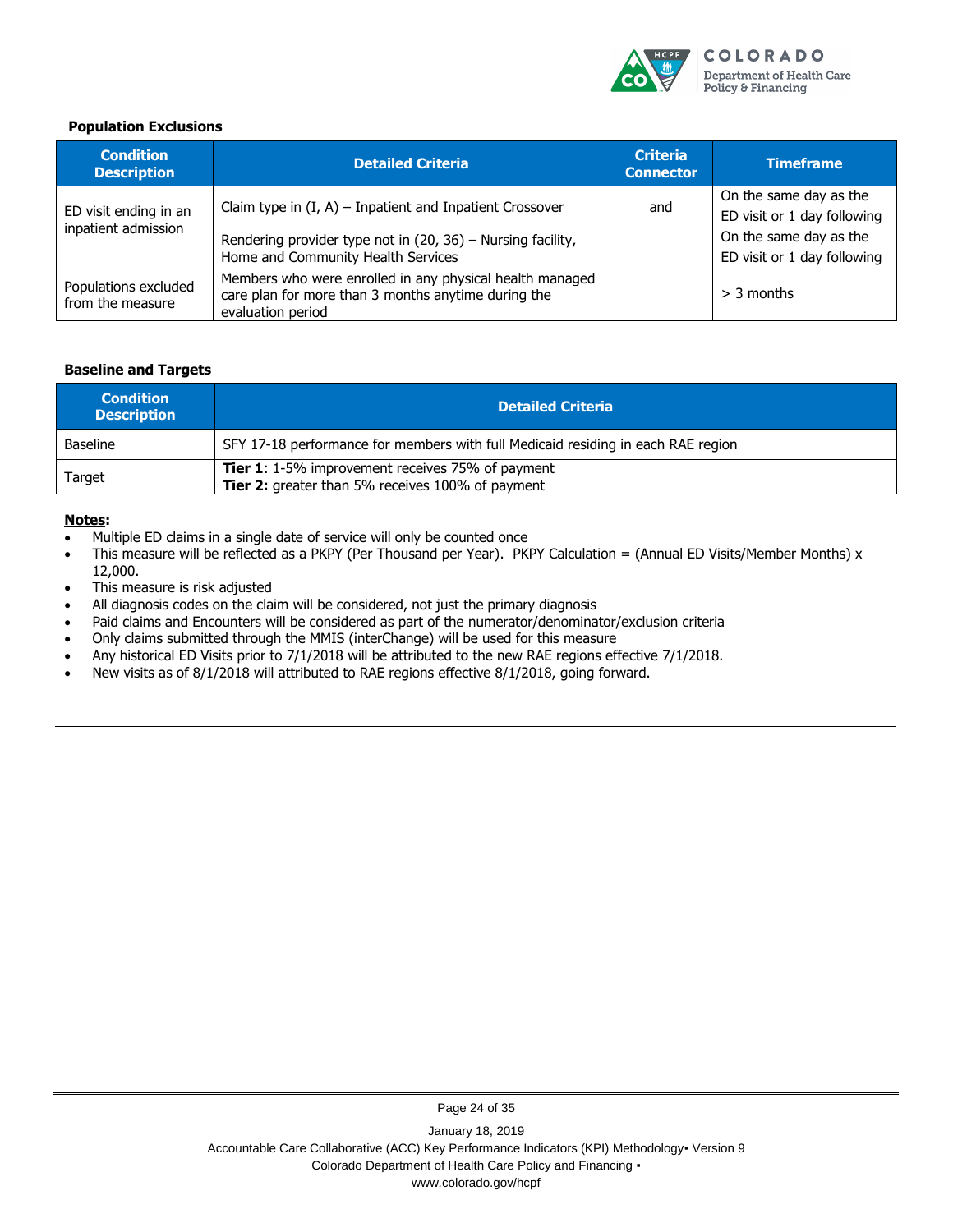

### **Health Neighborhood**

#### **Last Updated:** 5/7/19

**Measure Name:** Health Neighborhood

**Owner:** Colorado Department of Health Care Policy and Financing & IBM Watson Health

**Evaluation Period:** Rolling 12 months; 90 days claims run out

**Measure Description:** A composite measure focused on the relationship between PCMP's and specialty care providers.

| <b>Measure Components</b>                                                                                                                                                                                | % Breakdown |
|----------------------------------------------------------------------------------------------------------------------------------------------------------------------------------------------------------|-------------|
| Percentage of RAE's PCMP's with Colorado Medical Society's Primary Care-Specialty Care Compacts<br>in effect with specialty care providers (calculated and paid out annually)                            | 25%         |
| 2. Percentage of outpatient specialist visits with a PCMP visit within 60 days prior to the<br>specialist visit and including a referring PCMP on the claim (calculated monthly, paid out<br>quarterly). | 75%         |

#### **1. Percentage of Primary Care-Specialty Care Compacts**

#### **Denominator:**

PCMPs will be counted in the denominator if they are contracted with a RAE during the last month of the 12-month evaluation period.

**Denominator Units:** Unduplicated count of PCMP's meeting the above criteria

Denominator Eligibility/Enrollment Inclusion Criteria:

| <b>Condition</b><br><b>Description</b> | # Event | <b>Detailed Criteria</b> | <b>NTimeframe</b>                                       |
|----------------------------------------|---------|--------------------------|---------------------------------------------------------|
| PCMP contracted with the RAE           |         | N/A                      | Last month of the 12-month rolling<br>evaluation period |

**Numerator**: PCMPs in the denominator who have at least one primary care-specialty care compacts in place within the 12-month rolling evaluation period.

| <b>Condition</b><br><b>Description</b> | # Event | <b>Detailed Criteria</b>                                                                                                                                 | <b>Criteria</b><br><b>Connector</b> | <b>Timeframe</b>            |
|----------------------------------------|---------|----------------------------------------------------------------------------------------------------------------------------------------------------------|-------------------------------------|-----------------------------|
| PCMPs included in the denominator      |         |                                                                                                                                                          | and                                 |                             |
| Number of new compacts                 |         | RAEs will submit a detailed list that<br>includes the number of new<br>compacts, PCMP and specialist<br>names, and the signed date of the<br>compact.    | and                                 | During<br>evaluation period |
| Number of renewed compacts             |         | RAEs will submit a detailed list that<br>includes the number of renewed<br>compacts, PCMP and specialist<br>names, and the signed date of the<br>compact |                                     | During<br>evaluation period |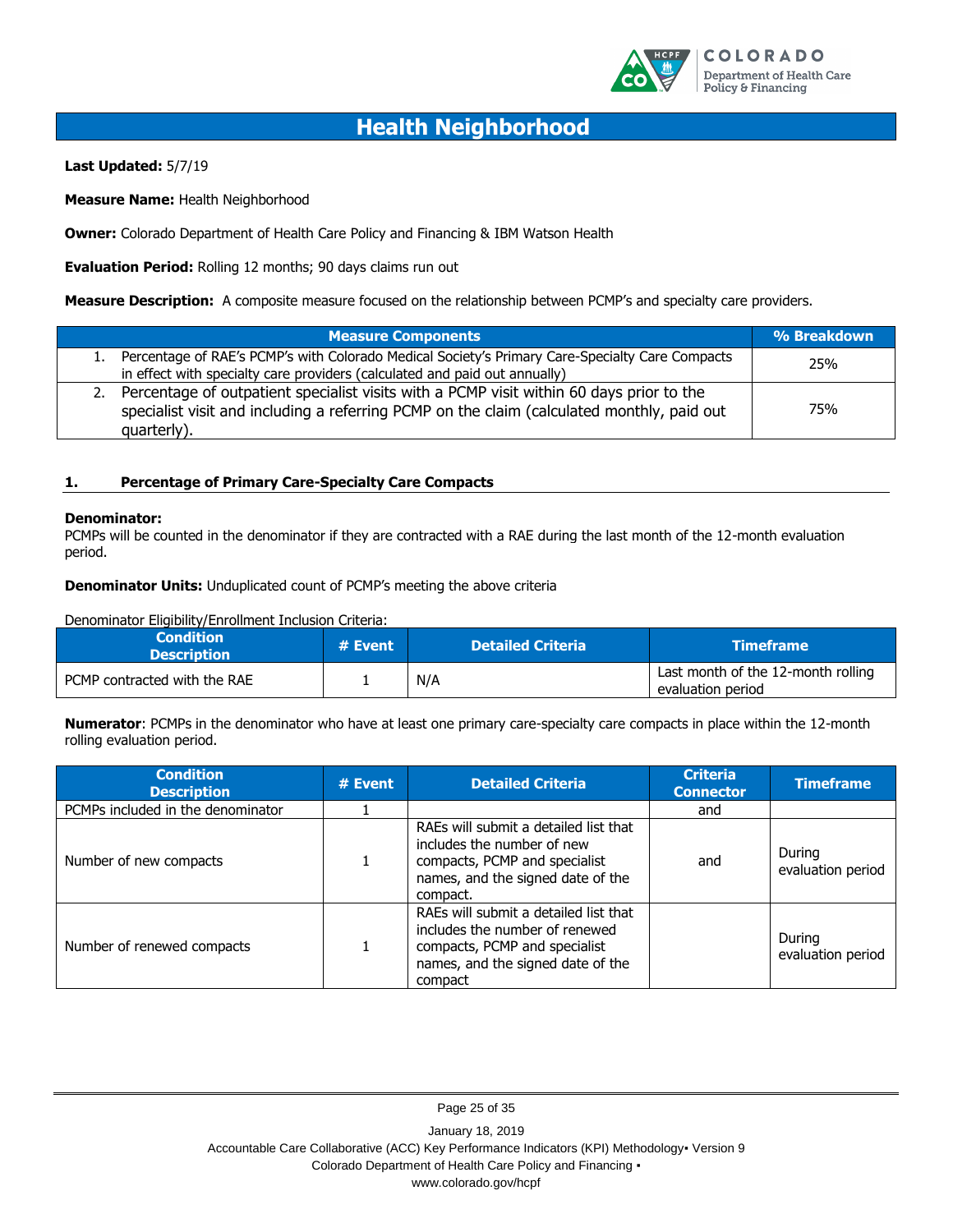

#### **Continuous Enrollment Criteria**:

| Condition <b>\</b><br><b>Description</b> | <b>Detailed Criteria</b> | <b>Criteria</b><br><b>Connector</b> | <b>\Timeframe \</b> |
|------------------------------------------|--------------------------|-------------------------------------|---------------------|
| N/A                                      |                          |                                     |                     |

**Population Exclusions** 

| Condition<br><b>Description</b> | <b>Detailed Criteria</b> | <b>Criteria</b><br><b>Connector</b> | <b>\Timeframe</b> |
|---------------------------------|--------------------------|-------------------------------------|-------------------|
| N/A                             |                          |                                     |                   |

 $|N/A$ 

| <b>Baseline and Targets</b>            |                                                                                |                                                                                 |                                                                                |                                                                                                                                    |
|----------------------------------------|--------------------------------------------------------------------------------|---------------------------------------------------------------------------------|--------------------------------------------------------------------------------|------------------------------------------------------------------------------------------------------------------------------------|
| <b>Condition</b><br><b>Description</b> | <b>Detailed Criteria</b>                                                       |                                                                                 |                                                                                |                                                                                                                                    |
| <b>Baseline</b>                        | SFY 17-18                                                                      |                                                                                 |                                                                                |                                                                                                                                    |
|                                        | <b>Quarter 1:</b>                                                              | Quarter 2:                                                                      | Quarter 3:                                                                     | Quarter 4:                                                                                                                         |
| Target                                 | $25% +$ of PCMP<br>network has 1 or<br>more executed care<br>compacts in place | $50\% +$ of PCMP<br>network has 1 or<br>more executed care<br>compacts in place | $75% +$ of PCMP<br>network has 1 or<br>more executed care<br>compacts in place | $50\% +$ of PCMP<br>network has 2 or<br>more executed care<br>compacts in place (at<br>least one needs to<br>be behavioral health) |

#### **Notes:**

• This component will be manually calculated by the Department and will not be displayed in the Data Analytics Portal.

#### **2. Percentage of outpatient visits with a specialist**

**Denominator:** Claims will be counted in the denominator if they meet the following criteria:

- Member on the claim was enrolled in the ACC during the last month of the 12-month the evaluation period.
- Claim is a professional or outpatient claim type.
- Billing provider on the claim is a specialty provider.

**Denominator Units:** Unduplicated count of claims meeting the above criteria

#### Denominator Eligibility/ACC Enrollment Inclusion Criteria:

| <b>Condition</b><br><b>Description</b> | #<br><b>Event</b> | <b>Detailed Criteria</b>                                                                                                                                                        | <b>Timeframe</b>                                        |
|----------------------------------------|-------------------|---------------------------------------------------------------------------------------------------------------------------------------------------------------------------------|---------------------------------------------------------|
| Enrolled in the ACC                    |                   | • RAE Enrolled Indicator= $Y'$<br>• Snapshot Date $=$ last month of<br>the evaluation period<br>• RAE Enrollment End Date>=last<br>day of the month of the<br>evaluation period | Last month of the 12-month rolling<br>evaluation period |

#### **Denominator:** Number of specialty claims

| <b>Detailed Criteria</b>                            | #<br><b>Event</b> | <b>Detailed Criteria</b>                                                                                                      | <b>Criteria</b><br><b>Connector</b> | <b>Timeframe</b>                |
|-----------------------------------------------------|-------------------|-------------------------------------------------------------------------------------------------------------------------------|-------------------------------------|---------------------------------|
| Claim is a professional or<br>outpatient claim type |                   | Claim type in ('O','C','M','B','D') -<br>Outpatient, Outpatient Crossover,<br>Professional, Professional<br>Crossover, Dental | and                                 | During the evaluation<br>period |

Page 26 of 35

January 18, 2019 Accountable Care Collaborative (ACC) Key Performance Indicators (KPI) Methodology · Version 9 Colorado Department of Health Care Policy and Financing ▪ www.colorado.gov/hcpf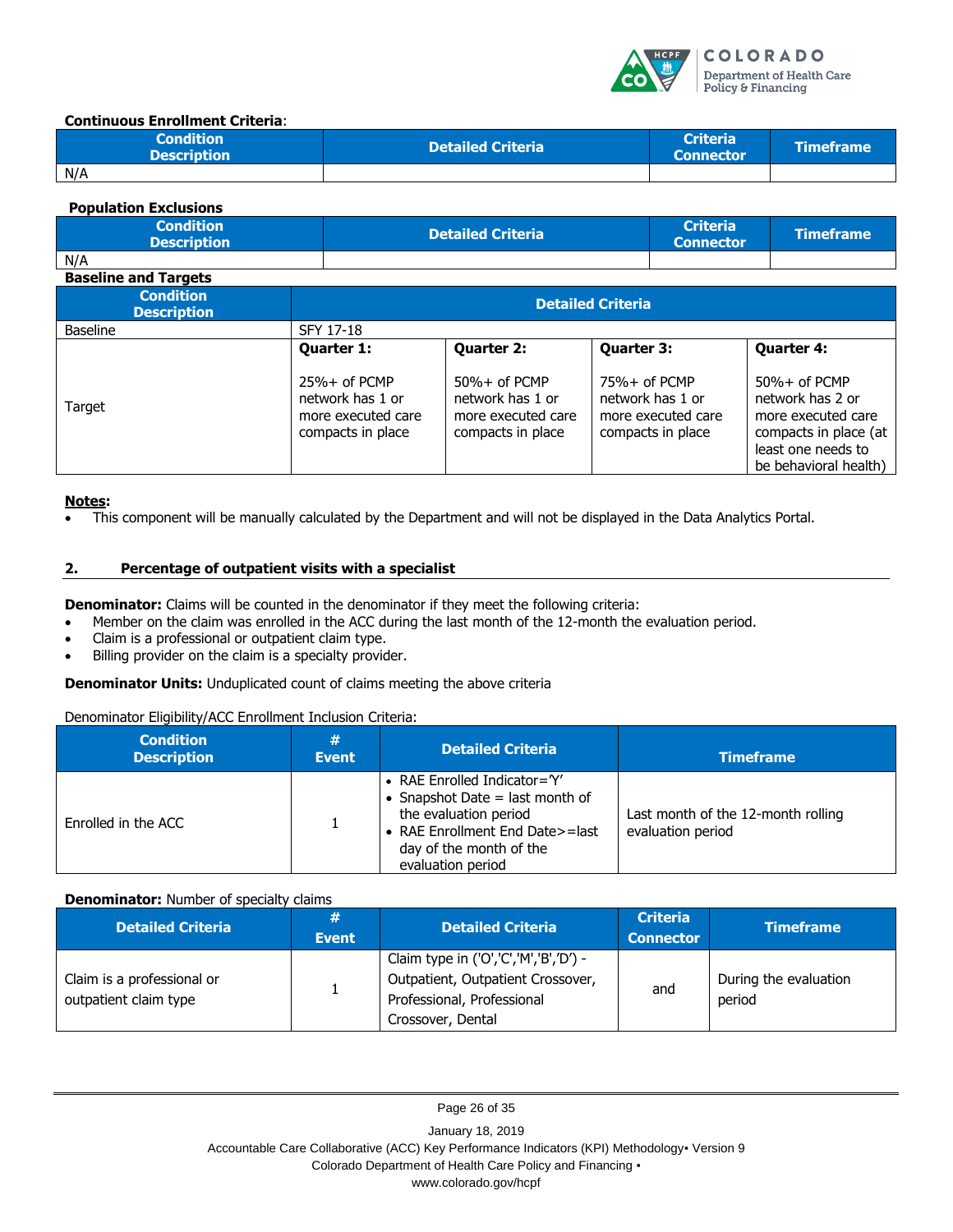

| Billing, Rendering, and Attending<br>provider is a specialty provider<br>[Specialty Provider Value Set] |              | Provider information matches<br>specialty criteria.          |                  | During the evaluation<br>period                                                                                                                      |
|---------------------------------------------------------------------------------------------------------|--------------|--------------------------------------------------------------|------------------|------------------------------------------------------------------------------------------------------------------------------------------------------|
| <b>Numerator:</b> Claims in the denominator with a referring PCMP and visit<br><b>Condition</b>         |              |                                                              | <b>Criteria</b>  |                                                                                                                                                      |
| <b>Description</b>                                                                                      | # Event      | <b>Detailed Criteria</b>                                     | <b>Connector</b> | <b>Timeframe</b>                                                                                                                                     |
| Claims included in the denominator                                                                      | 1            |                                                              | and              | During the evaluation<br>period                                                                                                                      |
| Claims with a referring provider<br>listed                                                              |              | Referring provider ID is not listed as<br>'N/A' or '(BLANK)' | and              | During the evaluation<br>period                                                                                                                      |
| Referring provider is a PCMP                                                                            |              | Referring Provider is a PCMP in the<br>PROV LOC PMP PRFL DIM | and              | Last month of the 12-<br>month rolling evaluation<br>period                                                                                          |
| Member also had a claim with a<br>PCMP provider within 60 days prior<br>to the denominator claim        | $\mathbf{1}$ | Claim with a PCMP                                            |                  | $<=60$ days prior to<br>denominator claim<br>Note: these criteria include<br>service dates 60 days prior<br>to the start of the<br>evaluation period |

#### **Continuous Enrollment Criteria**:

| <b>Condition</b><br><b>Description</b> | <b>Detailed Criteria</b> | Criteria<br><b>Connector</b> | <b>\Timeframe</b> \ |
|----------------------------------------|--------------------------|------------------------------|---------------------|
| N/A                                    |                          |                              |                     |

#### **Population Exclusions**

| <b>Condition</b><br><b>Description</b>   | <b>Detailed Criteria</b>                                                                                                             | <b>Criteria</b><br><b>Connector</b> | <b>Timeframe</b> |
|------------------------------------------|--------------------------------------------------------------------------------------------------------------------------------------|-------------------------------------|------------------|
| Populations excluded from the<br>measure | Members who were enrolled in any physical<br>health managed care plan for more than 3<br>months anytime during the evaluation period |                                     | $>$ 3 months     |

#### **Baseline and Targets**

| <b>Condition</b><br><b>Description</b> | <b>Detailed Criteria</b>                                                                                           |  |  |  |
|----------------------------------------|--------------------------------------------------------------------------------------------------------------------|--|--|--|
| <b>Baseline</b>                        | SFY 17-18 performance for members with full Medicaid residing in each RAE region                                   |  |  |  |
| Target                                 | <b>Tier 1:</b> 1-5% improvement receives 75% of payment<br><b>Tier 2:</b> greater than 5% receives 100% of payment |  |  |  |

#### **Notes:**

- Multiple specialist visits on a single date of service will only be counted once
- Paid claims and encounters will be considered as part of the numerator/denominator/exclusion criteria
- Only claims submitted through the MMIS (interChange) will be used for this measure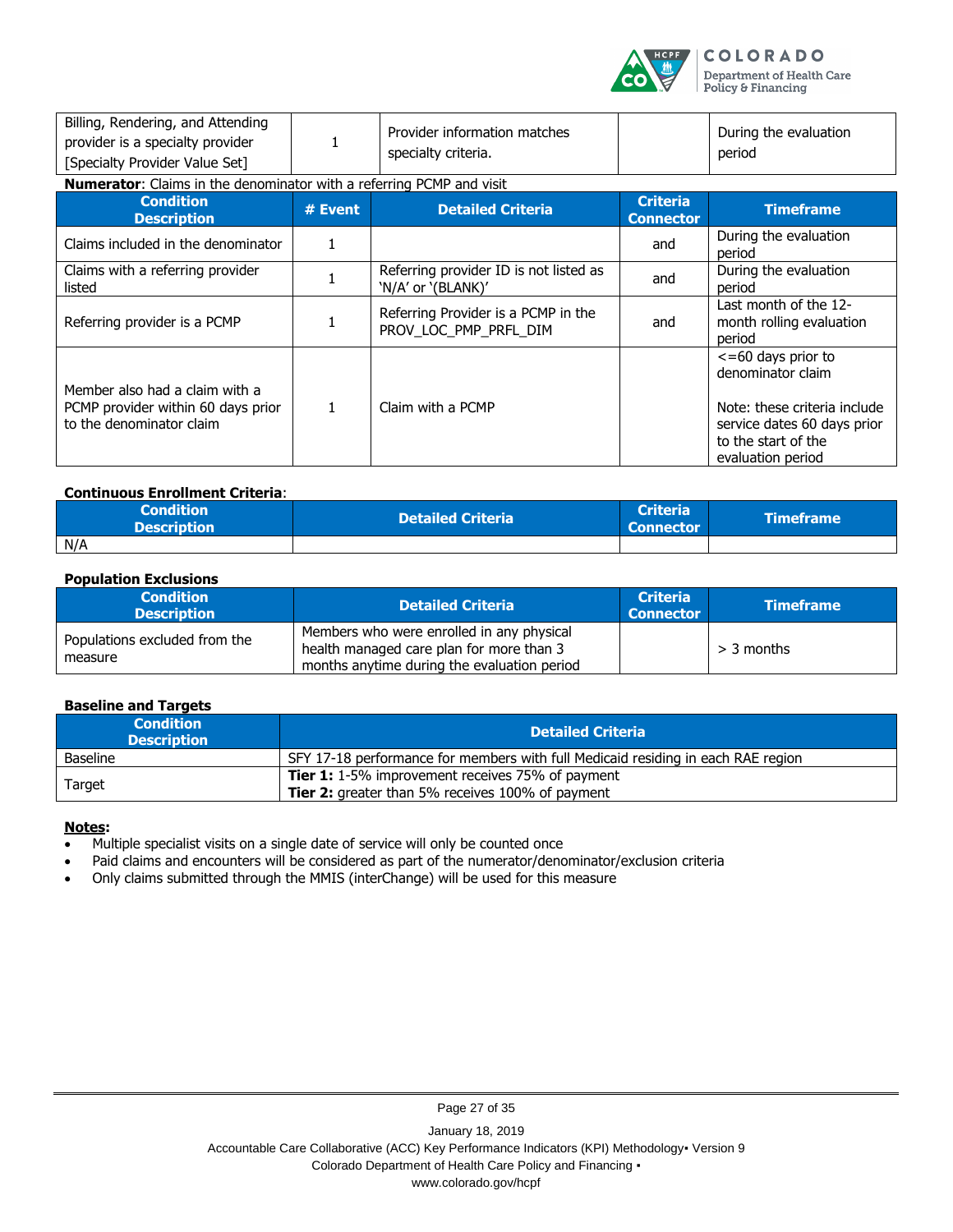

# <span id="page-32-0"></span>**APPENDIX C: NON-KPI ("OTHER") MEASURES SPECIFICATIONS**

The other ACC program measures, which are not utilized for incentive payments, are used as an indicator of performance within the data analytics portal:

### **Postpartum Follow-up Care**

**Measure Name:** Postpartum Follow-up Care

**Owner:** IBM Watson Health

**Evaluation Period:** Rolling 12 months; 90 days claims run out

**Measure Description:** Rate of eligible deliveries who have received Postpartum Follow-up Care

#### **Denominator:**

Members will be counted in the denominator if they meet the following criteria:

- Are enrolled in the ACC as of the last month of the evaluation period
- Have gender code= F

Denominator Eligibility/Enrollment Inclusion Criteria:

| <b>Condition</b><br><b>Description</b>                                              | #<br><b>Even</b> | <b>Detailed Criteria</b>                                                                             | <b>Criteria Connector</b> | <b>Timeframe</b>                                                              |
|-------------------------------------------------------------------------------------|------------------|------------------------------------------------------------------------------------------------------|---------------------------|-------------------------------------------------------------------------------|
| Enrolled in the ACC on the last day of<br>the 12-month rolling evaluation<br>period |                  | Eligibility effective date<br>$\leq$ enrollment date<br>Eligibility end date $>=$<br>enrollment date | and                       | The end of the 12-<br>month rolling<br>evaluation period<br>(enrollment date) |

Page 28 of 35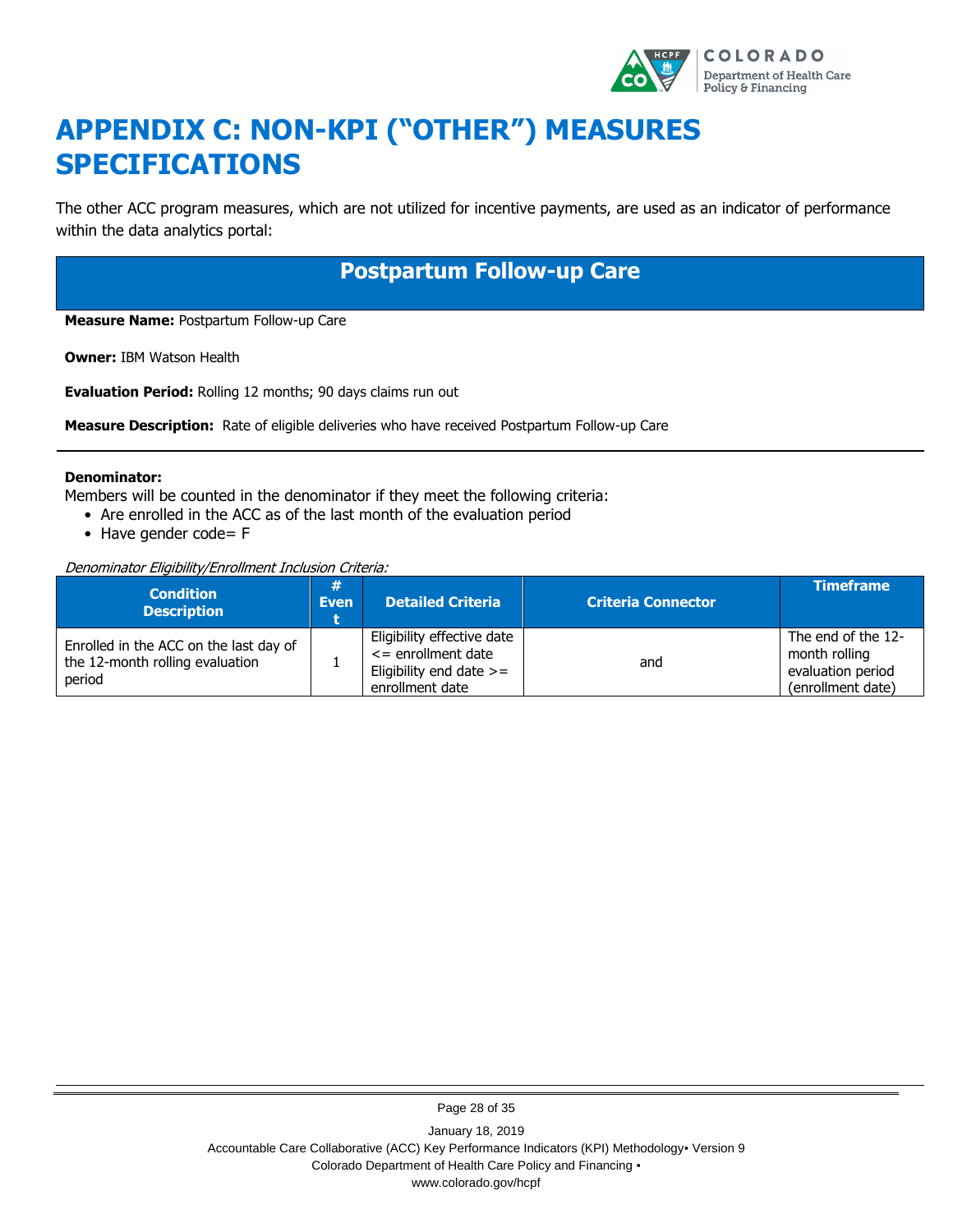

Denominator Eligibility/Enrollment Inclusion Criteria:

| <b>Condition Description</b>        | #<br><b>Even</b><br>ŧ | <b>Detailed Criteria</b>                                                                                                                                                               | <b>Criteria Connector</b> | <b>Timeframe</b>                                                                                                                                                                                                                                                                                                                                                               |
|-------------------------------------|-----------------------|----------------------------------------------------------------------------------------------------------------------------------------------------------------------------------------|---------------------------|--------------------------------------------------------------------------------------------------------------------------------------------------------------------------------------------------------------------------------------------------------------------------------------------------------------------------------------------------------------------------------|
|                                     |                       | <b>CPT Procedure Code</b><br>in: 59400, 59409,<br>59410, 59510, 59514,<br>59515, 59610, 59612,<br>59614, 59618, 59620,<br>59622                                                        | <b>or</b>                 | Delivered a live<br>birth on or between<br>56 days prior to the<br>first day of the<br>reporting period and<br>56 days prior to the                                                                                                                                                                                                                                            |
| Women with delivery Procedure codes | 1                     | <b>ICD-10 Procedure</b><br>Code in (10D00Z0,<br>10D00Z1, 10D00Z2,<br>10D07Z3, 10D07Z4,<br>10D07Z5, 10D07Z6,<br>10D07Z7, 10D07Z8,<br>10D17ZZ, 10D18ZZ,<br>10D27ZZ, 10D28ZZ,<br>10E0XZZ) | or                        | last day of the<br>reporting period<br>(i.e. for the<br>reporting period<br>ending 12/31/2016,<br>the denominator<br>date range would<br>be 11/05/15 to<br>11/06/16.<br>Note: If there are<br>service dates within<br>60 days of each<br>other, set the<br>Delivery Date as the<br>first date. Deliveries<br>more than 60 days<br>apart are considered<br>separate deliveries. |

Page 29 of 35

January 18, 2019 Accountable Care Collaborative (ACC) Key Performance Indicators (KPI) Methodology · Version 9 Colorado Department of Health Care Policy and Financing ▪ www.colorado.gov/hcpf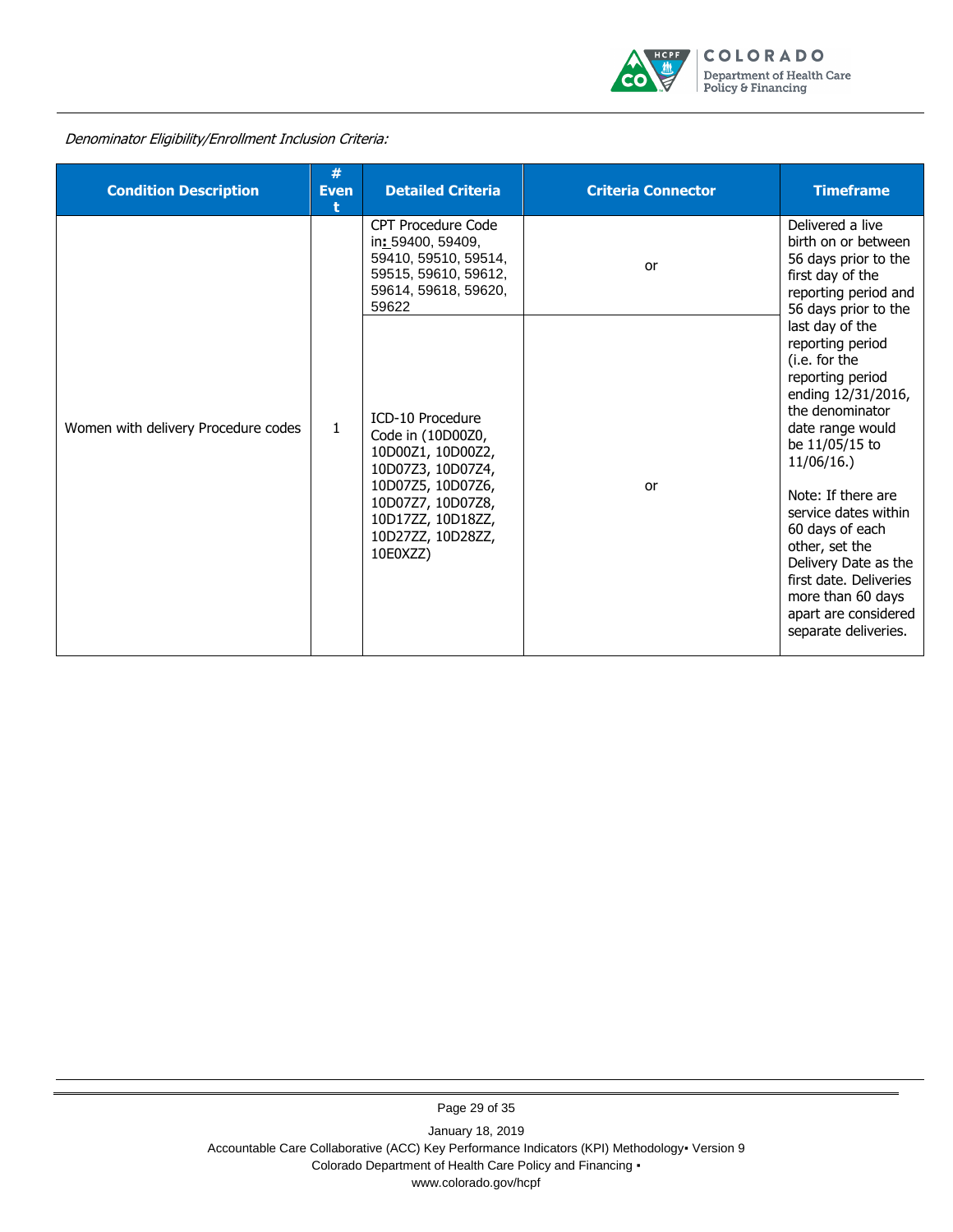

#### **Denominator Exclusion:**

| <b>Condition Description</b>                        | $\#$<br><b>Even</b><br>t | <b>Detailed Criteria</b>                                                                                                                                                                                                                                                                                                                                                                                                                                                                                                                                                                                                                                                                                                                                                                     | <b>Timeframe</b>                                                  |
|-----------------------------------------------------|--------------------------|----------------------------------------------------------------------------------------------------------------------------------------------------------------------------------------------------------------------------------------------------------------------------------------------------------------------------------------------------------------------------------------------------------------------------------------------------------------------------------------------------------------------------------------------------------------------------------------------------------------------------------------------------------------------------------------------------------------------------------------------------------------------------------------------|-------------------------------------------------------------------|
| Exclude pregnancies not ending with<br>a live birth | $\mathbf{1}$             | ICD-10-CM Codes<br>(000.0, 000.1, 000.2,<br>O00.8, O00.9,<br>001.0, 001.1, 001.9,<br>002.0, 002.1, 002.81,<br>O02.89,<br>002.9, 003.0, 003.1,<br>003.2, 003.30,<br>003.31, 003.32,<br>003.33, 003.34,<br>003.35, 003.36,<br>003.37, 003.38,<br>003.39, 003.4, 003.5,<br>003.6, 003.7, 003.80,<br>003.81,<br>003.82, 003.83,<br>003.84, 003.85,<br>003.86, 003.87,<br>003.88, 003.89,<br>003.9, 004.5, 004.6,<br>O04.7, O04.80,<br>004.81, 004.82,<br>004.83, 004.84,<br>004.85, 004.86,<br>004.87, 004.88,<br>004.89, 007.0, 007.1,<br>O07.2, O07.30,<br>007.31, 007.32,<br>007.33, 007.34,<br>007.35, 007.36,<br>007.37, 007.38,<br>O07.39, O07.4, O08.0,<br>008.1, 008.2,<br>008.3, 008.4, 008.5,<br>008.6, 008.7, 008.81,<br>O08.82,<br>008.83, 008.89,<br>O08.9, Z37.1, Z37.4,<br>Z37.7) | From the Delivery Date through 60 days after the delivery<br>date |

Page 30 of 35 January 18, 2019

Accountable Care Collaborative (ACC) Key Performance Indicators (KPI) Methodology · Version 9 Colorado Department of Health Care Policy and Financing ▪ www.colorado.gov/hcpf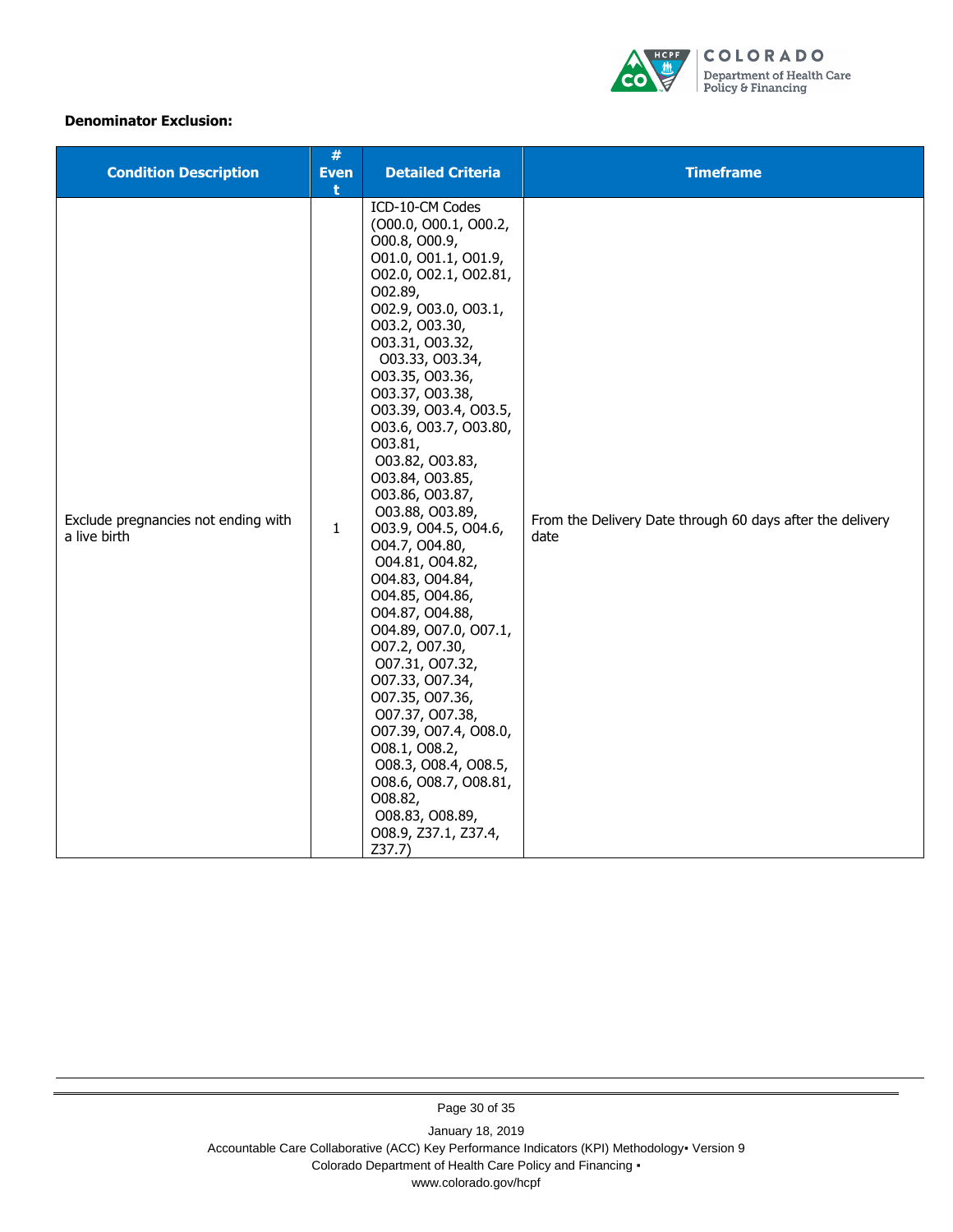

| <b>Numerator:</b> rostpartum visits<br><b>Condition Description</b> | #<br><b>Event</b> | <b>Detailed Criteria</b>                                                                                                                                                        | <b>Criteria</b><br><b>Connector</b> | <b>Timeframe</b>                                                                                                            |
|---------------------------------------------------------------------|-------------------|---------------------------------------------------------------------------------------------------------------------------------------------------------------------------------|-------------------------------------|-----------------------------------------------------------------------------------------------------------------------------|
| Deliveries included in the<br>denominator                           |                   |                                                                                                                                                                                 |                                     |                                                                                                                             |
| A Postpartum Visit                                                  | 1.                | CPT Procedure Code in: (57170,<br>58300, 59430, 99501, 0503F, 88141,<br>88142, 88143, 88147, 88148, 88150,<br>88152, 88153, 88154, 88164, 88165,<br>88166, 88167, 88174, 88175) | 0r                                  | Date of Service $=$<br>between $>=21$ and<br>$\epsilon$ =56 days from Delivery<br>Date. Note: care<br>delivered before RCCO |
|                                                                     |                   | HCPCS Procedure Code in (G0101,<br>G0123, G0124, G0141, G0143, G0144,<br>G0145, G0147, G0148, P3000, P3001,<br>Q0091                                                            | <b>or</b>                           | enrollment is included.                                                                                                     |
|                                                                     |                   | UBREV Code=0923                                                                                                                                                                 | or                                  |                                                                                                                             |
|                                                                     | 1                 | ICD-10 Diagnosis Codes in (Z01.411,<br>Z01.419, Z01.42, Z30.430, Z39.1,<br>Z39.2                                                                                                |                                     |                                                                                                                             |

#### **Numerator:** Postpartum Visits

#### **Continuous Enrollment Criteria:** Enrolled on the snapshot date

| <b>Condition</b><br>$\mathsf{\mathsf{LDescription}}$ | <b>Detailed Criteria</b> | Criteria Connector | <b>Nimeframe</b> |
|------------------------------------------------------|--------------------------|--------------------|------------------|
| N/A                                                  |                          |                    |                  |

#### **Population Exclusions:**

| <b>Condition</b><br><b>Description</b>   | <b>Detailed Criteria</b>                                                                                  | <b>Criteria Connector</b> | <b>Timeframe</b>            |
|------------------------------------------|-----------------------------------------------------------------------------------------------------------|---------------------------|-----------------------------|
| Populations excluded from<br>the measure | Clients who are dually eligible or enrolled in the<br>ACC: Medicare-Medicaid Program (MMP)                | or                        | During evaluation<br>period |
|                                          | Clients who are enrolled in any manage care<br>plan for more than 3 months during the<br>reporting period |                           |                             |

#### **Notes:**

- The Postpartum Bundled Services Value Set is not used in the numerator, because the date the post-partum was rendered is not identifiable.
- The Deliveries Infant Record Value Set is not included in the denominator.
- All diagnosis codes on the claim will be considered, not just the primary diagnosis.
- Only PAID claims will be considered as part of the numerator/denominator/exclusion criteria.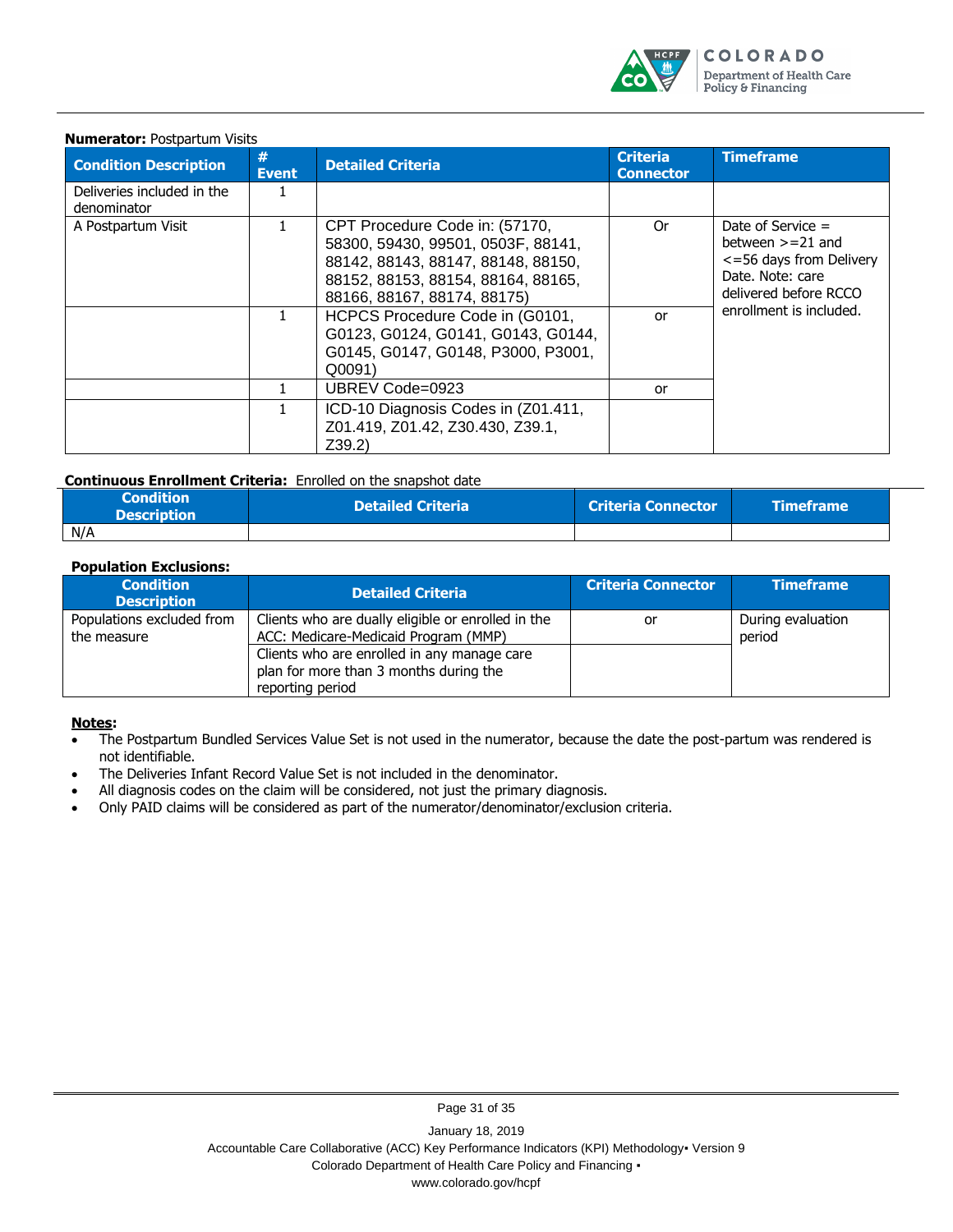

### **Well-Child Checks (WCC) Ages 3-9**

**Measure Name:** Well-Child Checks for Ages 3-9

**Owner:** IBM Watson Health

**Minimal Data (annual/monthly):** Rolling 12 months; 90 days run out

#### **Denominator:**

Clients will be counted in the denominator if they meet the following criteria:

- Are between ages of 3-9 of the last day of the evaluation period
- • Are enrolled in the ACC as of the Enrolment Date (defined above).

#### **Denominator Units:**

Unduplicated count of clients meeting the above criteria**.**

| <b>Condition</b><br><b>Description</b>                                                  | # Event | <b>Detailed Criteria</b>                                                                              | <b>Criteria</b><br><b>Connector</b> | <b>Timeframe</b>                                                                                                                                                                       |
|-----------------------------------------------------------------------------------------|---------|-------------------------------------------------------------------------------------------------------|-------------------------------------|----------------------------------------------------------------------------------------------------------------------------------------------------------------------------------------|
| ages 3-9                                                                                |         | Age $>=$ 3<br>Age $\le$ = 9                                                                           | and                                 | If the client is enrolled in the<br>ACC program as of the<br>snapshot date and will look<br>back 12 rolling months to<br>see if there is utilization of<br>the service pertaining to a |
|                                                                                         |         |                                                                                                       |                                     | particular measure.                                                                                                                                                                    |
| 90 days continuous                                                                      |         |                                                                                                       |                                     | During the 12-month rolling                                                                                                                                                            |
| enrollment                                                                              |         |                                                                                                       |                                     | evaluation period                                                                                                                                                                      |
| Enrolled in the ACC on<br>the last day of the 12-<br>month rolling evaluation<br>period |         | Eligibility effective date $\le$ =<br>enrollment date<br>Eligibility end date $>=$ enrollment<br>date | and                                 | The end of the 12-month<br>rolling evaluation period<br>(enrollment date)                                                                                                              |

#### **Numerator:** Wellness Visits

| <b>Condition</b><br><b>Description</b> | # Event | <b>Detailed Criteria</b>                       | <b>Criteria</b><br><b>Connector</b> | <b>Timeframe</b>  |
|----------------------------------------|---------|------------------------------------------------|-------------------------------------|-------------------|
| Clients included in the                |         |                                                |                                     |                   |
| denominator                            |         |                                                |                                     |                   |
| <b>Wellness Visit</b>                  |         | CPT Procedure Code in (99381, 99382, 99383,    | 0r                                  | During evaluation |
|                                        |         | 99384, 99385, 99391, 99392, 99393, 99394,      |                                     | period            |
|                                        |         | 99395, 99460, 99461, 99463)                    |                                     |                   |
|                                        |         | (CPT Procedure Code between 99202 and          | or                                  |                   |
|                                        |         | 99205 or                                       |                                     |                   |
|                                        |         | CPT Procedure Code between 99213 and           |                                     |                   |
|                                        |         | 99215)                                         |                                     |                   |
|                                        |         | <b>AND</b>                                     |                                     |                   |
|                                        |         | (ICD-10 Diagnosis Codes Z76.2, Z00.00, Z00.01, |                                     |                   |
|                                        |         | Z00.110, Z00.111, Z00.121, Z00.129, Z00.5,     |                                     |                   |
|                                        |         | Z00.6, Z00.70, Z00.71, Z00.8, Z02.0, Z02.1,    |                                     |                   |

January 18, 2019 Accountable Care Collaborative (ACC) Key Performance Indicators (KPI) Methodology• Version 9 Colorado Department of Health Care Policy and Financing ▪ www.colorado.gov/hcpf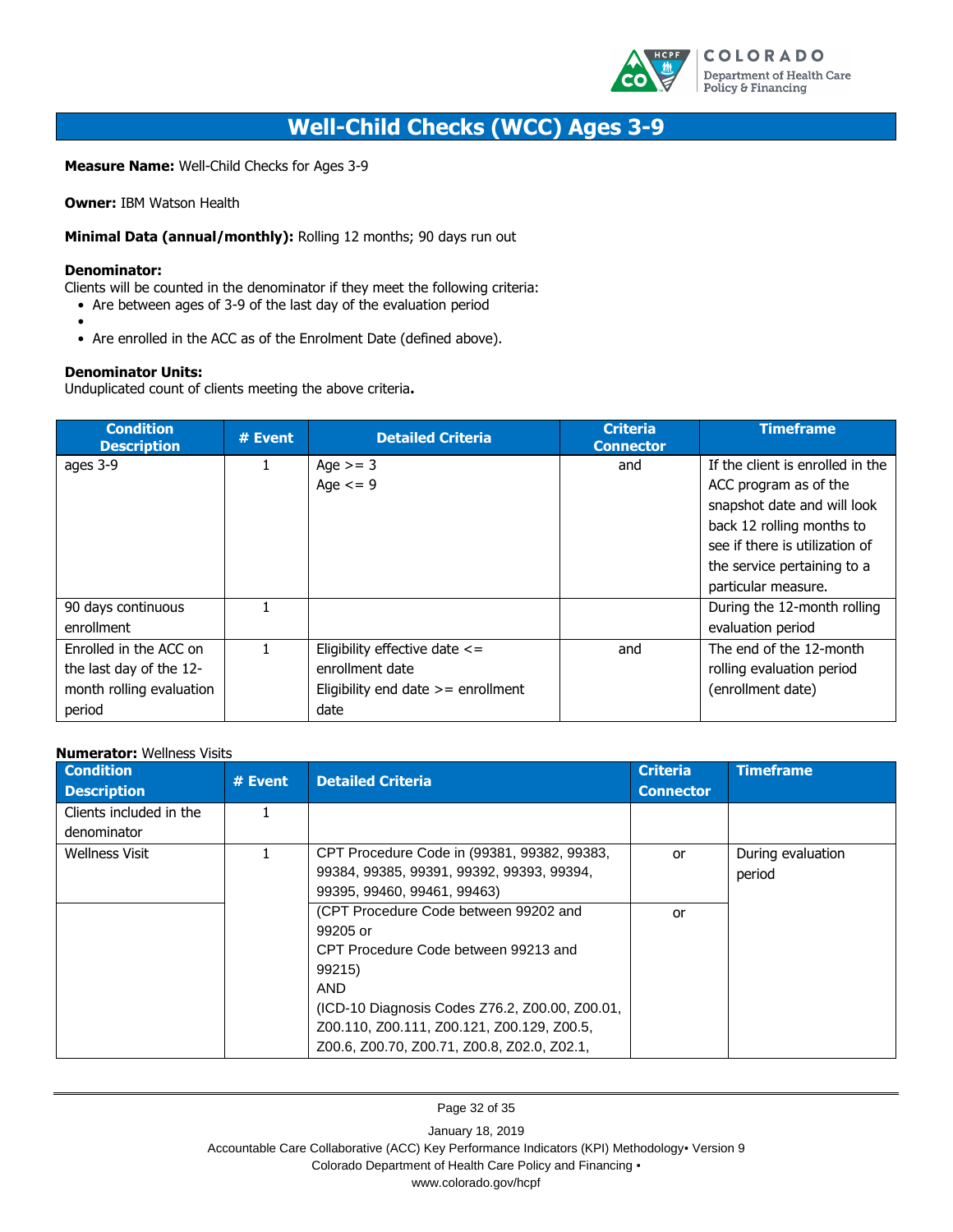

| Z02.2, Z02.3, Z02.4, Z02.5, Z02.6, Z02.81,     |  |
|------------------------------------------------|--|
| Z02.82, Z02.83, Z02.89)                        |  |
| Provider Type in 32 (FQHC) OR 45 (RHC)         |  |
| mapped to 200, 202, 204, 240, 400, 825, 845    |  |
| <b>AND</b>                                     |  |
| (ICD-10 Diagnosis Codes Z76.2, Z00.00, Z00.01, |  |
| Z00.110, Z00.111, Z00.121, Z00.129, Z00.5,     |  |
| Z00.6, Z00.70, Z00.71, Z00.8, Z02.0, Z02.1,    |  |
| Z02.2, Z02.3, Z02.4, Z02.5, Z02.6, Z02.81,     |  |
| Z02.82, Z02.83, Z02.89)                        |  |

#### **Continuous Enrollment Criteria:** Enrolled on the snapshot date

| <b>Condition</b><br><b>Description</b> | <b>Detailed Criteria</b> | <b>Criteria Connector</b> | Timeframe |
|----------------------------------------|--------------------------|---------------------------|-----------|
| N/A                                    |                          |                           |           |

#### **Population Exclusions:**

| <b>Condition</b><br><b>Description</b> | <b>Detailed Criteria</b>                       | <b>Criteria</b><br><b>Connector</b> | <b>Timeframe</b>         |
|----------------------------------------|------------------------------------------------|-------------------------------------|--------------------------|
| Populations excluded from the          | Clients who are dually eligible or enrolled in | or                                  | During evaluation period |
| measure                                | the ACC: Medicare-Medicaid Program (MMP)       |                                     |                          |
|                                        | Clients who were enrolled in any managed       |                                     |                          |
|                                        | care plan for more than 3 months during the    |                                     |                          |
|                                        | reporting period                               |                                     |                          |
|                                        |                                                |                                     |                          |

#### **Notes:**

All diagnosis codes on the claim will be consider, not just the primary diagnosis.

Only PAID claims will be considered as part of the numerator/denominator/exclusion criteria.

January 18, 2019 Accountable Care Collaborative (ACC) Key Performance Indicators (KPI) Methodology Version 9 Colorado Department of Health Care Policy and Financing ▪ www.colorado.gov/hcpf

Page 33 of 35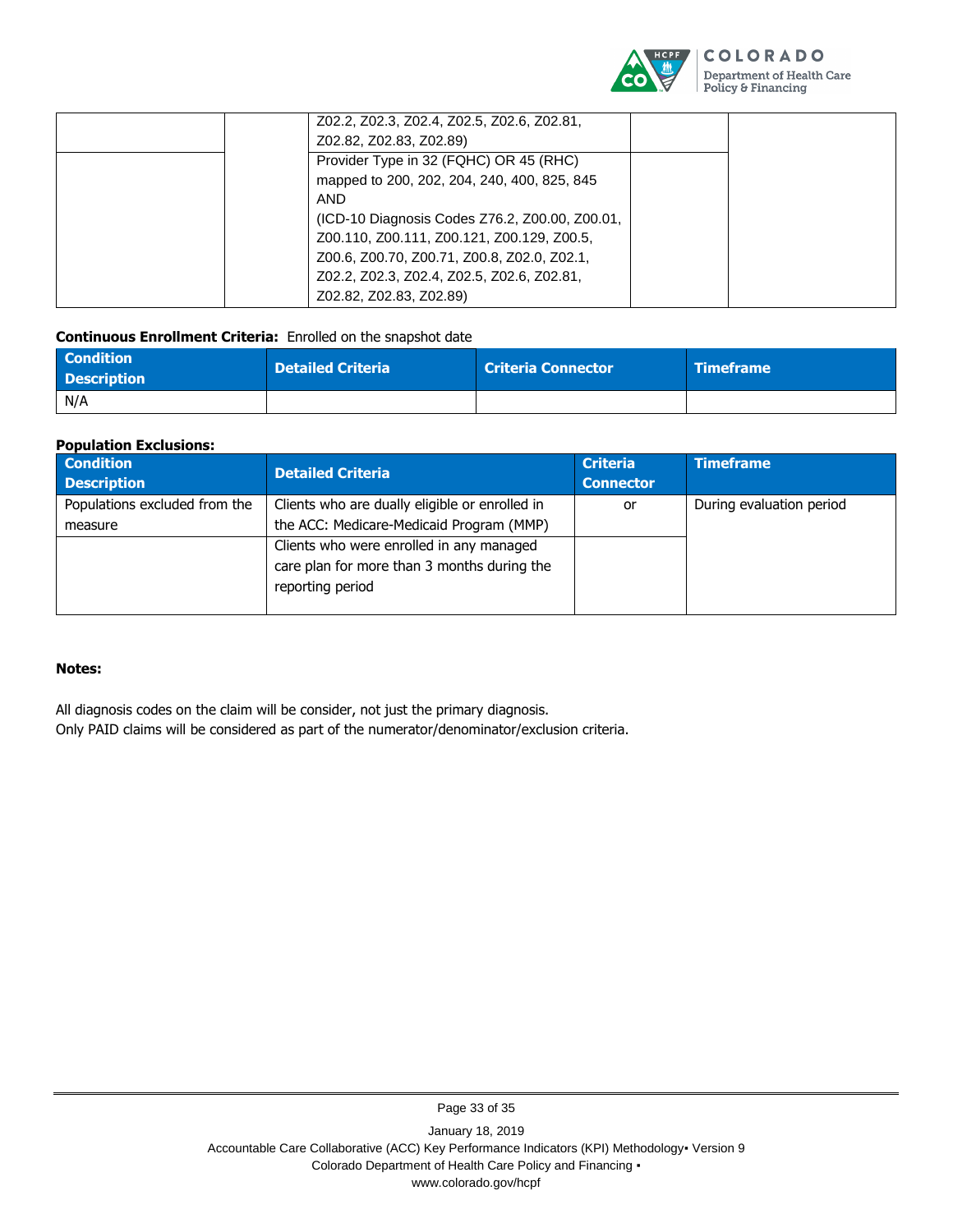

### **30-Day Follow-Up Care Following Inpatient Discharge**

**Last Updated:** 03/23/2018

**Measure Name:** 30-day Follow-up Care Following Inpatient Discharge

**Owner:** IBM Watson Health

**Evaluation Period:** Rolling 12 months; 90 days claims run out

**Measure Description:** Rate of discharges from an inpatient hospital stay who receive follow-up care with a physician within 30 days.

**Denominator:** Clients will be counted in the denominator if they meet the following criteria:

- Clients who are discharged from an inpatient hospital stay, who have not had a subsequent readmission.
- Are enrolled in the ACC as of the Enrollment Date (defined above).

**Denominator Units:** Count of inpatient hospital stays meeting the above criteria. A client can have multiple IP stays and can be counted multiple times in the reporting period.

#### Denominator Eligibility Inclusion Criteria:

| <b>Condition</b><br><b>Description</b>                                                  | # Event | <b>Detailed Criteria</b>                                                                       | <b>Criteria</b><br><b>Connector</b> | <b>Timeframe</b>                                                              |
|-----------------------------------------------------------------------------------------|---------|------------------------------------------------------------------------------------------------|-------------------------------------|-------------------------------------------------------------------------------|
| Enrolled in the ACC on<br>the last day of the 12-<br>month rolling evaluation<br>period |         | Eligibility effective date $\leq$ enrollment date<br>Eligibility end date $>=$ enrollment date | and                                 | The end of the 12-<br>month rolling evaluation<br>period (enrollment<br>date) |

| <b>Condition</b><br><b>Description</b>                                                                                  | # Event | <b>Detailed Criteria</b>                                                                                                                                                                              | <b>Criteria</b><br><b>Connector</b> | <b>Timeframe</b>                                                                                                                                                                         |
|-------------------------------------------------------------------------------------------------------------------------|---------|-------------------------------------------------------------------------------------------------------------------------------------------------------------------------------------------------------|-------------------------------------|------------------------------------------------------------------------------------------------------------------------------------------------------------------------------------------|
| Clients discharged from<br>an inpatient hospital<br>stay (Inpatient, Skilled<br>Nursing, Medicare Part<br>A Crossover). |         | Claim Type: 'I' or 'A' for Inpatient)<br>Note: since QME cannot use claim type,<br>these will be mapped to revenue code<br>0100 at the header<br>Provider type <> 20 (Nursing Facility), 36<br>(HCBS) | and<br>and                          | Discharge 30 days on or<br>prior to the first day of<br>the reporting period and<br>30 days prior to the last<br>day of the reporting<br>period (i.e. for the<br>reporting period ending |
|                                                                                                                         |         | 20, 21, 30, 31, 40, 41, 42, 43, 50, 51, 61,<br>62, 63, 64, 65, 66, 70                                                                                                                                 |                                     | 12/31/2016, the<br>denominator date range<br>would be 12/02/15 to<br>12/01/16.                                                                                                           |

#### Denominator Claim Inclusion Criteria: